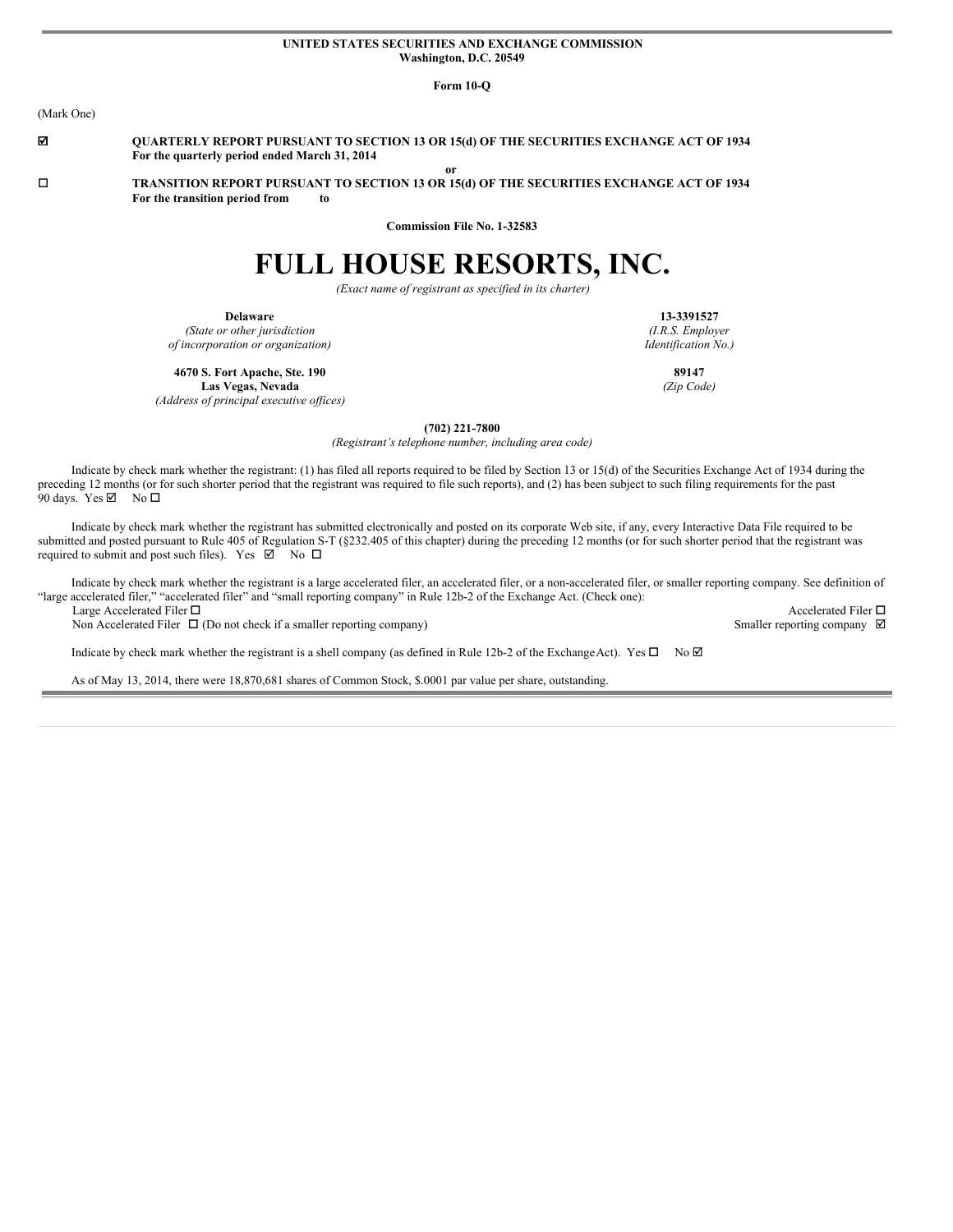## **FULL HOUSE RESORTS, INC. INDEX**

Page

| PART I.  |                   | Financial Information                                                                               |                |
|----------|-------------------|-----------------------------------------------------------------------------------------------------|----------------|
|          | Item 1.           | <b>Consolidated Financial Statements</b>                                                            |                |
|          |                   | Unaudited Consolidated Statements of Operations for the three months ended March 31, 2014 and 2013  | 3              |
|          |                   | Consolidated Balance Sheets as of March 31, 2014 (Unaudited), and December 31, 2013                 | $\overline{4}$ |
|          |                   | Unaudited Consolidated Statements of Stockholders' Equity for the three months ended March 31, 2014 | 5              |
|          |                   | Unaudited Consolidated Statements of Cash Flows for the three months ended March 31, 2014 and 2013  | 6              |
|          |                   | Notes to Consolidated Financial Statements (Unaudited)                                              | $\tau$         |
|          | Item 2.           | Management's Discussion and Analysis of Financial Condition and Results of Operations               | 20             |
|          | Item 3.           | Quantitative and Qualitative Disclosures about Market Risk                                          | 33             |
|          | Item 4.           | Controls and Procedures                                                                             | 33             |
| PART II. | Other Information |                                                                                                     |                |
|          | Item 6.           | Exhibits                                                                                            | 34             |
|          | Signatures        |                                                                                                     | 35             |
|          |                   |                                                                                                     |                |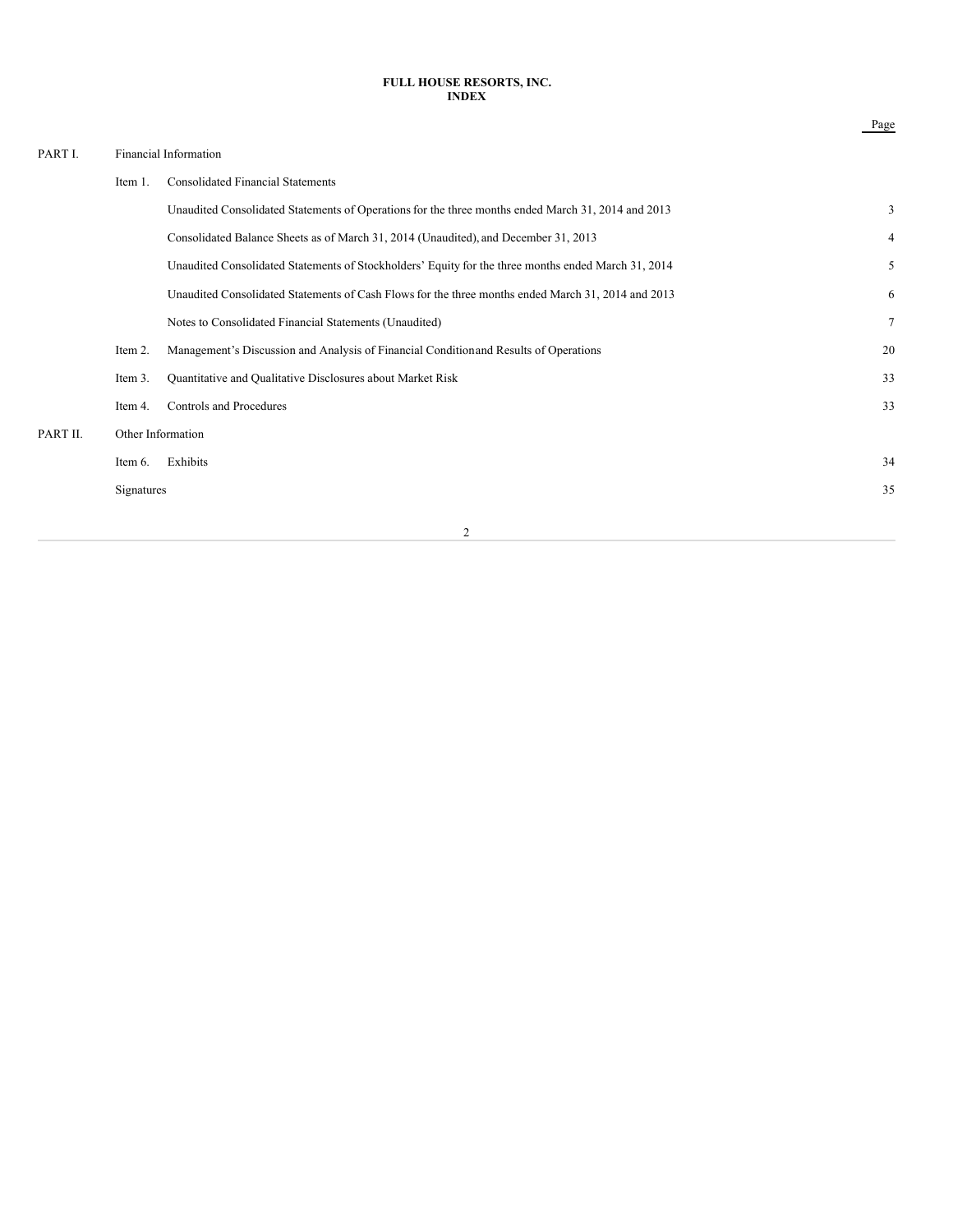## **FULL HOUSE RESORTS, INC. AND SUBSIDIARIES UNAUDITED CONSOLIDATED STATEMENTS OF OPERATIONS (In thousands, except per share data)**

|                                                      | <b>Three months</b><br>ended March 31, |    |            |  |
|------------------------------------------------------|----------------------------------------|----|------------|--|
|                                                      | 2014                                   |    | 2013       |  |
| <b>Revenues</b>                                      |                                        |    |            |  |
| Casino                                               | \$<br>27,481                           | \$ | 35,792     |  |
| Food and beverage                                    | 1,966                                  |    | 2,146      |  |
| Hotel                                                | 123                                    |    | 127        |  |
| Management fees                                      | 494                                    |    | 477        |  |
| Other operations                                     | 385                                    |    | 584        |  |
|                                                      | 30,449                                 |    | 39,126     |  |
| <b>Operating costs and expenses</b>                  |                                        |    |            |  |
| Casino                                               | 14,461                                 |    | 18,050     |  |
| Food and beverage                                    | 2,099                                  |    | 2,075      |  |
| Hotel                                                | 108                                    |    | 130        |  |
| Other operations                                     | 731                                    |    | 1,273      |  |
| Project development and acquisition costs            | 55                                     |    | 43         |  |
| Selling, general and administrative                  | 10,630                                 |    | 12,234     |  |
| Depreciation and amortization                        | 2,455                                  |    | 2,210      |  |
|                                                      | 30,539                                 |    | 36,015     |  |
| <b>Operating (loss) income</b>                       | (90)                                   |    | 3,111      |  |
| Other expense                                        |                                        |    |            |  |
| Interest expense                                     | (1,517)                                |    | (1,885)    |  |
| Other expense                                        | (1)                                    |    | (3)        |  |
| Other expense, net                                   | (1,518)                                |    | (1,888)    |  |
| (Loss) income before income taxes                    | (1,608)                                |    | 1,223      |  |
| Income tax (benefit) expense                         | (526)                                  |    | 647        |  |
| Net (loss) income                                    | (1,082)                                |    | 576        |  |
| Net (loss) income per common share                   | (.06)                                  |    | .03        |  |
| Weighted-average number of common shares outstanding | 18,870,681                             |    | 18,721,816 |  |

See notes to unaudited consolidated financial statements.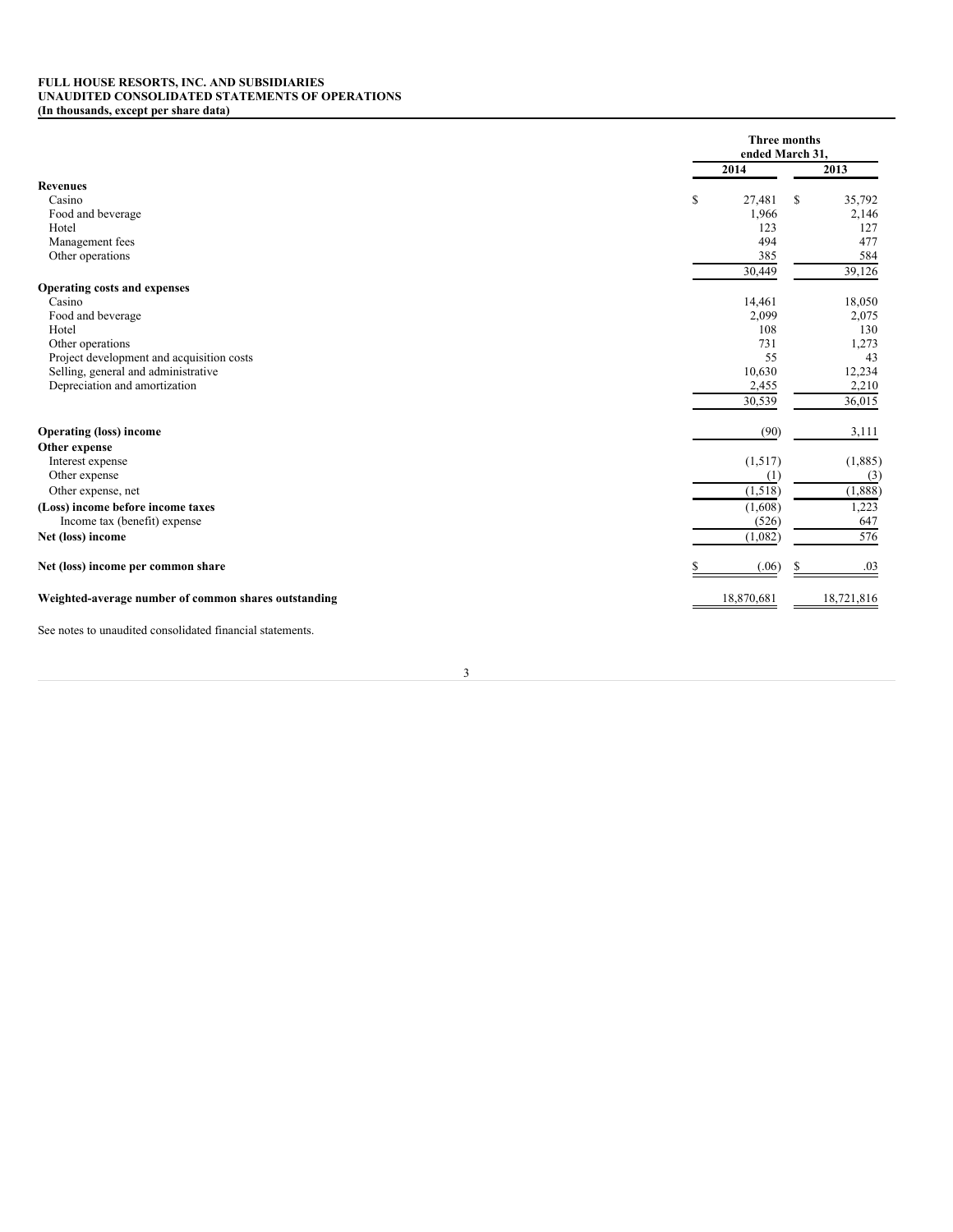## **FULL HOUSE RESORTS, INC. AND SUBSIDIARIES CONSOLIDATED BALANCE SHEETS (In thousands, except shares)**

|                                                                                                         |              | March 31,<br>2014 |    | December 31,<br>2013 |
|---------------------------------------------------------------------------------------------------------|--------------|-------------------|----|----------------------|
|                                                                                                         |              | (Unaudited)       |    |                      |
| <b>ASSETS</b>                                                                                           |              |                   |    |                      |
| Current assets                                                                                          |              |                   |    |                      |
| Cash and equivalents                                                                                    | $\mathbb{S}$ | 14,519            | \$ | 14,936               |
| Accounts receivable, net of allowance for doubtful accounts of \$429 and \$471                          |              | 1,735             |    | 1,869                |
| Prepaid expenses                                                                                        |              | 4,757             |    | 6,288                |
| Other                                                                                                   |              | 735               |    | 726                  |
|                                                                                                         |              | 21,746            |    | 23,819               |
| Property and equipment, net of accumulated depreciation of \$24,907 and \$23,096                        |              | 91,671            |    | 91,168               |
| Other long-term assets                                                                                  |              |                   |    |                      |
| Goodwill                                                                                                |              | 18,127            |    | 18,127               |
| Intangible assets, net of accumulated amortization of \$4,697 and \$4,055                               |              | 14,909            |    | 15,533               |
| Long-term deposits                                                                                      |              | 2,593             |    | 761                  |
| Loan fees, net of accumulated amortization of \$2,698 and \$2,327                                       |              | 3,189             |    | 3,558                |
| Deferred tax asset                                                                                      |              | 1,321             |    | 1,321                |
|                                                                                                         |              | 40,139            |    | 39,300               |
|                                                                                                         |              | 153,556           | S  | 154,287              |
| <b>LIABILITIES AND STOCKHOLDERS' EQUITY</b>                                                             |              |                   |    |                      |
| <b>Current liabilities</b>                                                                              |              |                   |    |                      |
| Accounts payable                                                                                        | \$           | 2,347             | \$ | 2,661                |
| Accrued player club points and progressive jackpots                                                     |              | 1.848             |    | 1,999                |
| Accrued payroll and related                                                                             |              | 2,921             |    | 3,276                |
| Other accrued expenses                                                                                  |              | 2,469             |    | 3,139                |
| Deferred tax liability                                                                                  |              | 66                |    | 66                   |
| Current portion of capital lease obligation                                                             |              | 689               |    | 736                  |
|                                                                                                         |              | 10,340            |    | 11,877               |
| Long-term debt, net of current portion                                                                  |              | 59,500            |    | 57,500               |
| Deferred tax liability                                                                                  |              | 113               |    | 113                  |
| Capital lease obligation, net of current portion                                                        |              | 6,793             |    | 6,983                |
| Stockholders' equity                                                                                    |              | 76,746            |    | 76,473               |
| Common stock, \$.0001 par value, 100,000,000 shares authorized; 20,227,276 and 20,107,276 shares issued |              | $\overline{2}$    |    | 2                    |
| Additional paid-in capital                                                                              |              | 45,428            |    | 45,350               |
| Treasury stock, 1,356,595 common shares                                                                 |              | (1,654)           |    | (1,654)              |
| Retained earnings                                                                                       |              | 33,034            |    | 34,116               |
|                                                                                                         |              | 76,810            |    | 77,814               |
|                                                                                                         |              | 153,556           |    | 154,287              |
|                                                                                                         |              |                   |    |                      |

See notes to unaudited consolidated financial statements.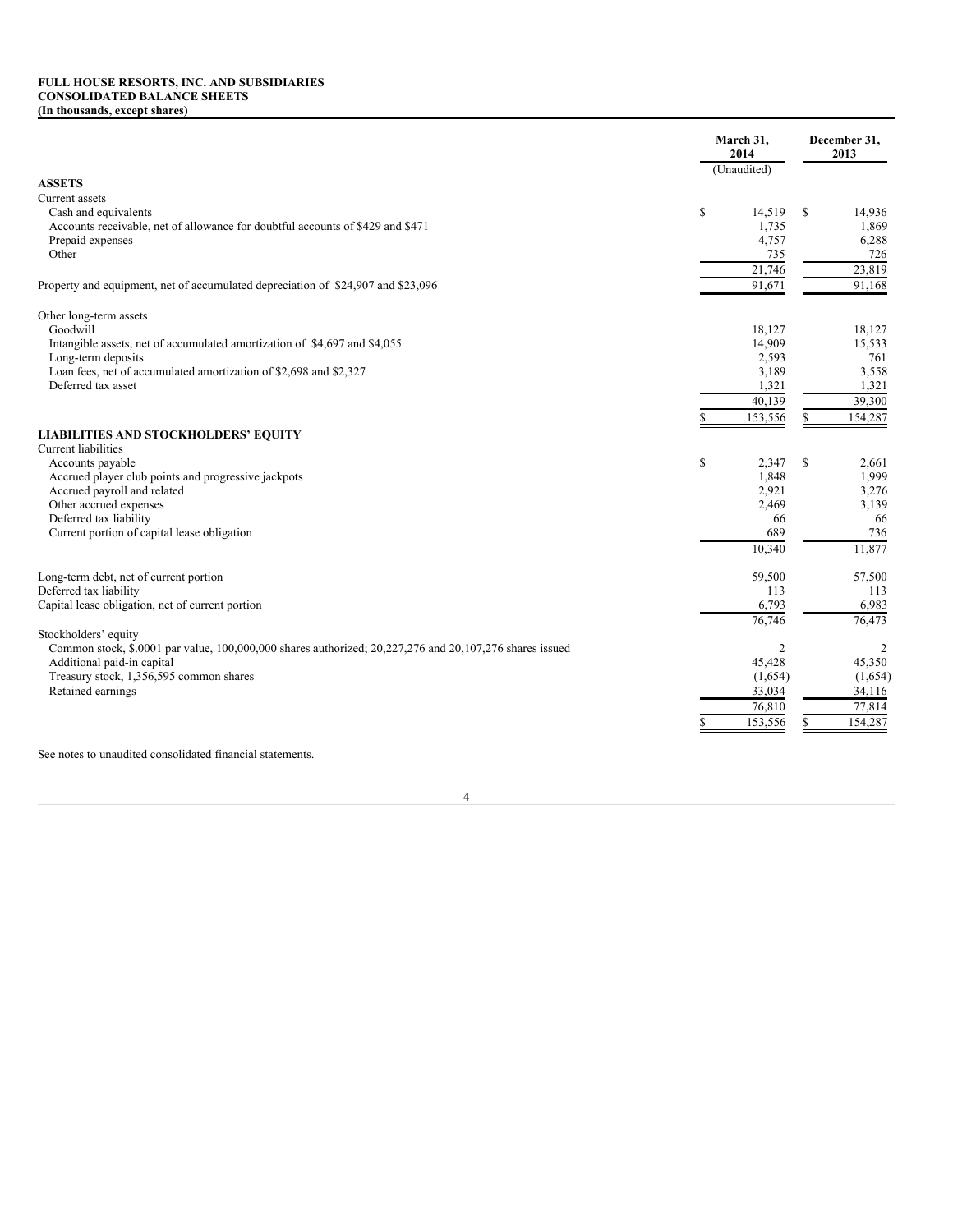## **FULL HOUSE RESORTS, INC. AND SUBSIDIARIES UNAUDITED CONSOLIDATED STATEMENTS OF STOCKHOLDERS' EQUITY (In thousands)**

|                                                         | Common stock  |                          |      | <b>Additional</b><br>paid-in | <b>Treasury stock</b> |                | Retained  | <b>Total</b><br>stockholders' |
|---------------------------------------------------------|---------------|--------------------------|------|------------------------------|-----------------------|----------------|-----------|-------------------------------|
| Three months ended<br>March 31, 2014                    | <b>Shares</b> | <b>Dollars</b>           |      | Capital                      | <b>Shares</b>         | <b>Dollars</b> | earnings  | <b>Equity</b>                 |
| <b>Beginning balances</b>                               | $20,107$ \$   |                          | 2 \$ | 45,350                       | 1,357                 | $(1,654)$ \$   | 34,116 \$ | 77,814                        |
| Issuance of share-based compensation                    | 120           | $\overline{\phantom{m}}$ |      | $- -$                        | $- -$                 | --             |           |                               |
| Previously deferred share-based compensation recognized | $- -$         | $\overline{\phantom{m}}$ |      | 78                           | $- -$                 | $- -$          | $- -$     | 78                            |
| Net loss                                                | --            | $- -$                    |      | $- -$                        | --                    |                | (1,082)   | (1,082)                       |
| <b>Ending balances</b>                                  | 20,227        | 2                        |      | 45,428                       | 1,357                 | $(1,654)$ \$   | 33,034    | 76,810                        |

See notes to unaudited consolidated financial statements.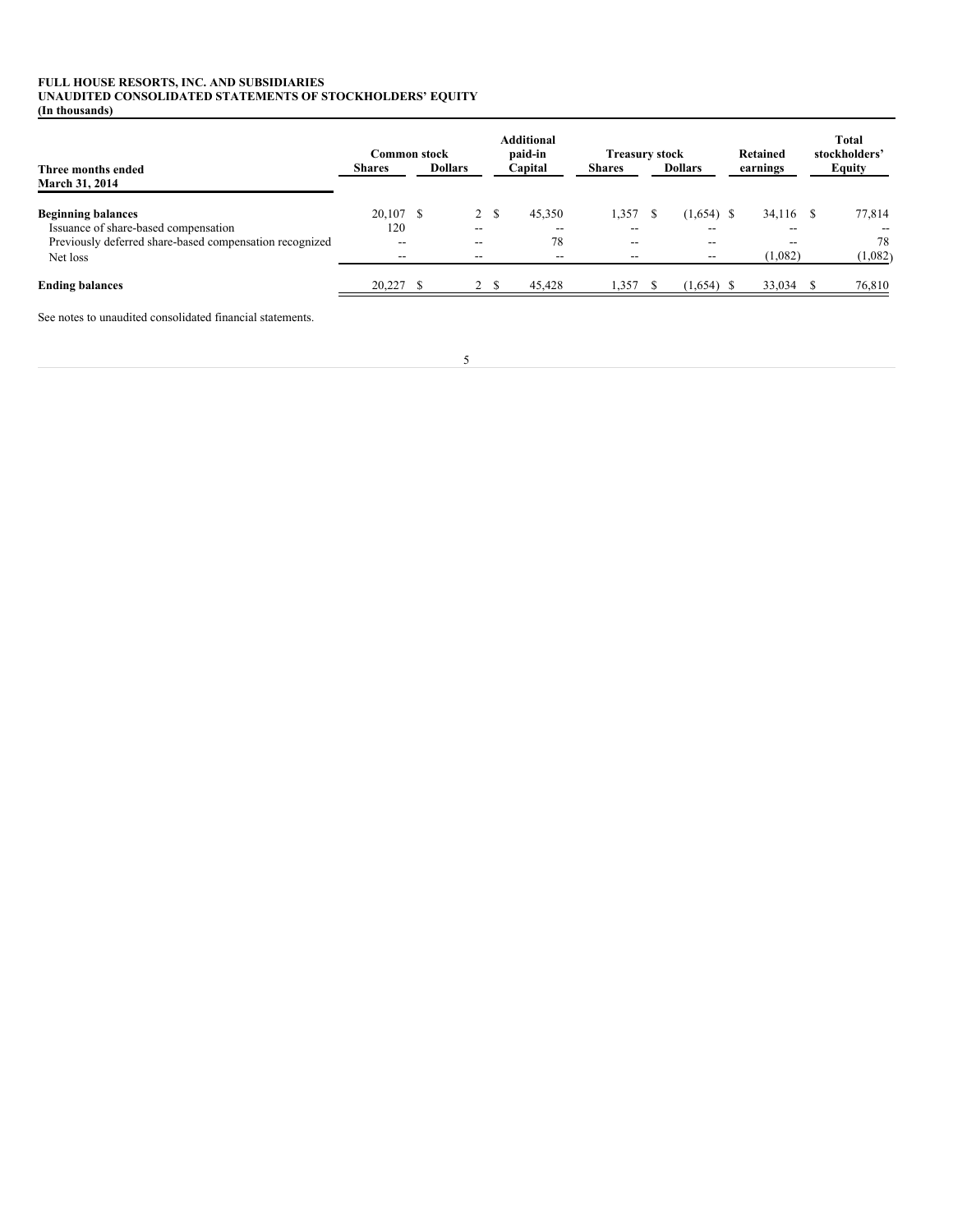## **FULL HOUSE RESORTS, INC. AND SUBSIDIARIES UNAUDITED CONSOLIDATED STATEMENTS OF CASH FLOWS (In thousands)**

|                                                                                                                                                                                                            | <b>Three months</b><br>ended March, 31, |                |
|------------------------------------------------------------------------------------------------------------------------------------------------------------------------------------------------------------|-----------------------------------------|----------------|
|                                                                                                                                                                                                            | 2014                                    | 2013           |
| Cash flows from operating activities:                                                                                                                                                                      |                                         |                |
| Net (loss) income                                                                                                                                                                                          | (1,082)                                 | 576<br>S       |
| Adjustments to reconcile net (loss) income to net cash provided by operating activities:                                                                                                                   |                                         |                |
| Depreciation                                                                                                                                                                                               | 1.814                                   | 1,554          |
| Amortization of loan fees                                                                                                                                                                                  | 370                                     | 494            |
| Amortization of player loyalty program, land lease and water rights                                                                                                                                        | 641                                     | 656            |
| Other                                                                                                                                                                                                      | 1                                       | $\overline{2}$ |
| Deferred and share-based compensation                                                                                                                                                                      | 79                                      | 343            |
| Increases and decreases in operating assets and liabilities:                                                                                                                                               |                                         |                |
| Accounts receivable, net                                                                                                                                                                                   | 134                                     | 355            |
| Prepaid expenses                                                                                                                                                                                           | 1,530                                   | 2,495          |
| Other assets                                                                                                                                                                                               | (9)                                     | 17             |
| Accounts payable and accrued expenses                                                                                                                                                                      | (1,664)                                 | (1,187)        |
| Taxes payable                                                                                                                                                                                              |                                         | (6)            |
| Net cash provided by operating activities                                                                                                                                                                  | 1,814                                   | 5,299          |
| Cash flows from investing activities:                                                                                                                                                                      |                                         |                |
| Purchase of property and equipment                                                                                                                                                                         | (2,019)                                 | (1,224)        |
| Deposits and other related costs                                                                                                                                                                           | (1,964)                                 | (94)           |
| Other                                                                                                                                                                                                      | (10)                                    |                |
| Net cash used in investing activities                                                                                                                                                                      | (3,993)                                 | (1,318)        |
| Cash flows from financing activities:                                                                                                                                                                      |                                         |                |
| Repayment of long term debt on capital lease obligation                                                                                                                                                    | (237)                                   |                |
| Borrowings of long term debt                                                                                                                                                                               | 2,000                                   |                |
| Other                                                                                                                                                                                                      | (1)                                     | (21)           |
|                                                                                                                                                                                                            | 1,762                                   | (21)           |
| Net cash provided by (used in) financing activities                                                                                                                                                        |                                         |                |
| Net (decrease) increase in cash and equivalents                                                                                                                                                            | (417)                                   | 3,960          |
| Cash and equivalents, beginning of period                                                                                                                                                                  | 14,936                                  | 20,603         |
| Cash and equivalents, end of period                                                                                                                                                                        | 14,519                                  | 24,563         |
|                                                                                                                                                                                                            | 2014                                    | 2013           |
| SUPPLEMENTAL CASH FLOW INFORMATION:                                                                                                                                                                        |                                         |                |
| Cash paid for interest                                                                                                                                                                                     | 1,212                                   | 1,370          |
| Cash received from net loss carryback, net of cash paid of \$0.05 million for income taxes in 2014 and cash received from income<br>tax refund, net of cash paid of \$.03 million for income taxes in 2013 | (1, 915)                                | (1, 474)       |
|                                                                                                                                                                                                            |                                         |                |
| Non-Cash investing activities:<br>Accrued property and equipment capital expenditures                                                                                                                      | 648                                     |                |
| See notes to unaudited consolidated financial statements.                                                                                                                                                  |                                         |                |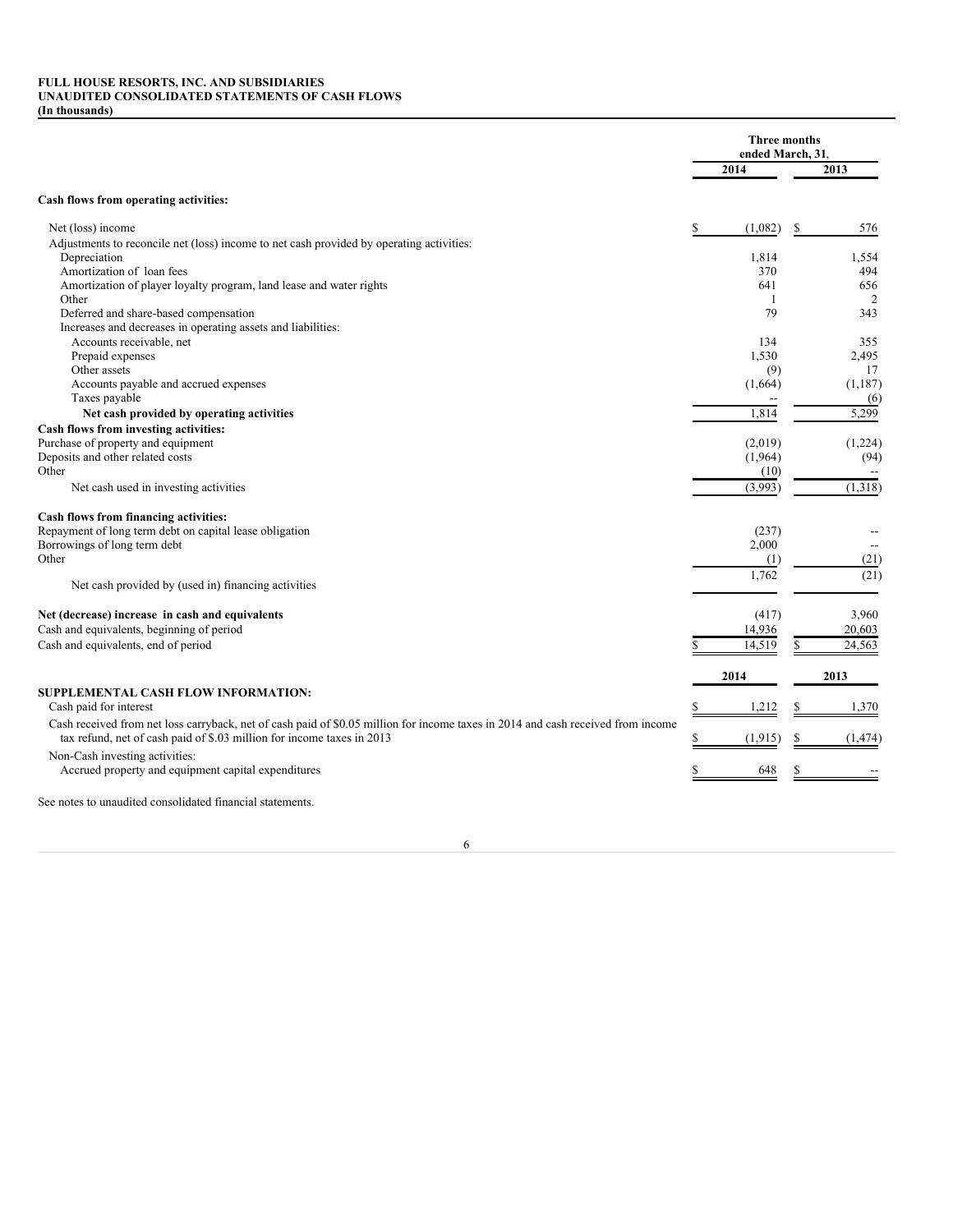## **FULL HOUSE RESORTS, INC. AND SUBSIDIARIES NOTES TO CONSOLIDATED FINANCIAL STATEMENTS (UNAUDITED)**

## **1. BASIS OF PRESENTATION**

The interim consolidated financial statements of Full House Resorts, Inc. and subsidiaries (collectively, "FHR" or the "Company") included herein reflect all adjustments (consisting of normal recurring adjustments) that are, in the opinion of management, necessary to present fairly the financial position and results of operations for the interim periods presented. Certain information normally included in annual financial statements prepared in accordance with accounting principles generally accepted in the United States of America has been omitted pursuant to the interim financial information rules and regulations of the United States Securities and Exchange Commission.

These unaudited interim consolidated financial statements should be read in conjunction with the annual audited consolidated financial statements and notes thereto included in our Annual Report on Form 10-K filed March 10, 2014, for the year ended December 31, 2013, from which the balance sheet information as of that date was derived. Certain minor reclassifications to amounts previously reported have been made to conform to the current period presentation, none of which affected previously reported net income or earnings per share. The results of operations for the period ended March 31, 2014, are not necessarily indicative of results to be expected for the year ending December 31, 2014.

The consolidated financial statements include all of our accounts and the accounts of our wholly-owned subsidiaries, including Silver Slipper Casino Venture, LLC ("Silver Slipper Casino"), Gaming Entertainment (Indiana) LLC ("Rising Star Casino Resort"), Gaming Entertainment (Nevada) LLC ("Grand Lodge Casino") and Stockman's Casino. All material intercompany accounts and transactions have been eliminated.

## *Recently Issued Accounting Pronouncements*

Recently issued authoritative standards issued after January 1, 2014 have been reviewed. The new guidance currently has no impact on our financial statements.

## **2. SHARE-BASED COMPENSATION**

On June 1, 2011, our compensation committee approved the issuance of 660,000 shares of restricted stock, then valued at the closing price of our stock (\$3.88), with no discount. The majority of the shares (600,000) vested on June 1, 2013. The remaining shares had a three year vesting schedule with 40,002 shares previously vested and the 19,998 shares remaining will vest on June 1, 2014. On January 15, 2013, 50,000 additional shares of restricted stock were issued, then valued at \$3.22, with no discount. These shares will vest over three years, 16,667 vested on January 15, 2014, 16,667 will vest on January 15, 2015 and 16,666 on January 15, 2016. On January 1, 2014, 120,000 additional shares of restricted stock were issued, then valued at \$2.78, with no discount. These shares will vest over two years, 60,000 on January 1, 2015 and 60,000 on January 1, 2016.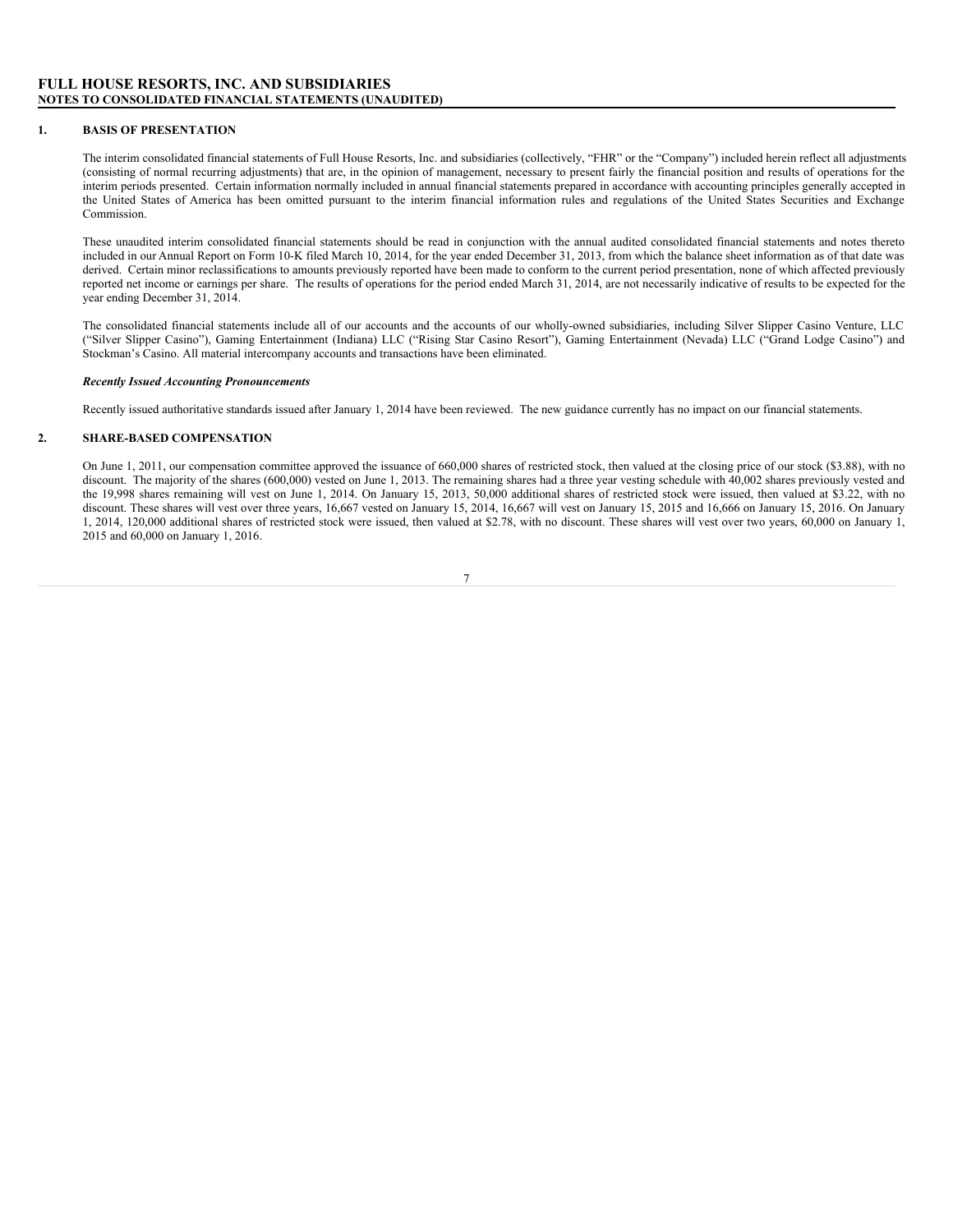Vesting is contingent upon certain conditions, including continuous service of the individual recipients. Unvested grants made in connection with our incentive compensation plan are viewed as a series of individual awards and the related share-based compensation expense is amortized into compensation expense on a straightline basis as services are provided over the vesting period, and reported as a reduction of stockholders' equity. We grant shares of restricted stock to key members of management and the board of directors.

We recognized stock compensation expense of \$0.1 million for the three months ended March 31, 2014 and \$0.3 million for the three months ended March 31, 2013. Share based compensation expense related to the amortization of the restricted stock issued was included in selling, general and administrative expense. At March 31, 2014 and December 31, 2013, we had deferred share-based compensation of \$0.4 million and \$0.2 million, respectively.

## **3. GOODWILL AND OTHER INTANGIBLES**

Goodwill represents the excess of the purchase price over fair market value of net assets acquired in connection with Silver Slipper Casino, Rising Star Casino Resort and Stockman's Casino operations. Goodwill was \$14.7 million for Silver Slipper, \$1.6 million for Rising Star and \$1.8 million for Stockman's as of March 31, 2014 and December 31, 2013.

Impairment calculations, which are subject to change as a result of future economic uncertainty, contemplate changes for both current year and future year estimates in earnings and the impact of these changes to the fair value of Silver Slipper Casino, Rising Star Casino Resort and Stockman's Casino, although there is always some uncertainty in key assumptions including projected future earnings growth. If our estimates of projected cash flows related to our assets are not achieved, we may be subject to future impairment charges, which could have a material adverse impact on our consolidated financial statements.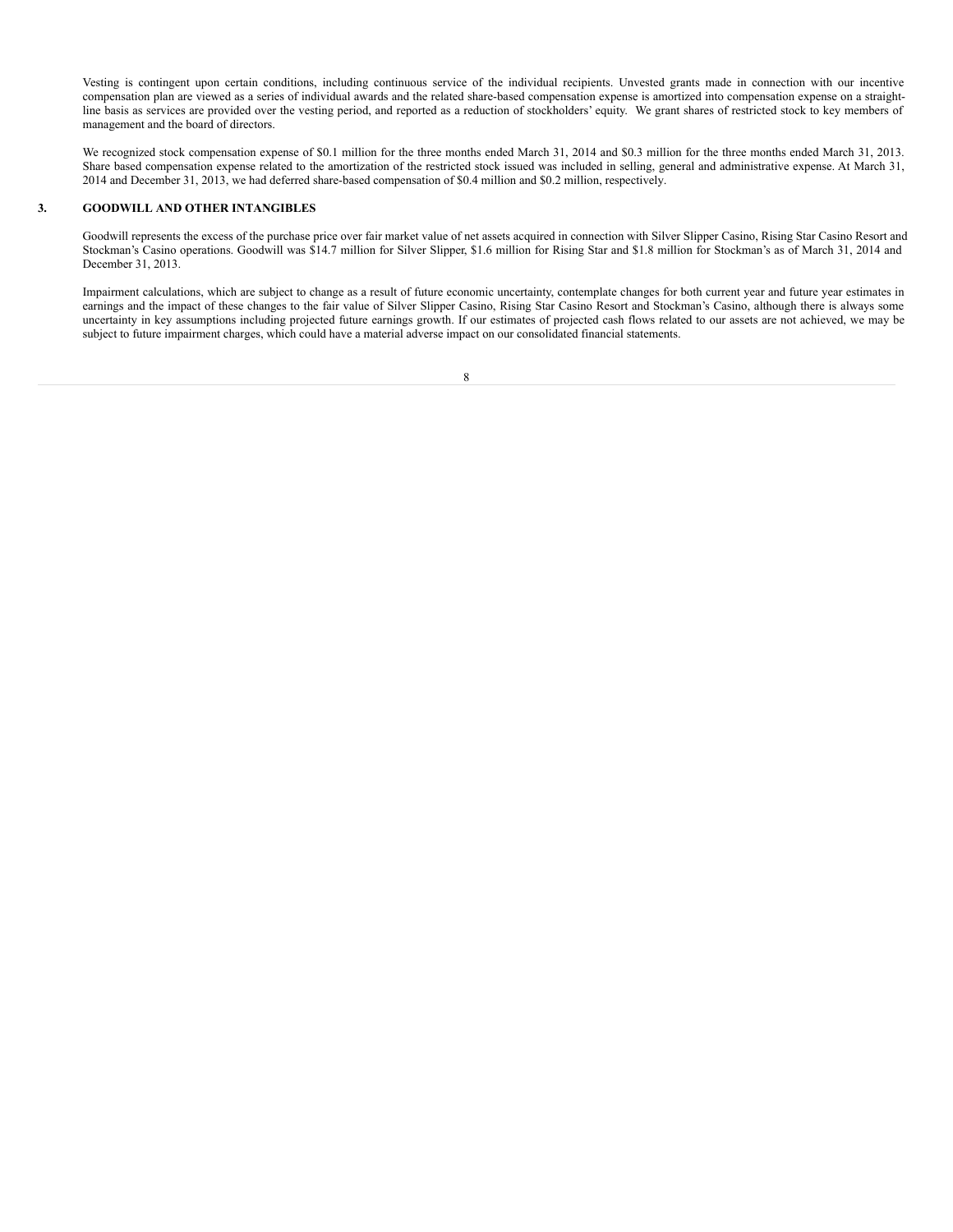## *Other Intangible Assets:*

Other intangible assets, net consist of the following (in thousands):

|                                              | March 31, 2014 (unaudited)          |    |                            |                             |              |                                             |               |                          |  |  |
|----------------------------------------------|-------------------------------------|----|----------------------------|-----------------------------|--------------|---------------------------------------------|---------------|--------------------------|--|--|
|                                              | <b>Estimated</b><br>Life<br>(years) |    | Gross<br>Carrying<br>Value | Accumulated<br>Amortization |              | Cumulative<br>Expense /<br><b>Disposals</b> |               | Intangible<br>Asset, Net |  |  |
| Amortizing Intangible assets:                |                                     |    |                            |                             |              |                                             |               |                          |  |  |
| Player Loyalty Program - Rising Star         | 3                                   | \$ | 1,700                      | S                           | $(1,700)$ \$ | --                                          | <sup>\$</sup> |                          |  |  |
| Player Loyalty Program - Silver Slipper      | 3                                   |    | 5,900                      |                             | (2,950)      |                                             |               | 2,950                    |  |  |
| Land Lease and Water Rights - Silver Slipper | 46                                  |    | 1,420                      |                             | (47)         | --                                          |               | 1,373                    |  |  |
| Capital One Bank Loan Fees                   | 3                                   |    | 4,889                      |                             | (2,330)      | --                                          |               | 2,559                    |  |  |
| ABC Funding, LLC Loan Fees                   | 4                                   |    | 998                        |                             | (368)        | --                                          |               | 630                      |  |  |
| Non-amortizing intangible assets:            |                                     |    |                            |                             |              |                                             |               |                          |  |  |
| Gaming License-Indiana                       | Indefinite                          |    | 9,900                      |                             |              |                                             |               | 9,900                    |  |  |
| Gaming License-Mississippi                   | Indefinite                          |    | 147                        |                             |              | (26)                                        |               | 121                      |  |  |
| Gaming Licensing-Nevada                      | Indefinite                          |    | 554                        |                             |              | (29)                                        |               | 525                      |  |  |
| Trademark                                    | Indefinite                          |    | 40                         |                             |              |                                             |               | 40                       |  |  |
|                                              |                                     |    | 25,548                     |                             | (7, 395)     | (55)                                        |               | 18,098                   |  |  |
| Other Intangible assets subtotal             |                                     | \$ | 19,661                     | \$                          | (4,697)      | -S<br>(55)                                  | <sup>\$</sup> | 14,909                   |  |  |
| Loan Fees subtotal                           |                                     |    | 5,887                      |                             | (2,698)      |                                             |               | 3,189                    |  |  |
|                                              |                                     |    | 25,548                     |                             | (7, 395)     | (55)                                        |               | 18,098                   |  |  |
|                                              |                                     |    |                            |                             |              |                                             |               |                          |  |  |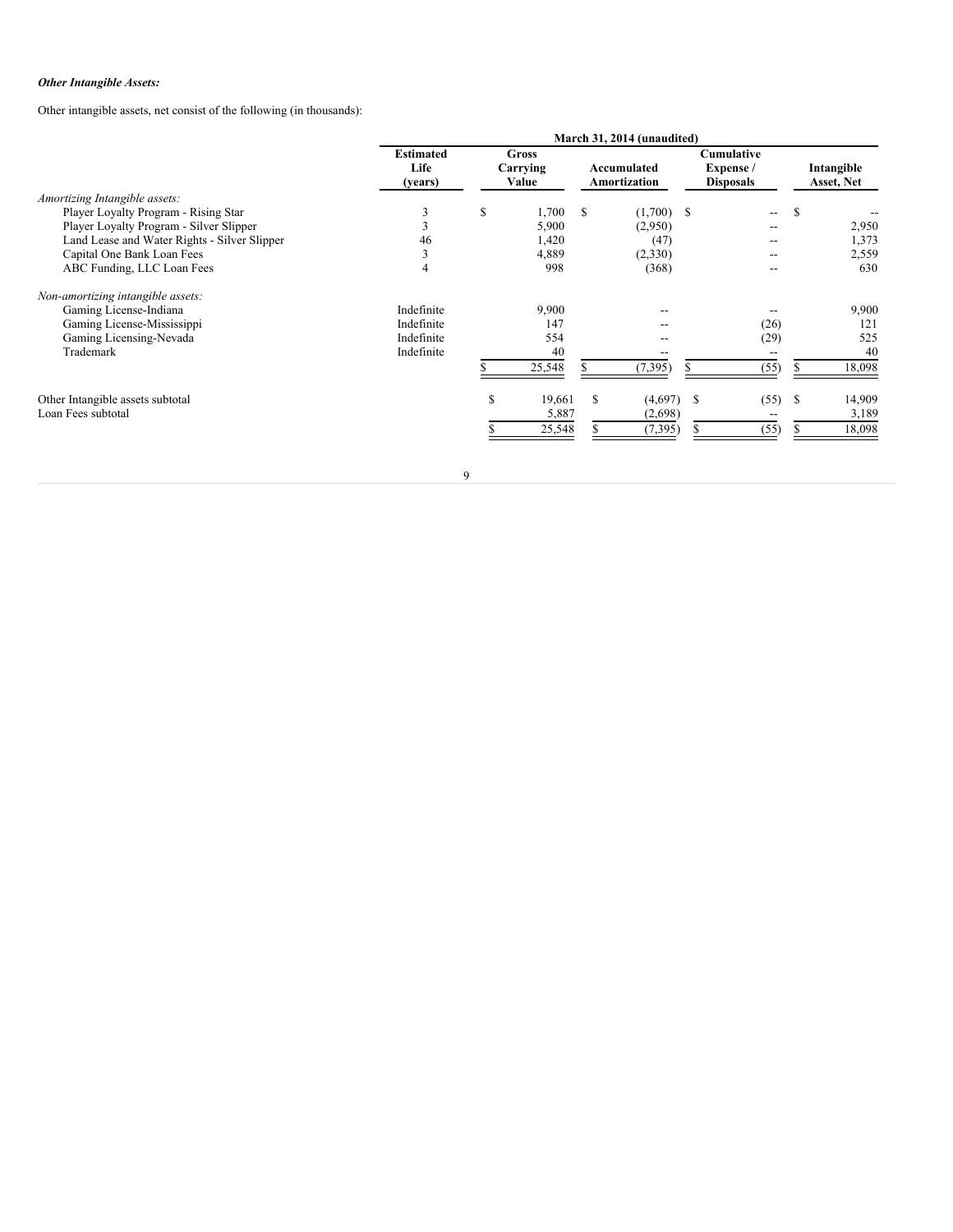|                                              | December 31, 2013                   |                                   |        |                             |              |                                             |       |   |                          |  |  |
|----------------------------------------------|-------------------------------------|-----------------------------------|--------|-----------------------------|--------------|---------------------------------------------|-------|---|--------------------------|--|--|
|                                              | <b>Estimated</b><br>Life<br>(years) | <b>Gross</b><br>Carrying<br>Value |        | Accumulated<br>Amortization |              | Cumulative<br>Expense /<br><b>Disposals</b> |       |   | Intangible<br>Asset, Net |  |  |
| Amortizing Intangible assets:                |                                     |                                   |        |                             |              |                                             |       |   |                          |  |  |
| Player Loyalty Program - Rising Star         | 3                                   | S                                 | 1,700  | <b>S</b>                    | $(1,558)$ \$ |                                             | $- -$ | S | 142                      |  |  |
| Player Loyalty Program - Silver Slipper      | 3                                   |                                   | 5,900  |                             | (2, 458)     |                                             | $- -$ |   | 3,442                    |  |  |
| Land Lease and Water Rights - Silver Slipper | 46                                  |                                   | 1,420  |                             | (39)         |                                             |       |   | 1,381                    |  |  |
| Capital One Bank Loan Fees                   | 3                                   |                                   | 4,887  |                             | (2,019)      |                                             | $- -$ |   | 2,868                    |  |  |
| ABC Funding, LLC Loan Fees                   | 4                                   |                                   | 998    |                             | (308)        |                                             | $- -$ |   | 690                      |  |  |
| Non-amortizing intangible assets:            |                                     |                                   |        |                             |              |                                             |       |   |                          |  |  |
| Gaming License-Indiana                       | Indefinite                          |                                   | 9.900  |                             |              |                                             |       |   | 9,900                    |  |  |
| Gaming License-Mississippi                   | Indefinite                          |                                   | 118    |                             |              |                                             | (13)  |   | 105                      |  |  |
| Gaming Licensing-Nevada                      | Indefinite                          |                                   | 552    |                             |              |                                             | (29)  |   | 523                      |  |  |
| Trademark                                    | Indefinite                          |                                   | 40     |                             |              |                                             |       |   | 40                       |  |  |
|                                              |                                     |                                   | 25,515 |                             | (6, 382)     |                                             | (42)  |   | 19,091                   |  |  |
| Other Intangible assets subtotal             |                                     | S                                 | 19,630 | S                           | (4,055)      | <sup>S</sup>                                | (42)  | S | 15,533                   |  |  |
| Loan Fees subtotal                           |                                     |                                   | 5,885  |                             | (2,327)      |                                             |       |   | 3,558                    |  |  |
|                                              |                                     |                                   | 25,515 |                             | (6,382)      |                                             | (42)  |   | 19,091                   |  |  |

## *Player Loyalty Program*

The player loyalty programs represent the value of repeat business associated with Silver Slipper Casino's and Rising Star Casino Resort's loyalty programs. The value of the \$5.9 million and \$1.7 million Silver Slipper Casino's and Rising Star Casino Resort's player loyalty programs, respectively, were determined using a multi-period excess earning method of the income approach, which examines the economic returns contributed by the identified tangible and intangible assets of a company, and then isolates the excess return, which is attributable to the asset being valued, based on cash flows attributable to the player loyalty program. The valuation analyses for the active rated players were based on projected revenues and attrition rates. Silver Slipper Casino and Rising Star Casino Resort maintain historical information for the proportion of revenues attributable to the rated players for gross gaming revenue. The value of the player loyalty programs are amortized over a life of three years.

## *Land Lease and Water Rights*

In November 2004, Silver Slipper Casino entered into a lease agreement with Cure Land Company, LLC for approximately 38 acres of land ("Land Lease"), which includes approximately 31 acres of protected marsh land as well as a seven-acre casino parcel, on which the Silver Slipper Casino was subsequently built. The lease was amended and extended on February 26, 2013, as discussed in Note 6. The \$1.0 million Land Lease represents the excess fair value of the land over the estimated net present value of the Land Lease payments. The \$0.4 million of water rights represented the fair value of the water rights based upon the market rates in Hancock County, Mississippi. The value of the Land Lease and water rights are amortized over the life of the Land Lease, or 46 years.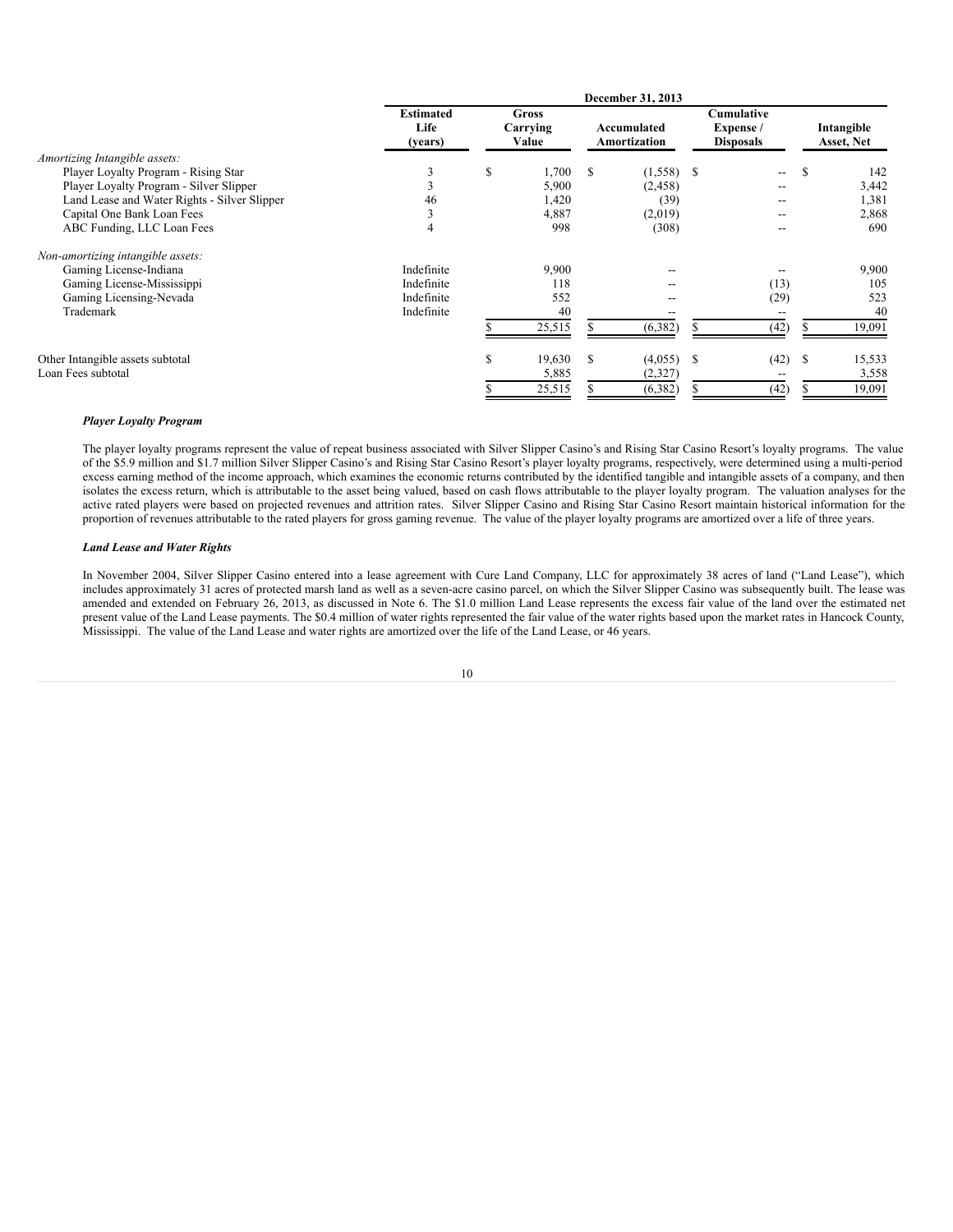#### *Loan Fees*

Loan fees incurred and paid as a result of debt instruments are accumulated and amortized over the term of the related debt, based on an effective interest method. On October 1, 2012, we funded the purchase of the Silver Slipper Casino with the full amount of the \$50.0 million first lien term loan ("First Lien Credit Agreement") with Capital One Bank, N.A. ("Capital One") and the full amount of the second lien term loan ("Second Lien Credit Agreement") with ABC Funding, LLC, as discussed in Note 4. We incurred \$4.7 million in loan fees related to obtaining the First Lien Credit Agreement and \$1.0 million in loan fees related to obtaining the Second Lien Credit Agreement. On August 26, 2013, we entered into a first amendment to the First Lien Credit Agreement (the "First Lien Amendment") and an amendment to the Second Lien Credit Agreement (the "Second Lien Amendment") and incurred \$0.2 million in additional loan fees, as discussed in Note 4. All of the loan fees are amortized over the terms of the agreements. The First Lien Amendment modifications included an extended maturity date to June 29, 2016, therefore the amortization period for these loan fees was extended.

The aggregate loan fee amortization was \$0.4 million and \$0.5 million for the three months ended March 31, 2014 and March 31, 2013, respectively.

#### *Gaming Licenses*

Gaming licenses represent the value of the license to conduct gaming in certain jurisdictions, which are subject to highly extensive regulatory oversight and, in some cases, a limitation on the number of licenses available for issuance. The value of the \$9.9 million Rising Star Casino Resort gaming license was estimated using a multiperiod excess earning method of the income approach, which examines the economic returns contributed by the identified tangible and intangible assets of a company, and then isolates the excess return, which is attributable to the asset being valued, based on cash flows attributable to the gaming license. The other gaming license values are based on actual costs. Gaming licenses are not amortized as they have indefinite useful lives and are evaluated for potential impairment on an annual basis unless events or changes in circumstances indicate the carrying amount of the gaming licenses may not be recoverable.

## *Trademark*

The trademark is based on the legal fees and recording fees related to the trademark of the "Rising Star Casino Resort" name, and variations of such name. The trademark is not subject to amortization, as it has an indefinite useful life and is evaluated for potential impairment on an annual basis unless events or changes in circumstances indicate the carrying amount of the trademark may not be recoverable.

## *Current Amortization*

We amortize our definite-lived intangible assets, including our player loyalty programs, loan fees, land leases and water rights over their estimated useful lives. The aggregate amortization expense was \$1.0 million and \$1.2 million for the three months ended March 31, 2014 and March 31, 2013, respectively.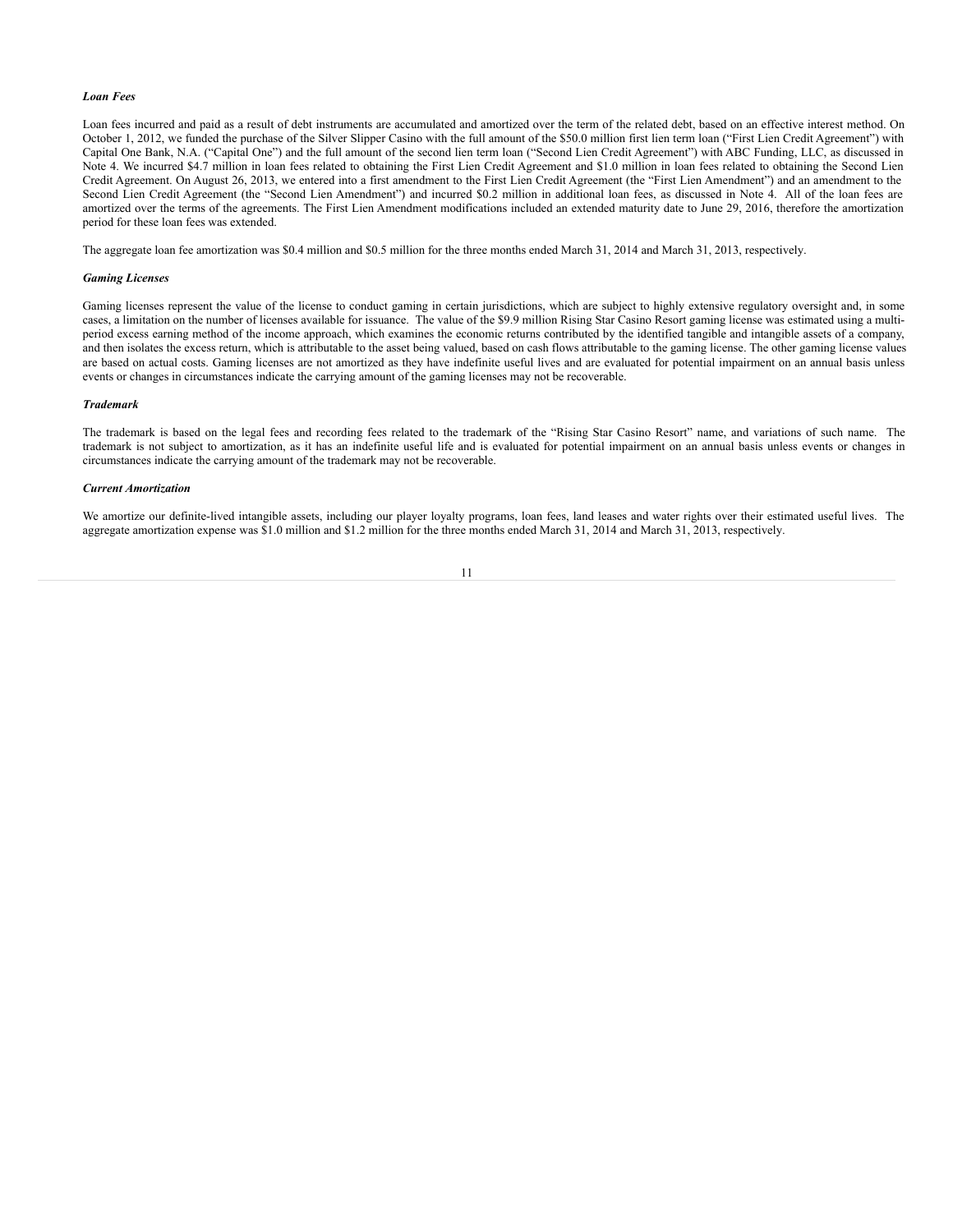## **4. LONG-TERM DEBT**

At March 31, 2014 and December 31, 2013, long-term debt consists of the following (in thousands):

|                                                                                                                                                                                                                                   | 2014   |   | 2013   |
|-----------------------------------------------------------------------------------------------------------------------------------------------------------------------------------------------------------------------------------|--------|---|--------|
| Long-term debt, net of current portion:                                                                                                                                                                                           |        |   |        |
| Term loan agreement, \$50.0 million on June 29, 2012, funded on October 1, 2012, maturing June 29, 2016, with                                                                                                                     |        |   |        |
| variable interest as described in the fifth succeeding paragraph. (the average interest rate was 4.75% and 5.4%                                                                                                                   |        |   |        |
| during the quarter ended March 31, 2014 and year ended December 31, 2013, respectively).                                                                                                                                          | 37.500 | S | 37,500 |
| Term loan agreement, \$20.0 million on October 1, 2012, maturing October 1, 2016, interest rate is fixed at 13.25%                                                                                                                |        |   |        |
| per annum.                                                                                                                                                                                                                        | 20,000 |   | 20,000 |
| Revolving loan agreement, \$2.0 million funded on March 24, 2014, maturing June 29, 2016, with variable interest<br>as described in the fifth succeeding paragraph. (the average interest rate was 4.75% during the quarter ended |        |   |        |
| March 31, 2014).                                                                                                                                                                                                                  | 2.000  |   |        |
| Less current portion                                                                                                                                                                                                              |        |   |        |
|                                                                                                                                                                                                                                   | 59,500 |   | 57,500 |

**First and Second Lien Credit Agreements.** On June 29, 2012, we entered into the First Lien Credit Agreement with Capital One, which provided for a term loan in an amount up to \$50.0 million and a revolving loan in an amount up to \$5.0 million. On October 1, 2012, we entered into a Second Lien Credit Agreement with ABC Funding, LLC as administrative agent which provided for a term loan in an amount up to \$20.0 million. Capital One and ABC Funding, LLC are collectively referred to as our ("Creditors"). We funded the purchase of Silver Slipper Casino with the full amount of the \$50.0 million term loan under the First Lien Credit Agreement and the full amount of the Second Lien Credit Agreement. The First and Second Lien Credit Agreements are secured by substantially all of our assets and therefore, our whollyowned subsidiaries guarantee our obligation under the agreements. The Second Lien Credit Agreement is subject to the lien of the First Lien Credit Agreement.

On August 26, 2013, we entered into the First Lien Amendment and the Second Lien Amendment which amended certain provisions of these agreements. The First Lien Amendment modifications included a \$10.0 million increase to the term loan portion of the First Lien Credit Agreement to \$56.3 million, a 1% lower interest rate and an extended maturity date to June 29, 2016. Also, certain financial ratio covenants were revised under the First Lien Credit Agreement and Second Lien Credit Agreement to accommodate the additional extension of credit under the First Lien Credit Agreement and our capital lease agreement related to the new hotel tower at Rising Star Casino Resort as discussed in Note 7. The \$10.0 million term loan under the First Lien Credit Agreement remains undrawn, but subject to covenants and other terms of the First Lien Credit Agreement.

At March 31, 2014 we exceeded the allowable total leverage ratio and the first lien leverage ratios for both of our credit agreements. We received waivers for compliance with these ratios at March 31, 2014 from our Creditors. If we are not in compliance with our covenants at June 30, 2014, and we are not able to renegotiate the terms of our First Lien and Second Lien Credit Agreements, we may be prevented from drawing against the \$10.0 million term loan. There can be no assurances that we will be in compliance with our covenants at June 30, 2014 or periods subsequent. The term loan is needed to complete construction of the \$17.7 million six-story, 142-room Silver Slipper Casino Hotel being built between the south side of the casino and the waterfront, with rooms featuring views of the bay. The remaining \$7.7 million of the construction cost has been, and is expected to be, funded from available cash. As of March 31, 2014, we funded cash of \$3.6 million in construction and financing costs for the Silver Slipper Casino Hotel, and we anticipate funding an additional \$4.1 million in cash before the end of 2014. We are currently scheduled for completion in late 2014 or early 2015.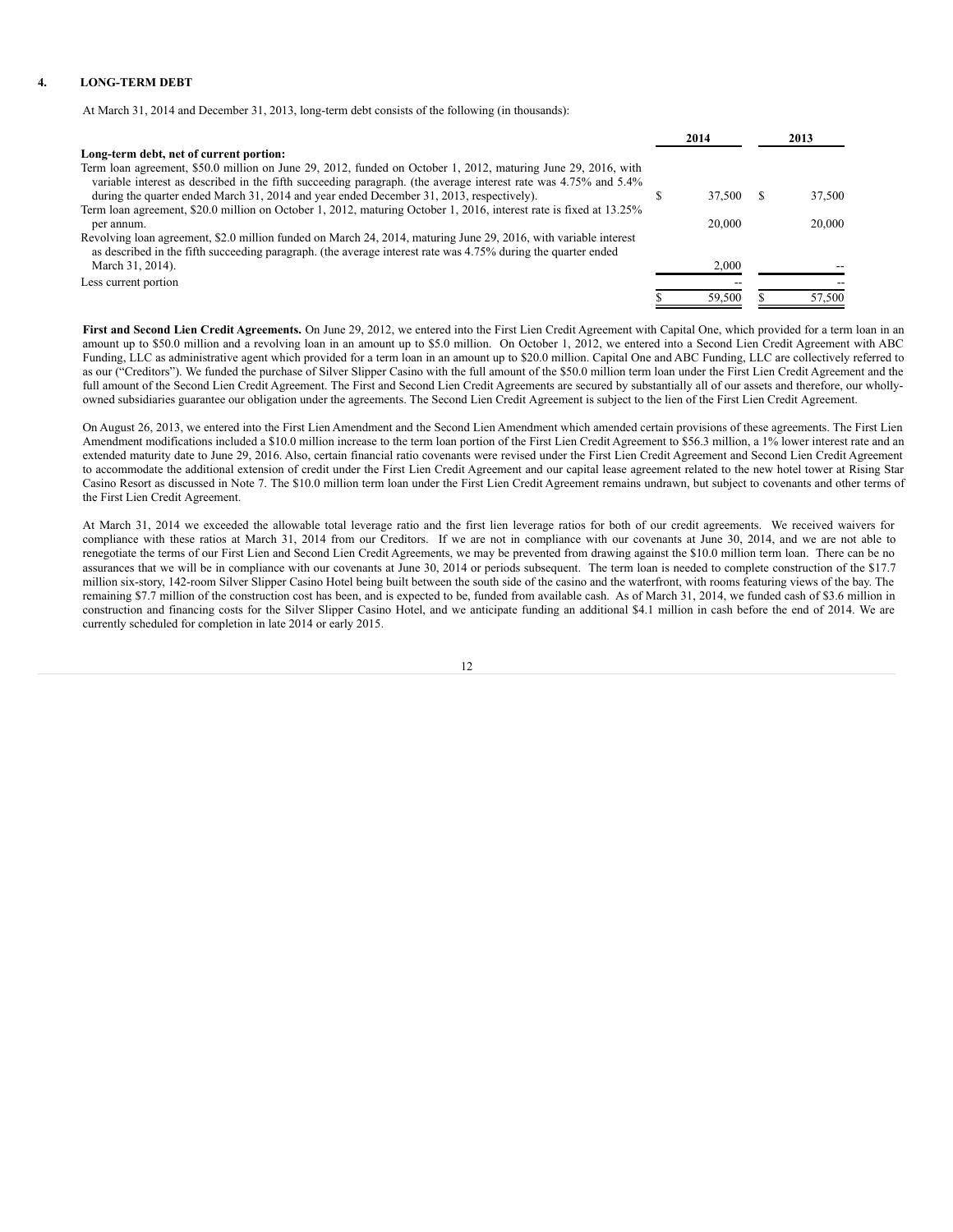On March 24, 2014 we made a \$2.0 million draw on our \$5.0 million revolving loan under the First Lien Credit Agreement, subject to the terms and restrictions of the First Lien Credit Agreement, and deposited \$1.75 million into escrow related to the Interest Purchase Agreement for the potential purchase of the Fitz Tunica Casino & Hotel, as discussed in Note 8. We currently have \$3.0 million undrawn on the revolving loan.

We have elected to pay interest on the First Lien Credit Agreement based on the greater of the elected LIBOR rate, or 1.0%, plus a margin rate as set forth in the agreement. As of March 31, 2014, the interest rate was 4.75% on the balance outstanding on the First Lien Credit Agreement, for both our term loan and revolving loan, based on the 1.0% minimum, plus a 3.75% margin. We pay interest on the Second Lien Credit Agreement at the fixed rate of 13.25% per annum. Under the default provisions of both the First and Second Lien Credit Agreements, we may be subject to increased interest rates of an additional 2.0% per annum.

The First Lien Credit Agreement and Second Lien Credit Agreement contain customary negative covenants for transactions of this type, including, but not limited to, restrictions on our ability to: incur indebtedness; grant liens; pay dividends and make other restricted payments; make investments; make fundamental changes; dispose of assets; and change the nature of our business. The First Lien Credit Agreement and Second Lien Credit Agreement require that we maintain specified financial covenants, including a total leverage ratio, a first lien leverage ratio, and a fixed charge coverage ratio all of which measure Adjusted EBITDA (as defined in the agreements) against outstanding debt and fixed charges (as defined in the agreements). A capital expenditure ratio must also be maintained as set forth in the agreements. The First Lien Credit Agreement and Second Lien Credit Agreement define Adjusted EBITDA as net income (loss) plus (i) interest expense, net, (ii) provision for taxes (iii) depreciation and amortization; and further adjusted to eliminate the impact of certain items that are not indicative of ongoing operating performance such as: (iv) acquisition costs, (v) non-cash stock compensation, (vi) loss on derivatives and debt, (vii) gain on sale of joint venture, (viii) impairment loss, and (ix) certain severance costs.

We measure compliance with our covenants on a quarterly basis. As discussed earlier, we were not in compliance with the total leverage ratios and first lien leverage ratios at March 31, 2014 on the First or Second Lien Credit Agreements, however, compliance with these covenants was waived by the Creditors at March 31, 2014. The First Lien Credit Agreement and Second Lien Credit Agreement also include customary events of default, including, among other things: non-payment; breach of covenant; breach of representation or warranty; cross-default under certain other indebtedness or guarantees; commencement of insolvency proceedings; inability to pay debts; entry of certain material judgments against us or our subsidiaries; occurrence of certain ERISA events; re-purchase of our own stock and certain changes of control. A breach of a covenant or other events of default could cause the loans to be immediately due and payable, terminate commitments for additional loan funds, or the lenders could exercise any other remedy available under the First Lien Credit Agreement or Second Lien Credit Agreement or by law. If a breach of covenants or other events of default occur in future quarters, we will seek modifications to covenants or a temporary waiver or waivers from the First Lien Credit Agreement and Second Lien Credit Agreement lenders. No assurance can be given that we will be successful in obtaining such modifications.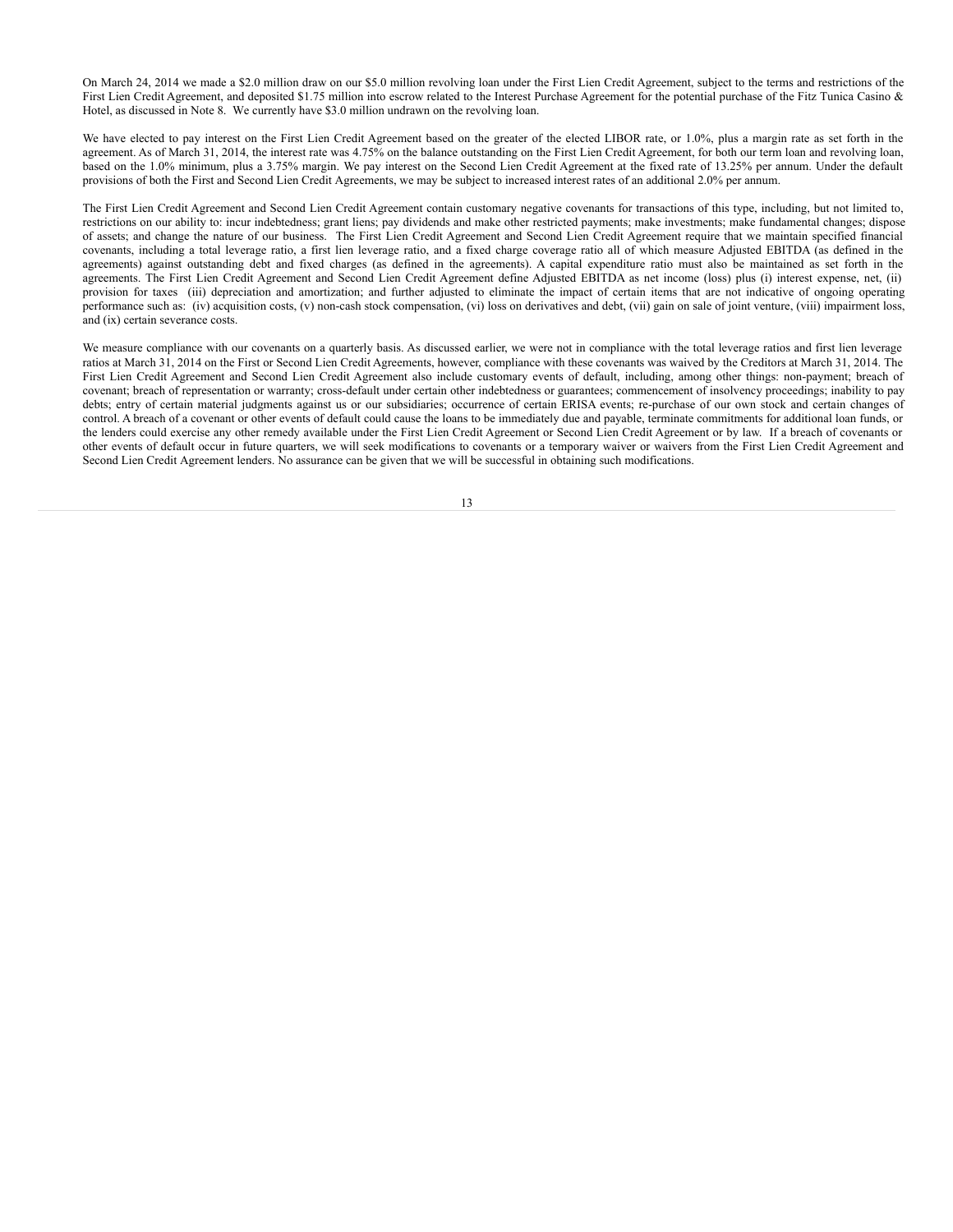As a practice, we consistently prepaid our quarterly payments on the term loan under our First Lien Credit Agreement before the due dates in 2013, and during the year ended December 31, 2013, we prepaid, at our discretion, the sum of \$8.8 million in quarterly principal payments, which were due through July 1, 2015. The next scheduled principal payment on the term loan is due October 1, 2015. The \$2.0 million principal drawn on our revolving loan is due June 29, 2016.

We are required to make additional prepayments under the First Lien Credit Agreement, under certain conditions defined in the agreement, in addition to the scheduled principal installments for any fiscal year ending December 31, 2012 and thereafter. Prepayment penalties will be assessed in the event that prepayments are made on the Second Lien Credit Agreement prior to the discharge of the First Lien Credit Agreement.

## **5. DERIVATIVE INSTRUMENTS – INTEREST RATE CAP AGREEMENT**

Currently, we are subject to interest rate risk under our Capital One First Lien Credit Agreement. In November 2012 in accordance with the terms of the First Lien Credit Agreement, we entered into a prepaid interest rate cap agreement with Capital One for a notional amount of \$15.0 million at a LIBOR cap rate of 1.5%. The agreement was effective November 2, 2012 and terminates on October 1, 2014. Any future settlements resulting from the interest rate cap will be recognized in interest expense during the period in which the change occurs.

## **6. OPERATING LEASE COMMITMENTS**

**Operating leases**. On December 1, 2012, we amended and extended our corporate office lease through May 2018. Effective December 2010, Stockman's Casino entered into a lease agreement as lessee for its primary outdoor casino sign until November 2015. On June 28, 2011, the Grand Lodge Casino entered into a Casino Operations Lease ("Grand Lodge Lease") with Hyatt Equities, L.L.C. for approximately 20,900 square feet of building space occupied by the Grand Lodge Casino gaming operations, as well as associated gaming office space. On April 8, 2013, the Grand Lodge Casino entered into a first amendment to the Grand Lodge Lease (the "Amendment") with Hyatt Equities, L.L.C. amending the terms of the lease. The Amendment extended the initial term of the Grand Lodge Lease until August 31, 2018 and makes certain other conforming changes. Except as set forth in the Amendment, all other terms of the Grand Lodge Lease remain in full force and effect.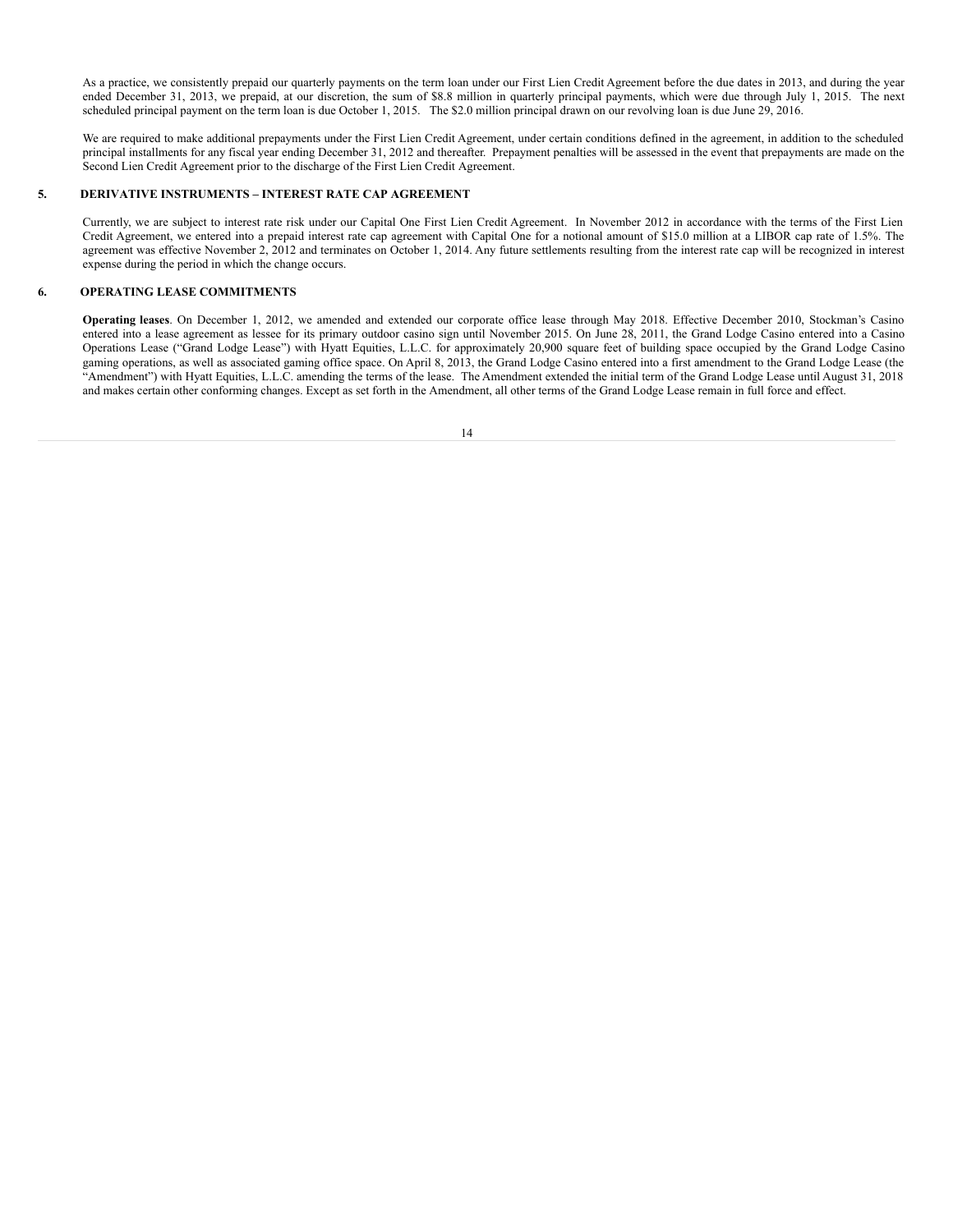Silver Slipper Casino entered into the Land Lease in November 2004 as amended in March 2009, September 2012 and February 2013, which includes approximately 31 acres of protected marsh land as well as a seven-acre casino parcel, on which the Silver Slipper Casino was subsequently built. In December 2010, Silver Slipper Casino entered into a lease agreement with Cure Land Company, LLC for approximately five acres of land occupied by the Silver Slipper Casino gaming office and warehouse space through November 30, 2020. On January 31, 2012 Silver Slipper Casino entered into a lease agreement with Chelsea Company, LLC for a small parcel of land with a building which may be occupied by a proposed Silver Slipper Casino welcome center in the future, through December 31, 2019. On January 11, 2013 Silver Slipper Casino terminated a previous restaurant lease agreement with Diamondhead Country Club & Property Owners Association ("DCCPOA") and entered into a contract to purchase services to be provided by DCCPOA related to its golf and country club through December 31, 2019.

**Land Lease buyout**. The Land Lease includes an exclusive option to purchase the leased land ("Purchase Option"), as well as an exclusive option to purchase a four acre portion of the leased land ("4 Acre Parcel Purchase Option"), which may be exercised at any time in conjunction with a hotel development during the term of the Land Lease for \$2.0 million. On February 26, 2013, Silver Slipper Casino entered into a third amendment to the Land Lease which amended the term and Purchase Option provisions. The term of the Land Lease was extended to April 30, 2058, and the Purchase Option was extended through October 1, 2027 and may only be exercised after February 26, 2019. If there is no change in ownership, the purchase price will be \$15.5 million, less \$2.0 million if the 4 Acre Parcel Purchase Option has been previously exercised, plus a retained interest in Silver Slipper Casino operations of 3% of net income. In the event that we sell or transfer substantially all of the assets of our ownership in Silver Slipper Casino, then the purchase price will increase to \$17.0 million.

The total rent expense for all operating leases for each of the quarters ended March 31, 2014 and 2013 was \$0.7 million.

## **7. CAPITAL LEASE OBLIGATION**

**Rising Star Casino Resort Capital Lease.** In October 2011, Rising Sun/Ohio County First, Inc., an Indiana non-profit corporation, and Rising Sun Regional Foundation, Inc. teamed up to develop a new 104-room hotel on land adjacent to our Rising Star Casino Resort. Construction commenced in December 2012, and the new hotel tower at Rising Star Casino Resort opened November 15, 2013. We believe that the added hotel room inventory in proximity to our casino facility will favorably impact revenues and visitor counts.

On August 16, 2013, we entered into a 10-year capital lease for the new hotel tower at Rising Star Casino Resort (the "Rising Star Hotel Agreement")which commenced on November 15, 2013 and provides us with full management control and an option to purchase the new hotel tower at Rising Star Casino Resort at the end of the lease term. We have recorded the capital lease obligation and hotel assets in our financial statements. On November 15, 2013 we began operating the new hotel tower at Rising Star Casino Resort. The Rising Star Hotel Agreement provides that we, as the lessee, assume all responsibilities, revenues, expenses, profits and losses related to the hotel's operations. The term of the Rising Star Hotel Agreement is for 10 years from November 15, 2013, with the landlord having a right to sell the hotel to us at the end of the term and our corresponding obligation to purchase it on the terms set forth in the Rising Star Hotel Agreement. During the term, we will have the exclusive option to purchase the new hotel tower at Rising Star Casino Resort at a pre-set price. On January 1, 2014, we began paying a fixed monthly rent payment of approximately \$0.8 million, which will continue throughout the term of the Rising Star Hotel Agreement unless we elect to purchase the hotel before the end of the lease period. In the event that we default on the lease agreement, the landlord's recourse is limited to taking possession of the property, collection of all rent due and payable, and the right to seek remediation for any attorneys' fees, litigation expenses, and costs of retaking and re-leasing the property.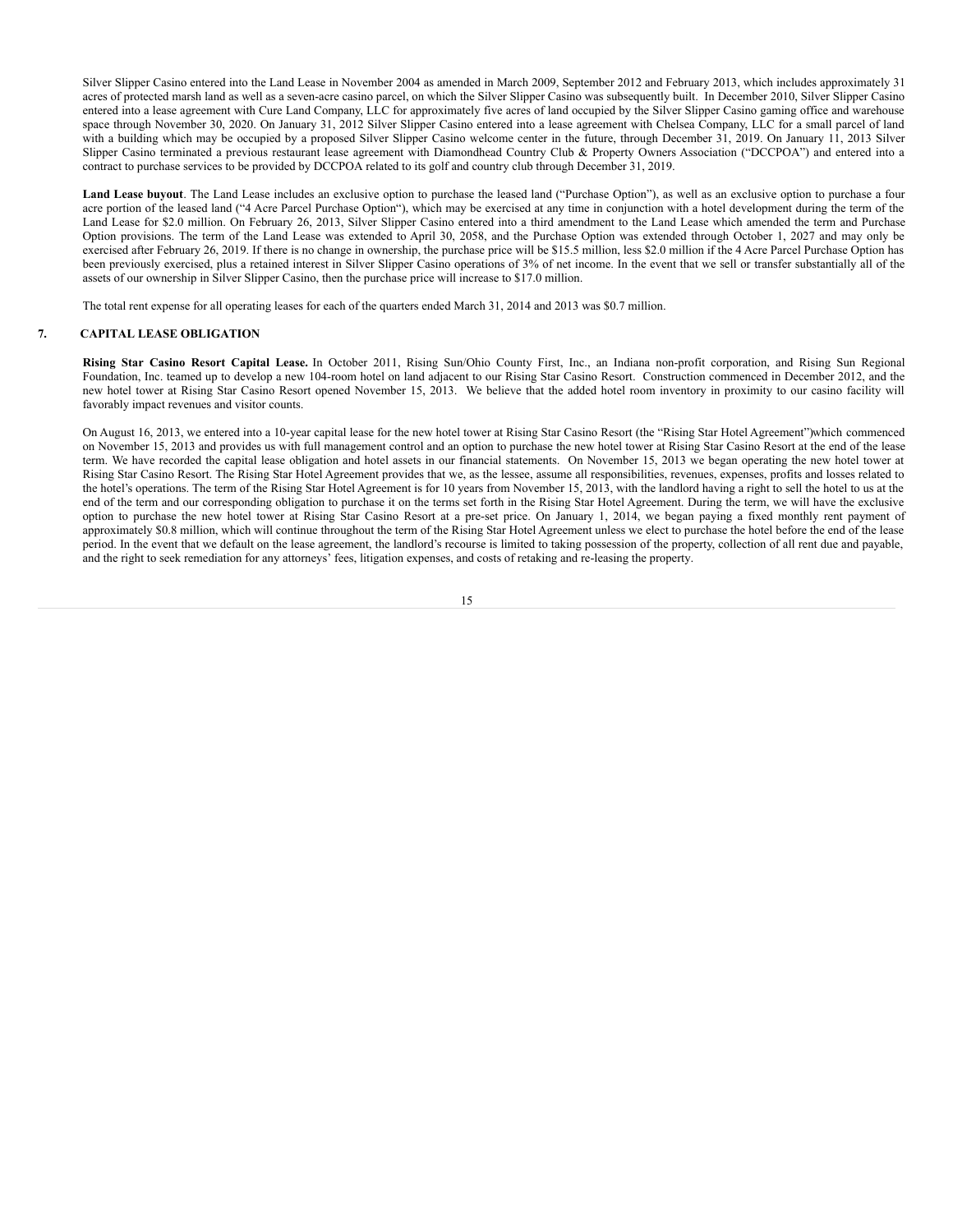The current portion of our capital lease obligation is \$0.7 million, which represents the minimum lease payments, less interest, to be paid over the next year. The capital lease obligation, net of current portion is \$6.8 million.

## **8. COMMITMENTS AND CONTINGENCIES**

## *Fitz Tunica Casino & Hotel*

On March 21, 2014, we entered into a definitive agreement with The Majestic Star Casino LLC ("Majestic Star") to acquire all of the outstanding membership interests of the entity operating Fitz Tunica Casino & Hotel ("Majestic Mississippi, LLC"), located in Tunica, Mississippi, for a purchase price of \$62.0 million. The closing of the agreement is subject to the completion of financing, licensing, and other customary conditions. On May 7, 2014 we informed Majestic Star of our financing efforts and our belief that we will not likely be successful in obtaining financing for the purchase of Majestic Mississippi, LLC. As a result, we have requested Majestic Star to consider termination of the agreement.

## *Silver Slipper Casino Hotel construction*

On August 26, 2013, the Silver Slipper Casino entered into an agreement with WHD Silver Slipper, LLC related to construction of the six-story, 142-room Silver Slipper Casino Hotel (the "Construction Agreement") being built between the south side of the casino and the waterfront, with rooms featuring views of the bay. We have commenced construction of the Silver Slipper Casino Hotel, which is scheduled for completion in late 2014 or early 2015 and is budgeted to cost approximately \$17.7 million. The progress on the Silver Slipper Casino Hotel has been slower than expected as we encountered adverse soil conditions and adverse weather which may extend the opening of the hotel to early 2015. In connection with the financing of the Silver Slipper Casino Hotel, on August 26, 2013, we entered into the First Lien Amendment and the Second Lien Amendment which amended certain provisions of these agreements. The First Lien Amendment modifications included a \$10.0 million increase to the term loan portion of the First Lien Credit Agreement to \$56.3 million, a 1% lower interest rate and an extended maturity date to June 29, 2016. The \$10.0 million term loan under the First Lien Credit Agreement remains undrawn, but subject to covenants and other terms of the First Lien Credit Agreement. At March 31, 2014 we exceeded the allowable total leverage ratio and the first lien leverage ratios for both of our credit agreements. We received waivers for compliance with these ratios at March 31, 2014 from our Creditors. If we are not in compliance with our covenants at June 30, 2014, and we are not able to renegotiate the terms of our First Lien and Second Lien Credit Agreements, we may be prevented from drawing against the \$10.0 million term loan. There can be no assurances that we will be in compliance with our covenants at June 30, 2014 or periods subsequent. The term loan is needed to complete construction of the Silver Slipper Casino Hotel. As of March 31, 2014, we funded \$3.6 million in construction and financing costs for the Silver Slipper Casino Hotel and we anticipate funding an additional \$4.1 million in cash before the end of 2014. In 2014, we capitalized \$0.08 million in interest related to the construction of the Silver Slipper Casino Hotel.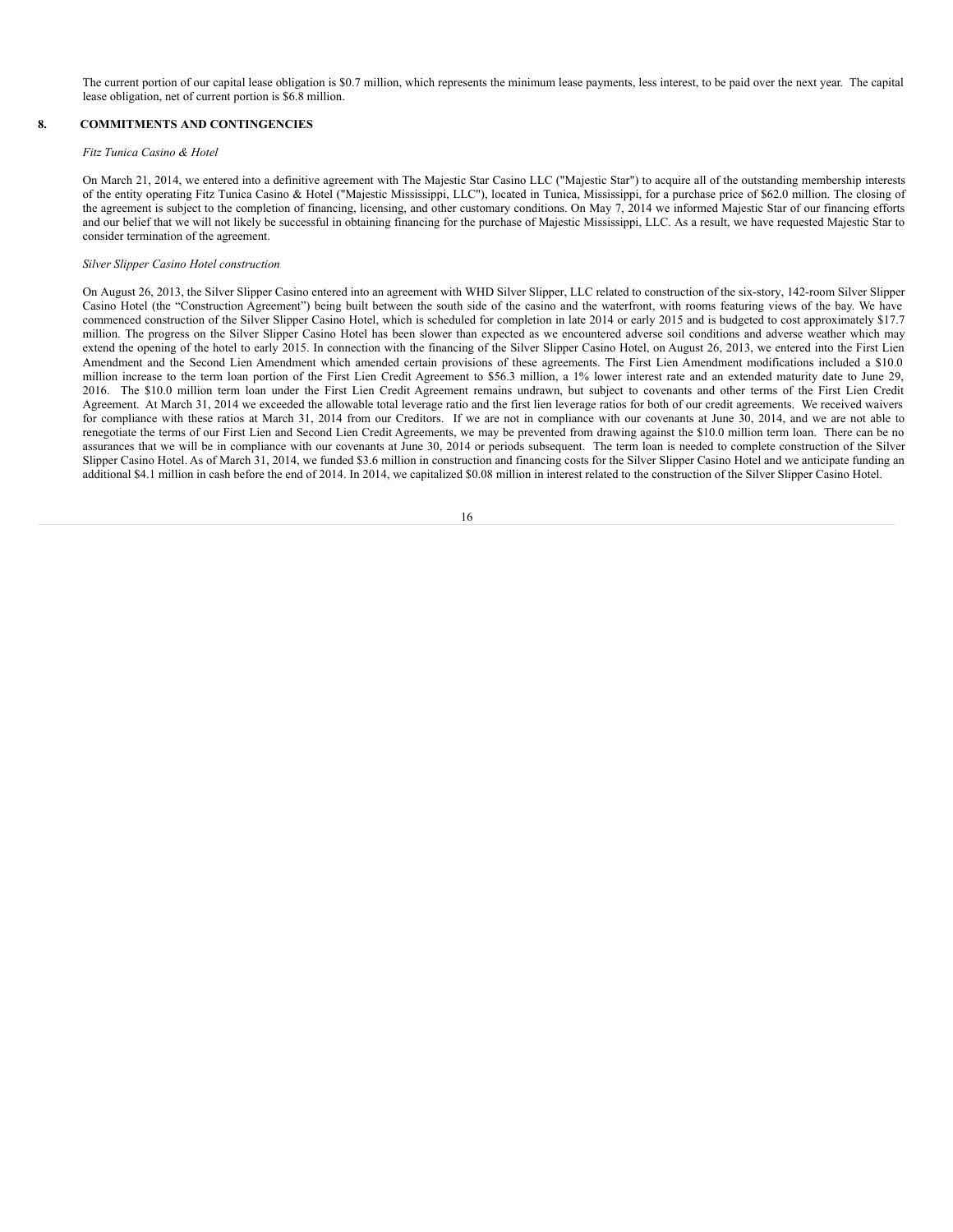## *Keeneland Association, Inc.*

We, together with Keeneland Association, Inc., are currently pursuing potential gaming opportunities in Kentucky, including the installation of instant racing machines at racetrack properties. The installation of instant racing machines at racetrack properties in Kentucky has been challenged by opponents of the instant racing machines who filed an action alleging that the machines are unlawful gambling. The Kentucky Court of Appeals had vacated the lower court's decision that had upheld regulations adopted by the Kentucky Horse Racing Commission authorizing the use of instant racing machines by race tracks in Kentucky, and the Kentucky Horse Racing Commission and others, including Keeneland Association, Inc., appealed the vacation of the lower court's decision to the Kentucky Supreme Court. On February 20, 2014, the Kentucky Supreme Court held, among other matters, that the Kentucky Horse Racing Commission acted in its regulatory authority when it licensed the operation of pari-mutuel wagering on instant racing, also known as historical horse racing, but remanded the matter to the Circuit Court to determine if instant racing constitutes a pari-mutuel form of wagering authorized by Kentucky law.

On February 26, 2014, we entered into an exclusivity agreement with Keeneland Association, Inc. to own, manage, and operate instant racing and, if authorized, traditional casino gaming at race tracks in Kentucky, subject to completion of definitive documents for each opportunity. In addition, we and Keeneland Association, Inc. have a letter of intent that provides for an exclusive option to purchase the Thunder Ridge Raceway in Prestonsburg, Kentucky. The purchase will be subject to the completion of definitive documentation and to the approval of the Kentucky Horse Racing Commission, including the approval to transfer the racing license to a to-beconstructed quarter horse racetrack near Corbin, Kentucky to be owned 75% by us and 25% by Keeneland Association, Inc.

#### *Other items*

We are party to a number of pending legal proceedings which occurred in the normal course of business. Management does not expect that the outcome of such proceedings, either individually or in the aggregate, will have a material effect on our financial position, cash flows or results of operations.

## **9. SEGMENT REPORTING**

The following tables reflect selected information for our reporting segments for the three months ended March 31, 2014 and 2013, respectively. The casino operation segments include the Silver Slipper Casino's operation in Bay St. Louis, Mississippi, Rising Star Casino Resort's operation in Rising Sun, Indiana, the Grand Lodge Casino's operation in Lake Tahoe, Nevada and Stockman's Casino operation in Fallon, Nevada. References to (i) Midwest segment refers to Rising Star Casino Resort, (ii) Gulf Coast segment refers to Silver Slipper Casino and (iii) Northern Nevada segment refers to Grand Lodge Casino and Stockman's Casino. The development/management segment includes costs associated with casino development and management projects, including the management agreement with the Pueblo of Pojoaque for their gaming operations including the Buffalo Thunder in Santa Fe, New Mexico. The Corporate segment includes our general and administrative expenses.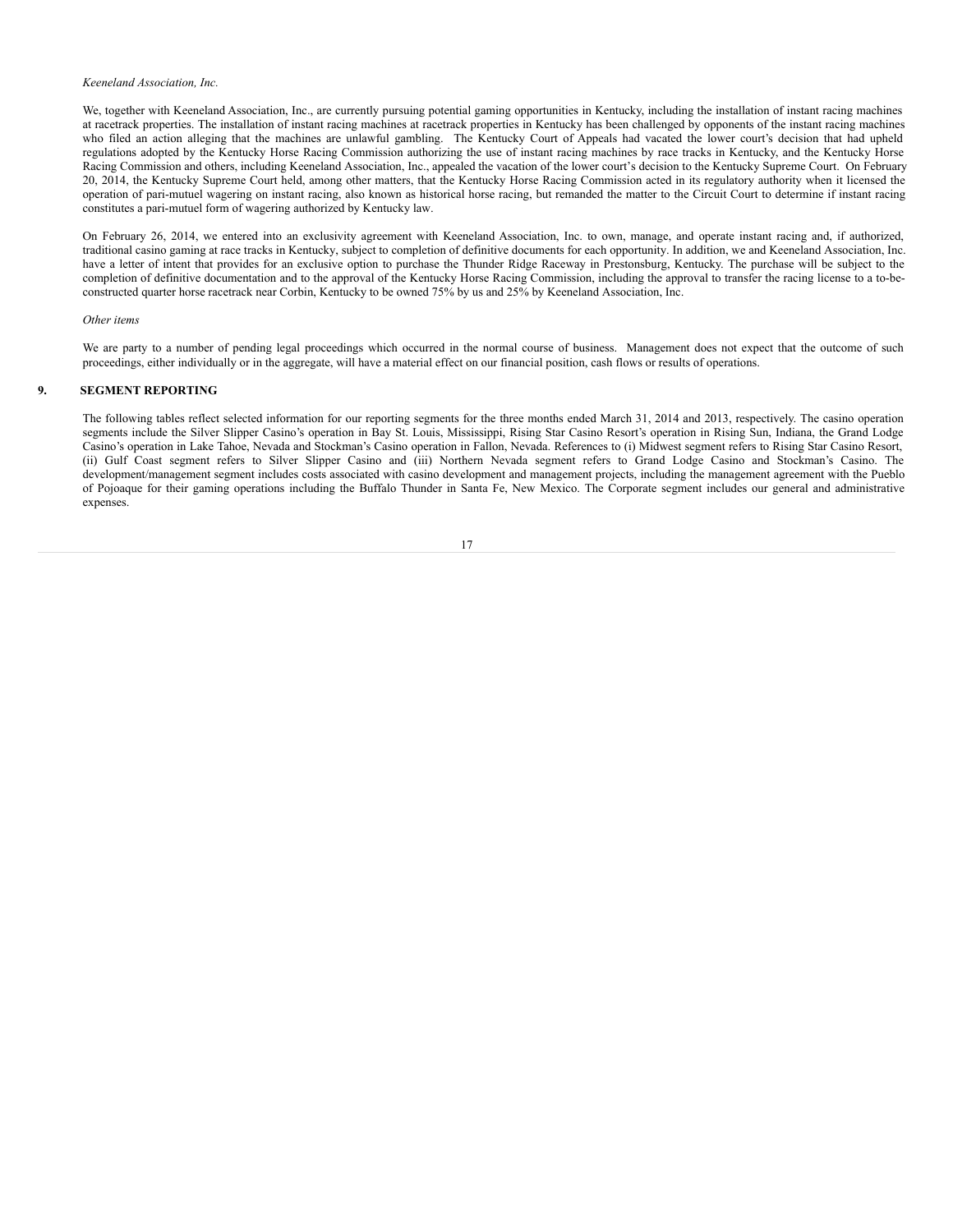# **2014**

|                                             |                                  |   | <b>Casino Operations</b> |   |               |                            |                                       |           |                                       |     |              |
|---------------------------------------------|----------------------------------|---|--------------------------|---|---------------|----------------------------|---------------------------------------|-----------|---------------------------------------|-----|--------------|
|                                             | <b>Northern</b><br><b>Nevada</b> |   | <b>Midwest</b>           |   | Gulf<br>Coast | Development/<br>Management |                                       | Corporate |                                       |     | Consolidated |
| Revenues                                    | 4,387                            | S | 13.248                   | S | 12.321        | S                          | 493                                   |           | $\hspace{0.05cm}$ – $\hspace{0.05cm}$ | - 3 | 30,449       |
| Selling, general and administrative expense | .448                             |   | 3,884                    |   | 4,126         |                            | $\hspace{0.05cm}$ – $\hspace{0.05cm}$ |           | 1,172                                 |     | 10,630       |
| Depreciation and amortization               | 217                              |   | 847                      |   | 1,386         |                            | $\hspace{0.05cm}$ – $\hspace{0.05cm}$ |           |                                       |     | 2,455        |
| Operating income (loss)                     | 148                              |   | (250)                    |   | 751           |                            | 438                                   |           | (1,177)                               |     | (90)         |
| Net income (loss)                           | 97                               |   | (248)                    |   | 495           |                            | 320                                   |           | (1,746)                               |     | (1,082)      |

|                                             |   |                           |     | <b>Casino Operations</b> |    |               |   |                            |   |                     |   |              |
|---------------------------------------------|---|---------------------------|-----|--------------------------|----|---------------|---|----------------------------|---|---------------------|---|--------------|
|                                             |   | <b>Northern</b><br>Nevada |     | <b>Midwest</b>           |    | Gulf<br>Coast |   | Development/<br>Management |   | Corporate           |   | Consolidated |
| Revenues                                    | S | 5,325                     | - S | 19.614                   | -S | 13,710        | S | 477                        | S | $\hspace{0.05cm} -$ | S | 39,126       |
| Selling, general and administrative expense |   | 1,484                     |     | 4,405                    |    | 4,606         |   | $\hspace{0.05cm}$          |   | 1,739               |   | 12,234       |
| Depreciation and amortization               |   | 180                       |     | 747                      |    | 1,281         |   | $- -$                      |   |                     |   | 2,210        |
| Operating income (loss)                     |   | 960                       |     | 1,955                    |    | .502          |   | 435                        |   | (1,741)             |   | 3,111        |
| Net income (loss)                           |   | 634                       |     | 965                      |    | 990           |   | 381                        |   | (2,394)             |   | 576          |
|                                             |   |                           |     | 18                       |    |               |   |                            |   |                     |   |              |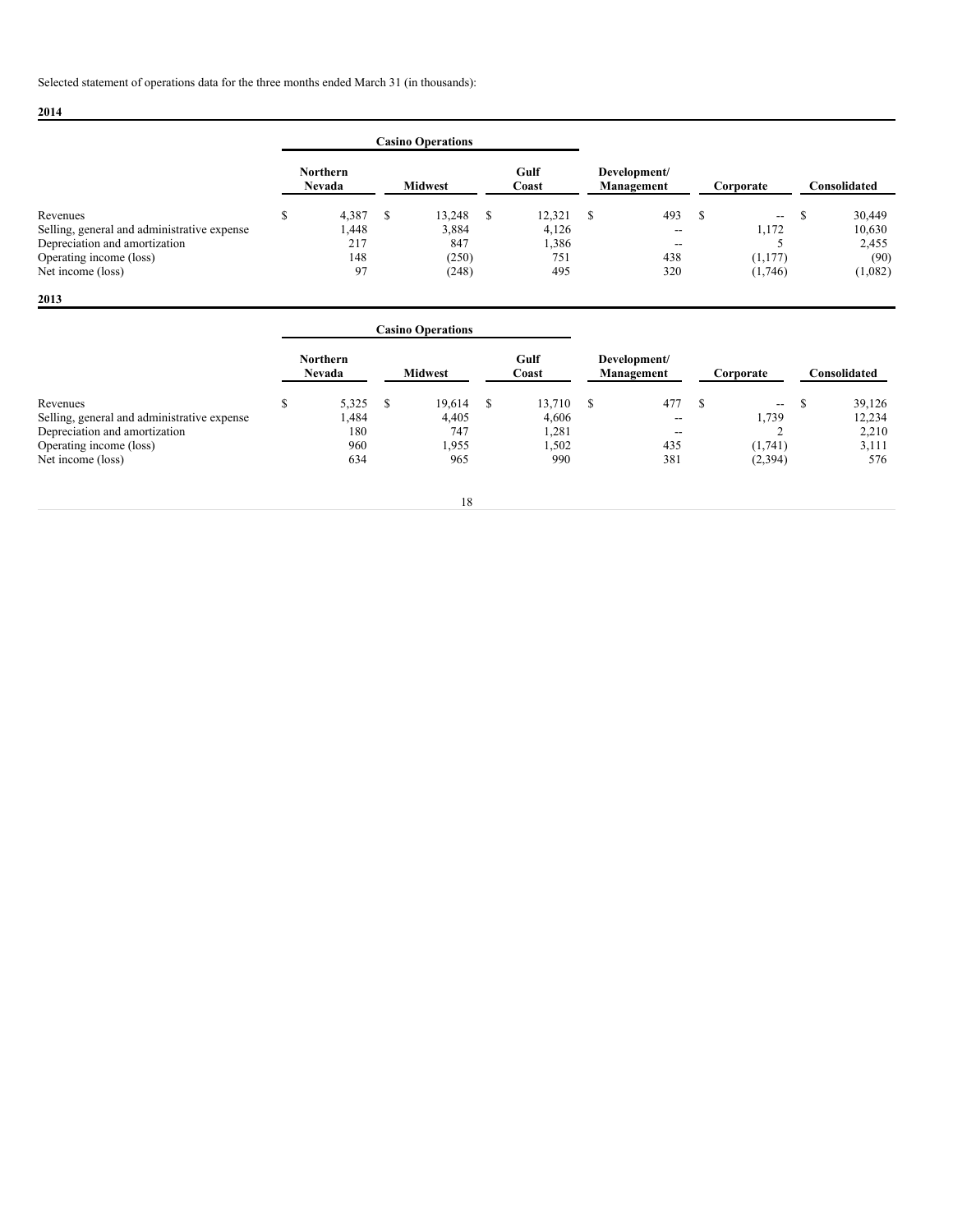**2014**

|                             |                                  |  | <b>Casino Operations</b> |   |                |  |                          |  |        |         |               |  |                            |  |           |              |
|-----------------------------|----------------------------------|--|--------------------------|---|----------------|--|--------------------------|--|--------|---------|---------------|--|----------------------------|--|-----------|--------------|
|                             | <b>Northern</b><br><b>Nevada</b> |  |                          |   | <b>Midwest</b> |  |                          |  |        |         | Gulf<br>Coast |  | Development/<br>Management |  | Corporate | Consolidated |
| Total assets                | 11.935                           |  | 54,867                   | Ъ | 71.898         |  | 59                       |  | 14,797 | 153,556 |               |  |                            |  |           |              |
| Property and equipment, net | 7,143                            |  | 35,748                   |   | 48,733         |  | $\overline{\phantom{m}}$ |  | 47     | 91,671  |               |  |                            |  |           |              |
| Goodwill                    | 1,809                            |  | 1,647                    |   | 14,671         |  | $\overline{\phantom{m}}$ |  | $- -$  | 18,127  |               |  |                            |  |           |              |
| Liabilities                 | 1,692                            |  | 12,296                   |   | 2,663          |  | $\overline{\phantom{a}}$ |  | 60,095 | 76,746  |               |  |                            |  |           |              |

#### **2013**

|                             |                                  | <b>Casino Operations</b> |  |                   |  |                            |  |                          |              |
|-----------------------------|----------------------------------|--------------------------|--|-------------------|--|----------------------------|--|--------------------------|--------------|
|                             | <b>Northern</b><br><b>Nevada</b> | <b>Midwest</b>           |  | <b>Gulf Coast</b> |  | Development/<br>Management |  | Corporate                | Consolidated |
| Total assets                | 13,838                           | 55,523                   |  | 71,662            |  | 59                         |  | 13.205                   | 154,287      |
| Property and equipment, net | 7,352                            | 36,427                   |  | 47,338            |  | $\overline{\phantom{a}}$   |  | 51                       | 91,168       |
| Goodwill                    | 1,809                            | 1,647                    |  | 14,671            |  | $\overline{\phantom{a}}$   |  | $\overline{\phantom{m}}$ | 18,127       |
| Liabilities                 | 2,056                            | 12.718                   |  | 3,559             |  | $\overline{\phantom{a}}$   |  | 58,140                   | 76,473       |

## **10. SUBSEQUENT EVENTS**

On January 8, 2014, we filed with the Securities and Exchange Commission a registration statement on Form S-1 (as amended from time to time, the "registration statement") relating to a proposed public offering of our common stock. The registration statement remains under review by the Securities and Exchange Commission and shares of common stock to be registered thereunder may not be sold nor may offers to buy be accepted prior to the time the registration statement becomes effective. This Form 10-Q and the pending registration statement shall not constitute an offer to sell or the solicitation of any offer to buy nor shall there be any sale of those securities in any State or other jurisdiction in which such offer, solicitation or sale would be unlawful prior to registration or qualification under the securities laws of any such State or other jurisdiction. Further, we can give no assurance that we will be successful in completing the offering.

Our agreement with the Pueblo of Pojoaque in New Mexico to manage the Pueblo's gaming operations including Buffalo Thunder Casino and Resort in Santa Fe, New Mexico, the cities of Gold Casino and other gaming facilities expires on September 23, 2014. We have received notice that they will not be renewing the contract and will be managing the properties themselves. During the year ended December 31, 2013 and the quarter ended March 31, 2014, we received \$1.7 million and \$0.5 million in management fees from this contract, respectively.

On March 21, 2014, we entered into a definitive agreement with The Majestic Star Casino LLC ("Majestic Star") to acquire all of the outstanding membership interests of the entity operating Fitz Tunica Casino & Hotel ("Majestic Mississippi, LLC"), located in Tunica, Mississippi, for a purchase price of \$62.0 million. The closing of the agreement is subject to the completion of financing, licensing, and other customary conditions. On May  $7, 2014$  we informed Majestic Star of our financing efforts and our belief that we will not likely be successful in obtaining financing for the purchase of Majestic Mississippi, LLC. As a result, we have requested Majestic Star to consider termination of the agreement.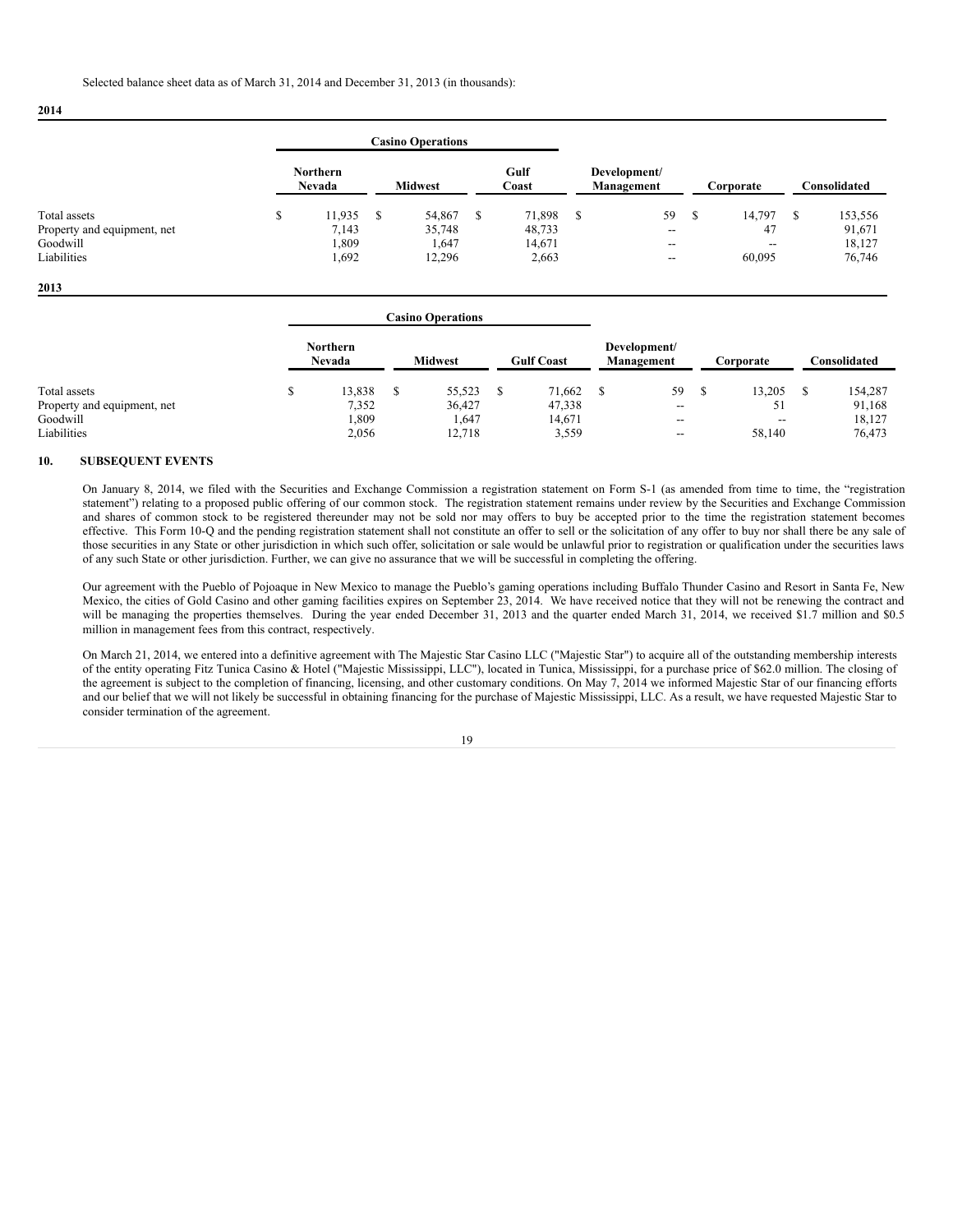## **Item 2. Management's Discussion and Analysis of Financial Condition and Results of Operations**

Management's Discussion and Analysis of Financial Condition and Results of Operations ("MD&A") is intended to provide a reader of our financial statements with a narrative from the perspective of our management on our financial condition, results of operations, liquidity and certain other factors that may affect our future results. Unless otherwise noted, transactions, trends and other factors significantly impacting our financial condition, results of operations and liquidity are discussed in order of magnitude. In addition, unless expressly stated otherwise, the comparisons presented in this MD&A refer to the same period in the prior year. Our MD&A is presented in eight sections:

- **Overview**
- Key performance indicators
- Results of continuing operations<br>• Liquidity and capital resources
- Liquidity and capital resources
- Off-balance-sheet arrangements
- Seasonality
- Regulation and taxes
- Critical accounting estimates and policies

#### **Overview**

We are a multi-jurisdictional developer, owner and operator of gaming-related enterprises in regional markets. We have successfully transitioned from a gaming management company to a company with operations that consist primarily of owned casino properties. The repositioning of our business plan is highlighted by the acquisition of Rising Star Casino Resort and the lease of Grand Lodge Casino in 2011 and the acquisition of Silver Slipper Casino and the sale of the management agreement for the FireKeepers Casino in 2012. We actively explore, individually and with partners, new gaming-related opportunities with a focus on acquiring and developing casino properties.

We currently own three casino properties, lease one casino property and have one management contract for a group of related casino properties. These properties are located in four distinct regions of the United States – the Gulf Coast, the Midwest, Northern Nevada and the Southwest.

On March 30, 2012, we entered into a Membership Interest Purchase Agreement with Silver Slipper Casino Venture LLC to acquire all of the outstanding membership interest of the entity operating Silver Slipper Casino in Bay St. Louis, Mississippi. The purchase was closed on October 1, 2012, for a price of approximately \$69.3 million exclusive of cash and working capital in the amount of \$6.4 million and \$2.9 million, respectively. We entered into the First Lien Credit Agreement ("First Lien Credit Agreement") with Capital One Bank, N.A. ("Capital One") on June 29, 2012 and the Second Lien Credit Agreement ("Second Lien Credit Agreement") with ABC Funding, LLC, on October 1, 2012, as discussed in Note 4 to our consolidated financial statements, and we used the debt to fund the Silver Slipper Casino purchase price.

On April 1, 2011, we acquired all of the operating assets of Grand Victoria Casino & Resort, L.P. through Gaming Entertainment (Indiana) LLC, our wholly-owned subsidiary. In August 2011, the property was renamed Rising Star Casino Resort.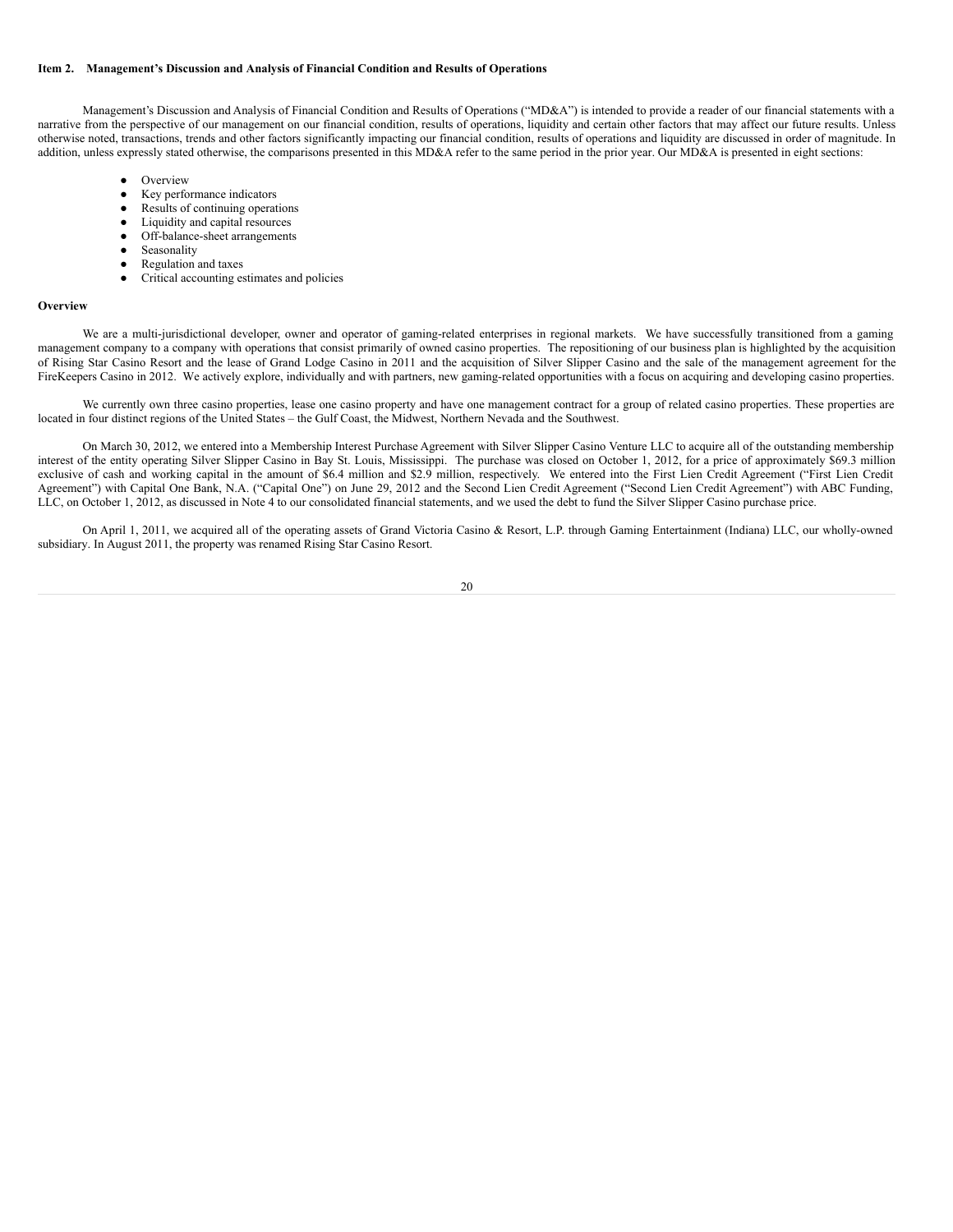In May 2011, we entered into a three-year agreement with the Pueblo of Pojoaque, which was approved by the National Indian Gaming Commission as a management contract, to advise on the operations of Buffalo Thunder Casino and Resort in Santa Fe, New Mexico, along with the Pueblo's Cities of Gold and other gaming facilities which in aggregate have approximately 1,200 slot machines, 18 tables games (including poker) and a simulcast area. Our management and related agreements with Buffalo Thunder Casino and Resort became effective on September 23, 2011 and terminates on September 23, 2014. The management agreement will not be renewed after that date.

As of September 1, 2011, we own the operating assets of Grand Lodge Casino, and have a lease terminating August 31, 2018 with Hyatt Equities, L.L.C. for the casino space in the Hyatt Regency Lake Tahoe Resort, Spa and Casino in Incline Village, Nevada on the north shore of Lake Tahoe.

We conduct gaming operations in four gaming jurisdictions and are subject to regulatory oversight in each of those jurisdictions. Accordingly, we are required to submit regular reports to the gaming authorities in each jurisdiction regarding our operations and from time to time make applications regarding our operations, including financial arrangements entered into by us, and obtaining gaming licenses or findings of suitability of key personnel working at our properties. Such reporting and applications may affect our abilities to obtain financings or loans for our existing operations or expansion opportunities. We believe that we and our operations are in material compliance with all such gaming regulations.

#### **Key Performance Indicators**

We use several key performance indicators to evaluate the operations of our properties. These key performance indicators include the following:

#### *Gaming revenue indicators:*

Slot coin-in is the gross dollar amount wagered in slot machines and table game drop is the total amount of cash deposited in table games drop boxes, plus the sum of markers issued at all table games. Slot coin-in and table game drop are indicators of volume and/or market share.

Slot win and table game hold means the difference between customer wagers and customer winnings on slot machines and table games, respectively. Slot win and table game hold percentages represent the relationship between slot coin-in and table game drop to gaming wins and losses.

#### *Room revenue indicators:*

Hotel occupancy rate is an indicator of volume measuring the utilization of our available rooms; average daily rate ("ADR") is a price indicator; and hotel revenue per available room ("RevPAR") is an indicator of operating margin. Complimentary room sales, or the retail value of accommodations gratuitously furnished to customers, are included in the calculation of the hotel occupancy rate, ADR and RevPAR.

## **Results of Continuing Operations**

For purposes of our discussion, references to (i) Midwest segment refers to Rising Star Casino Resort, (ii) Gulf Coast segment refers to Silver Slipper Casino and (iii) Northern Nevada segment refers to Grand Lodge Casino and Stockman's Casino.

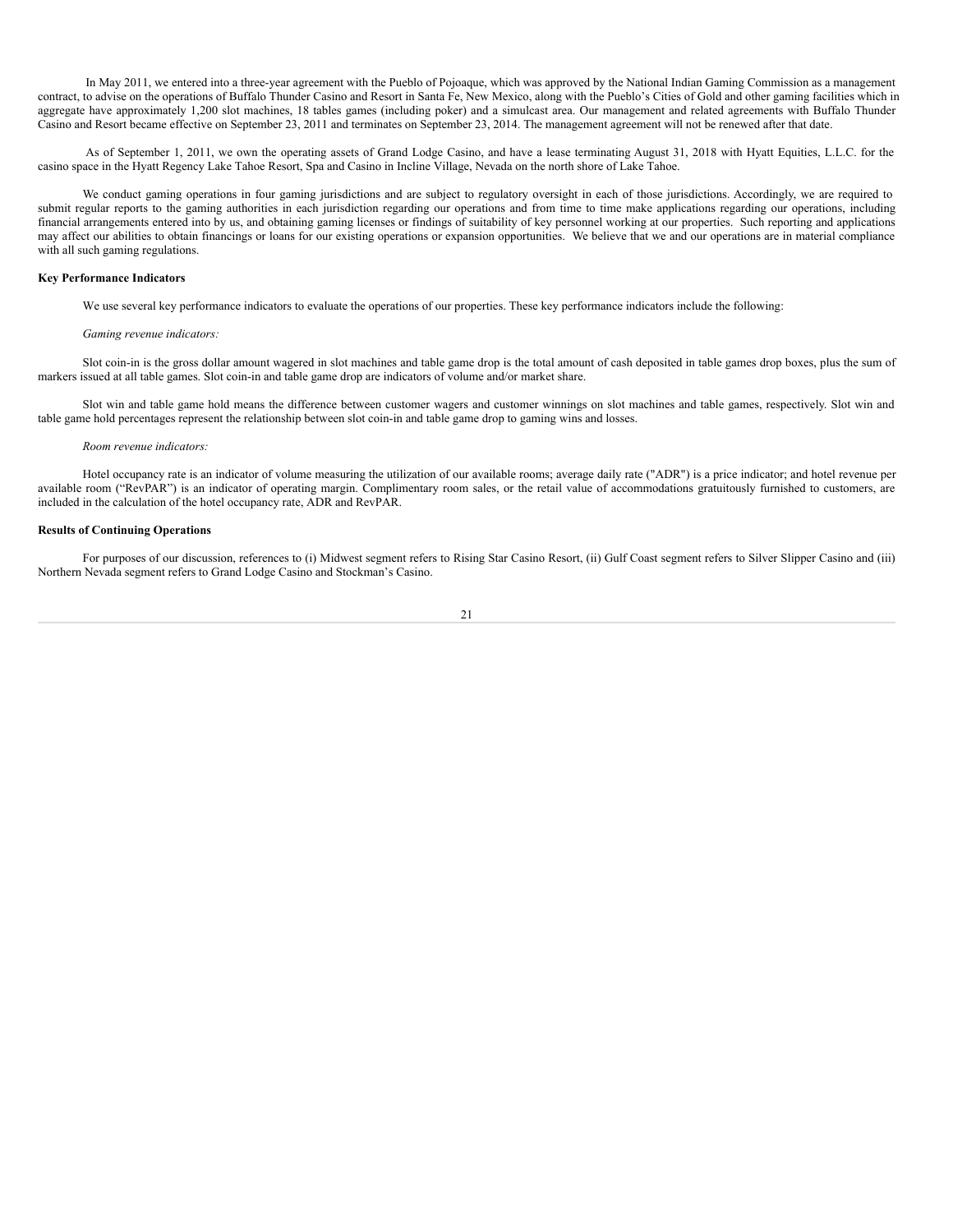Indiana gaming tax legislation was recently passed, which allows a portion of the free play to be tax-free, resulting in a savings of \$0.2 million for the three months ended March 31, 2014, for the Rising Star Casino Resort. In addition, as part of the legislation, if Rising Star Casino Resort's gross gaming revenues are less than \$75.0 million during the State of Indiana's fiscal year ended June 30, 2014, we will be entitled to additional tax relief of \$2.5 million per year, beginning on July 1, 2014.

## **Three Months Ended March 31, 2014, Compared to Three Months Ended March 31, 2013**

#### *Revenues*

The \$8.7 million, or 22%, decrease in total revenues for the three months ended March 31, 2014 primarily consisted of the following changes by revenue type: an \$8.3 million, or 23%, decrease in casino revenues, a \$0.2 million, or 8%, decrease in food and beverage revenues, and a \$0.2 million, or 16%, decrease in all other revenues. The decrease in total revenues was primarily due to decreases in casino revenues, as discussed below, by property. Total slot revenues accounted for approximately 87% of casino revenues in 2014 and 85% of casino revenues in 2013. The decrease in food and beverage and other revenues was primarily due to decreased revenues at the Rising Star Casino Resort, as discussed below.

The \$8.7 million decrease in total revenues was principally related to a \$6.4 million, or 32%, decrease in our Midwest segment revenues primarily as a result of increased competition and adverse weather conditions, a \$1.4 million, or 10%, decrease in our Gulf Coast segment revenues primarily due to adverse weather conditions and a \$0.9 million, or 18%, decrease in our Northern Nevada segment revenues due to poor ski conditions in the Lake Tahoe area and continuing economic weakness.

The \$6.4 million decrease in our Midwest segment revenues was mainly the result of lower casino revenues at the Rising Star Casino Resort, which decreased \$6.0 million, or 33%, as well as a \$0.2 million, or 81%, decrease in other revenues and a \$0.1 million, or 17%, decrease in food and beverage revenues. The decrease was primarily a result of increased competition due to the opening of an Ohio racino in December 2013, a new casino in Cincinnati, Ohio, which opened in March 2013, coupled with adverse weather conditions in the Midwest that affected the entire Indiana/Ohio market. Rising Star's slot coin-in in 2014 was 32% below the prior year period and table drop was down 30% compared to the prior year period. The win percentages for slots were consistent with the win percentages in the prior year, whereas the table hold decreased slightly over the prior year period.

The \$1.4 million decrease in our Gulf Coast segment revenues was the result of lower casino revenues at the Silver Slipper Casino, primarily as a result of adverse weather conditions. Silver Slipper's slot coin-in in 2014 was 12% below the prior year period and table drop was down slightly compared to the prior year period, although the win and hold percentages for slots and table games increased 1% and 12%, respectively, over the prior year period.

The \$0.9 million decrease in our Northern Nevada segment revenues was the result of \$0.8 million, or 23% lower revenues at the Grand Lodge Casino and \$0.1 million, or 7%, lower revenues at the Stockman's Casino due to lower casino revenues. The lower casino revenues at the Grand Lodge Casino was primarily a result of lower volume due to poor ski conditions which provided little draw from the excellent weather of our feeder markets in central California. Slot coin-in and win percentage for the Grand Lodge Casino were both down in 2014, 8% and 11%, respectively, as compared to the prior year period. The lower casino revenues at the Stockman's Casino were primarily a result of lower volume due to continuing economic weakness. Stockman's slot coin-in in 2014 was 12% below the prior year period, although the win percentage for slots increased 4% over the prior year period.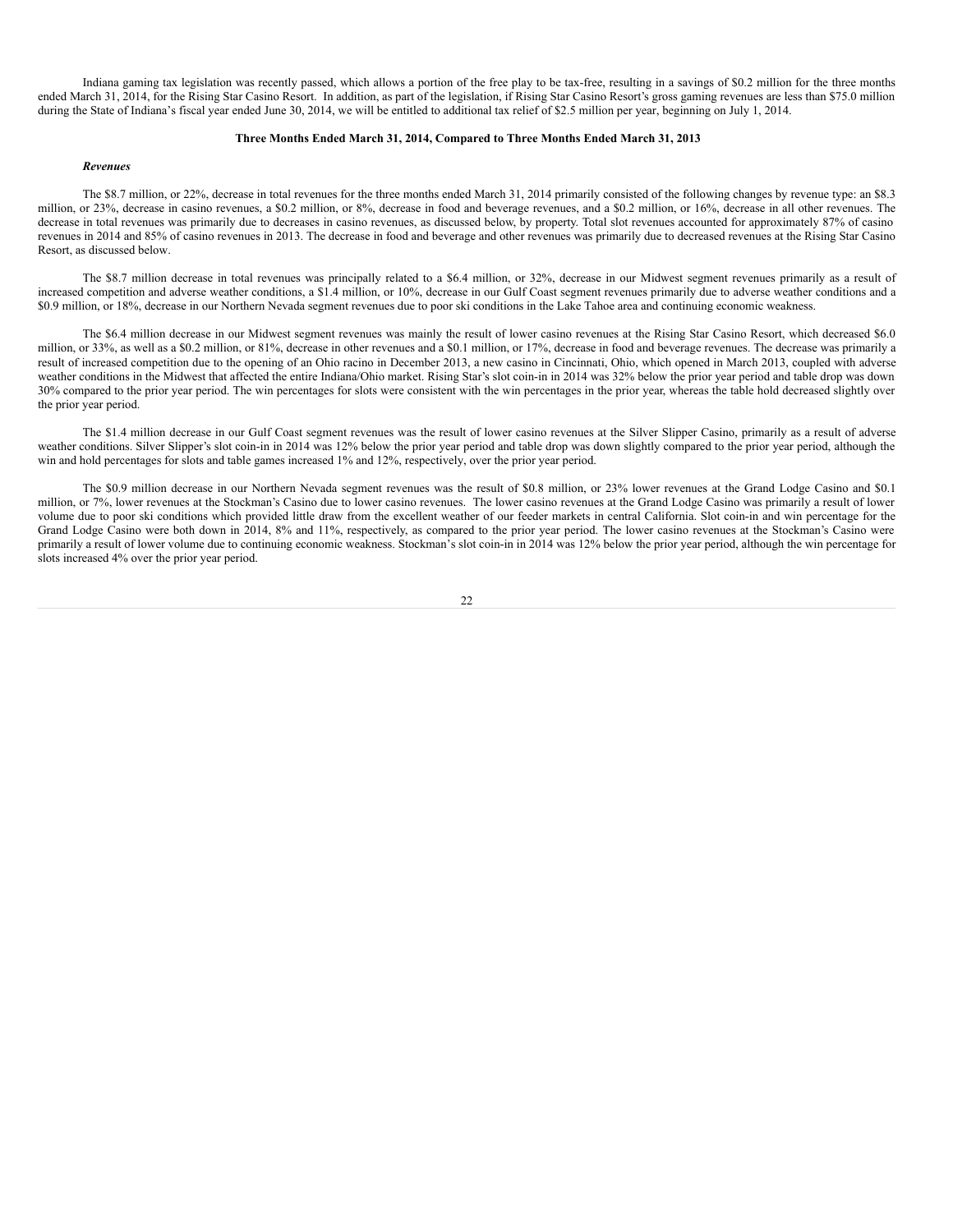The Rising Star Casino Resort's hotel revenue for the year ended March 31, 2014 was \$0.1 million, relatively comparable to the hotel revenue for the prior year period. The Rising Star Casino Resort had a hotel occupancy rate of 70%, an ADR of \$70 and RevPAR of \$49, for the three months ended March 31, 2014, as compared to a hotel occupancy rate of 94%, an ADR of \$66 and RevPAR of \$62, for the three months ended March 31, 2013. The Rising Star Casino Resort's hotel occupancy consisted of approximately 89% of complimentary room sales for the three months ended March 31, 2014, as compared to approximately 92% of complimentary room sales for the three months ended March 31, 2013. Complimentary room sales, or the retail value of accommodations gratuitously furnished to customers, are included in the calculation of the hotel occupancy rate, ADR and RevPAR, although complimentary room sales are excluded from hotel revenues in our consolidated statements of operations.

## *Operating Costs and Expenses*

For the three months ended March 31, 2014, total operating costs and expenses decreased \$5.5 million, or 15%, as compared to 2013, as a result of a \$3.6 million, or 20%, decrease in casino expenses, a \$1.6 million, or 13%, decrease in selling, general and administrative expenses and a \$0.5 million, or 43%, decrease in other operation expenses, offset by a \$0.2 million, or 11%, increase in depreciation and amortization expense.

The decrease in operating costs was primarily due to a \$4.2 million, or 24%, decrease in our Midwest segment operating costs, a \$0.6 million, or 32%, decrease in our corporate operating costs, a \$0.6 million, or 5%, decrease in our Gulf Cost segment operating costs and a \$0.1 million, or 3%, decrease in our Northern Nevada segment operating costs. Operating costs decreased \$0.6 million in our corporate segment primarily due to a \$0.6 million, or 33%, decrease in selling, general and administrative expenses, as explained below. The \$0.1 million decrease in our Northern Nevada segment operating costs was predominantly attributable to the \$0.1 million, or 2%, decrease in operating costs driven by lower gaming taxes and complimentary expenses at the Grand Lodge Casino.

The \$4.2 million decrease in our Midwest segment operating expenses was the result of cost containment measures and a decrease in business volume. The decrease in Midwest segment operating costs were spread between expense categories with \$3.2 million, or 31%, in lower casino expenses, \$0.5 million, or 12%, in lower selling, general and administrative expenses (as explained below), and \$0.5 million, or 44%, in lower other expenses. Rising Star Casino Resort's casino expenses decreased \$3.2 million over the prior year, largely due to a \$2.7 million, or 51%, decrease in gaming taxes. Gaming taxes were lower for the three months ended March 31, 2014 due to lower taxable gaming revenues, an adjustment to the estimated effective state gaming tax rate due to lower taxable gaming revenues based on graduated Indiana gaming tax rates, and partially attributable to new Indiana gaming tax legislation, which allows a portion of the free play to be tax-free resulting in a savings of \$0.2 million for the three months ended March 31, 2014.

The \$0.6 million decrease in Gulf Coast segment operating costs were spread between expense categories with \$0.5 million, or 10%, decrease in selling, general and administrative expenses (as explained below) and a \$0.3 million, or 5%, decrease in casino expense. Silver Slipper Casino's casino expenses decreased \$0.3 million over the prior year, largely due to a \$0.2 million, or 10%, decrease in gaming taxes. Gaming taxes were lower for the three months ended March 31, 2014 due to lower taxable gaming revenues.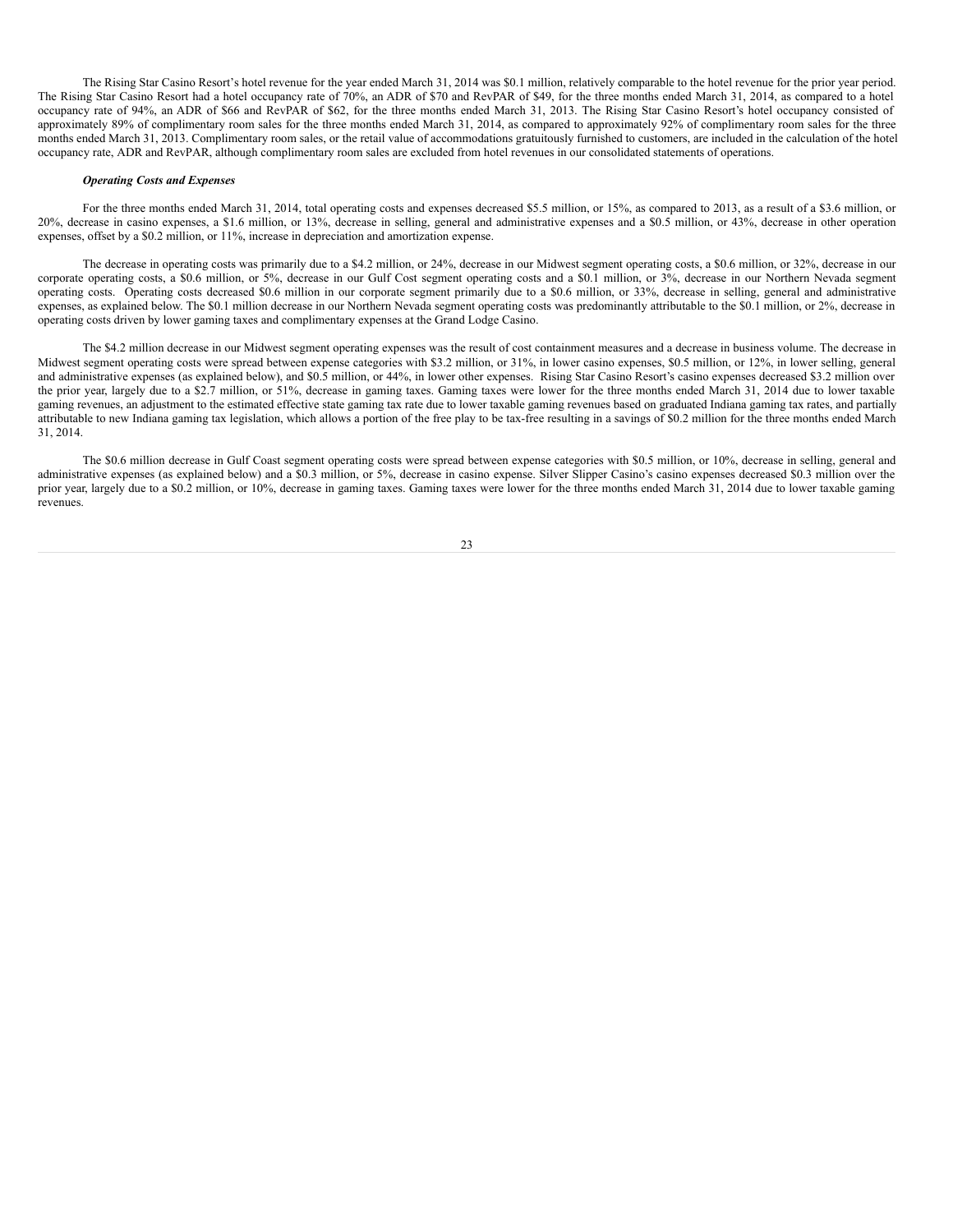#### *Project Development and Acquisition Costs*

For the three months ended March 31, 2014, project development costs increased \$0.01 million, or 28%, as compared to 2013, mainly as a result of Fitz Tunica Casino & Hotel acquisition costs incurred in the current year period, as discussed in Note 8 to our consolidated financial statements. Project development and acquisition costs are allocated to our development/management segment.

#### *Selling, General and Administrative Expense*

For the three months ended March 31, 2014, selling, general and administrative expenses decreased \$1.6 million, or 13%, as compared to 2013. Selling, general and administrative expenses decreased \$0.6 million, or 33%, in our corporate segment, \$0.5 million, or 12%, in our Midwest segment and \$0.5 million, or 10%, in our Gulf Coast segment. The \$0.6 million decrease in our corporate segment selling, general and administrative expenses was largely due to a \$0.4 million, or 35%, reduction in payroll and related costs.

The \$0.5 million decrease in our Midwest segment's selling, general and administrative expenses was due to Rising Star Casino Resort's cost control initiatives which resulted in \$0.3 million, or 14%, lower payroll and other employee related expenses and a \$0.2 million, or 40%, decline in marketing expenses. The \$0.5 million decrease in our Gulf Coast segment's selling, general and administrative expenses was due to Silver Slipper Casino's cost control initiatives which resulted in \$0.4 million, or 21%, lower payroll and other related expenses and \$0.1 million, or 11%, lower marketing expenses.

#### *Other (Expense) Income*

For the three months ended March 31, 2014, we incurred \$1.5 million in interest expense related to our First Lien Credit Agreement and Second Lien Credit Agreement, whose proceeds were used to purchase Silver Slipper Casino, as compared to \$1.9 million of interest expense in the prior year period. The \$0.4 million, or 20%, decrease in interest expense was primarily due to \$11.3 million in payments of long-term debt since March 31, 2013, as well as the 1% reduction in the First Lien Credit Agreement term loan interest rate, due to the First Lien Amendment, as discussed in Note 4. In 2014, we capitalized \$0.08 million in interest related to the construction of the Silver Slipper Casino Hotel, as discussed in Note 8 to the consolidated financial statements. These other expense items are allocated to our corporate operations segment.

#### *Income Taxes*

The estimated effective tax rate for the three months ended March 31, 2014 was approximately 33% compared to 53% for the same period in 2013. An annual effective tax rate cannot be reasonably estimated for 2014 because small changes in projected pretax book income amounts create large differences in the rate. The effective tax rate of approximately 33% was calculated based on the three months of activity ended March 31, 2014 compared to 53% for the same period in 2013. The lower tax rate in 2014 is primarily a function of pre-tax book loss of \$1.6 million for the three months ended March 31, 2014 compared to pre-tax book income of \$1.2 million for the three months ended March 31, 2013. The quarterly tax rate in 2014 is a combination of a tax benefit related to the pre-tax book loss as well as a tax expense as a result of the non-deductibility of gaming taxes in calculating state tax, which typically causes state tax expense to be higher than the statutory rate. There is no valuation allowance on the net deferred tax asset of \$1.3 million as of March 31, 2014, as we believe the deferred tax assets are fully realizable.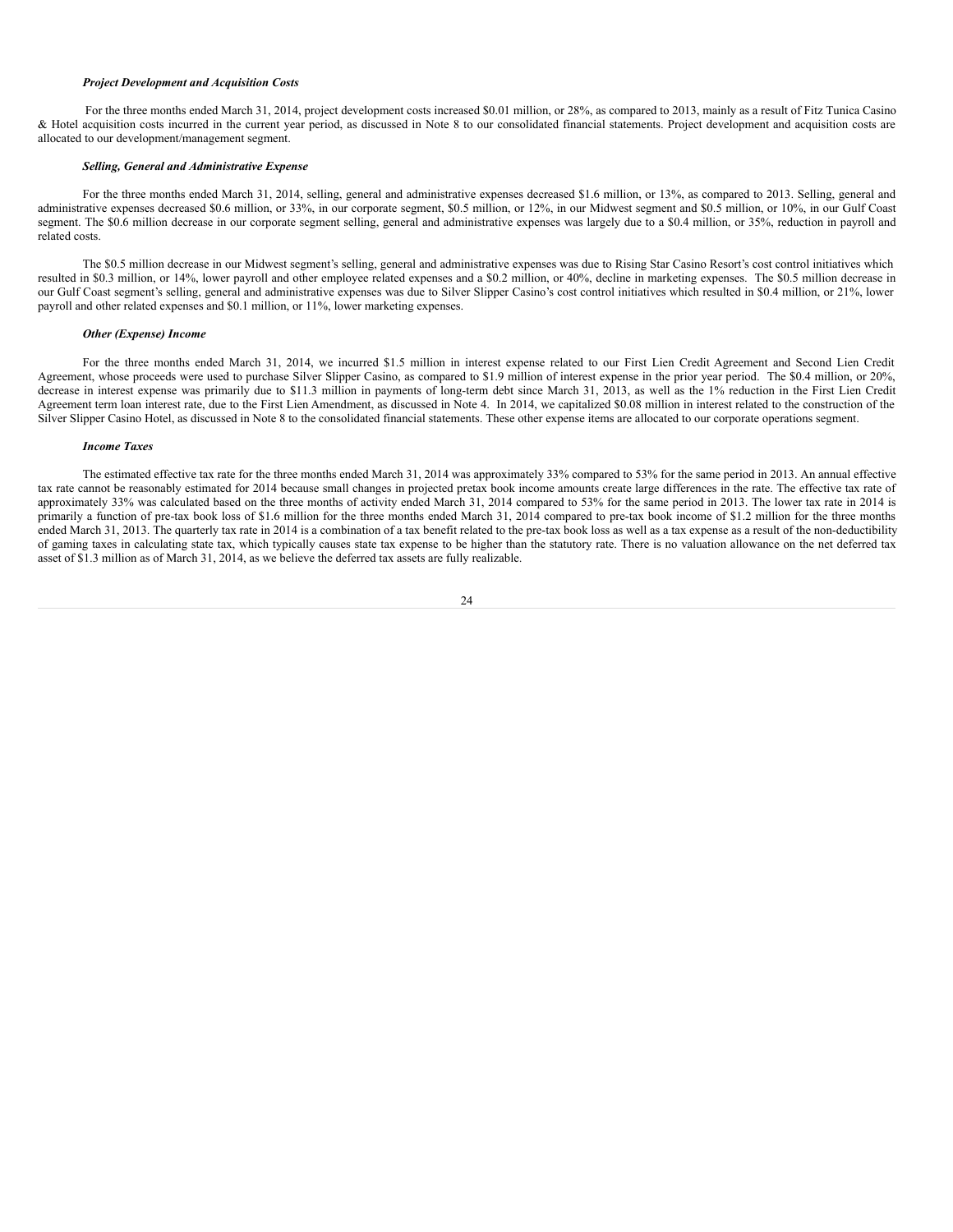## **Liquidity and Capital Resources**

#### *Economic Conditions and Related Risks and Uncertainties*

The United States has experienced, since 2007, a widespread and severe economic slowdown accompanied by, among other things, weakness in consumer spending including gaming activity and reduced credit and capital financing availability, all of which have far-reaching effects on economic conditions in the country for an indeterminate period. Our operations are currently concentrated in the Gulf Coast, the Midwest, Northern Nevada and the Southwest. Accordingly, future operations could be affected by adverse economic conditions and increased competition particularly in those areas and their key feeder markets in neighboring states. The effects and duration of these conditions and related risks and uncertainties on our future operations and cash flows, including our access to capital or credit financing, cannot be estimated at this time, but may be significant.

Silver Slipper Casino, Rising Star Casino Resort, Grand Lodge Casino and Stockman's Casino operations, along with the Buffalo Thunder Casino and Resort management agreement, are currently our primary sources of income and operating cash flow. The Pueblo of Pojoaque notified us that it would not renew the management agreement ending in September 2014. The Buffalo Thunder management agreement generated \$0.5 million in management income for both the three months ended March 31, 2014 and 2013. There can be no assurance that the Grand Lodge Casino lease ending in August 2018 will be extended beyond its current terms.

On a consolidated basis, cash provided by operations in the first quarter of 2014 was \$1.8 million. Cash of \$4.0 million was used in investing activities, largely due to the escrow purchase deposit of \$1.75 million for the Fitz Tunica Casino & Hotel and \$2.0 million in property and equipment at our various properties, including \$1.3 million in construction costs for the Silver Slipper Casino Hotel. Cash of \$1.8 million was provided by financing activities primarily related to the \$2.0 million draw on our \$5.0 million revolving loan under the First Lien Credit Agreement, less \$0.2 million in repayment of our long term capital lease obligation.

As of March 31, 2014, we had approximately \$14.5 million in cash and equivalents. As a practice, we consistently prepaid our quarterly payments on the term loan under our First Lien Credit Agreement before the due dates in 2013, and during the year ended December 31, 2013, we prepaid, at our discretion, the sum of \$8.8 million in quarterly principal payments, which were due through July 1, 2015. The next scheduled principal payment on the term loan is due October 1, 2015. On March 24, 2014 we made a \$2.0 million draw on our \$5.0 million revolving loan under the First Lien Credit Agreement, subject to the terms and restrictions of the First Lien Credit Agreement, and deposited \$1.75 million into escrow related to the Interest Purchase Agreement for the potential purchase of the Fitz Tunica Casino & Hotel, as discussed in Note 8 to our consolidated financial statements. We currently have \$3.0 million undrawn on the revolving loan. The \$2.0 million principal drawn on our revolving loan is due June 29, 2016.

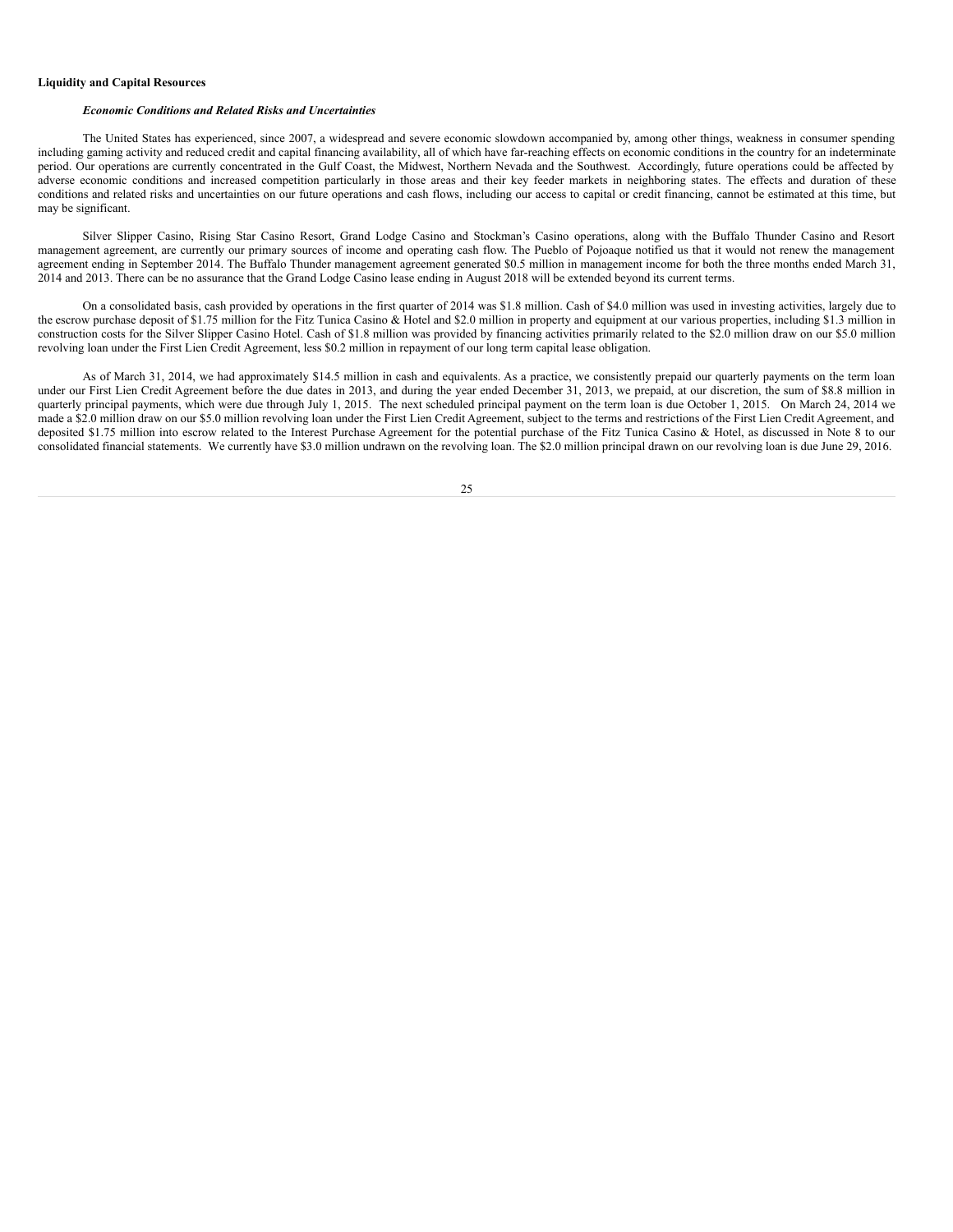#### *Projects*

We are currently under construction of a 142-room hotel at Silver Slipper Casino. Our future cash requirements include funding needs of approximately \$4.1 million towards future construction costs for the Silver Slipper Casino Hotel. A total of \$3.6 million in construction and financing costs have already been funded from available cash through the quarter ended March 31, 2014, for the Silver Slipper Casino Hotel. A total of \$7.7 million will be funded from available cash. The Silver Slipper Casino Hotel is scheduled for completion in late 2014 or early 2015 and is budgeted to cost approximately \$17.7 million. The progress on the Silver Slipper Casino Hotel has been slower than expected as we encountered adverse soil conditions and adverse weather conditions. In connection with the financing of the Silver Slipper Casino Hotel, on August 26, 2013, we entered into a First Amendment to the First Lien Credit Agreement ("First Lien Amendment") and an Amendment No. 1 to the Second Lien Credit Agreement ("Second Lien Amendment") which amended certain provisions of these agreements. The First Lien Amendment modifications included a \$10.0 million increase to the term loan portion of the First Lien Credit Agreement to \$56.3 million, a 1% lower interest rate and an extended maturity date to June 29, 2016. We intend to finance \$10.0 million of the construction cost of the Silver Slipper Casino Hotel with the proceeds of the increase in the term loan under our First Lien Credit Agreement as described in Note 4 to the consolidated financial statements, which remains undrawn but subject to covenants and other terms of the First Lien Credit Agreement. Capital One and ABC Funding, LLC are collectively referred to as our ("Creditors). At March 31, 2014 we exceeded the allowable total leverage ratio and the first lien leverage ratios for both of our credit agreements. We received waivers for compliance with these ratios at March 31, 2014 from our Creditors. If we are not in compliance with our covenants at June 30, 2014, and we are not able to renegotiate the terms of our First Lien and Second Lien Credit Agreements, we may be prevented from drawing against the \$10.0 million term loan. There can be no assurances that we will be in compliance with our covenants at June 30, 2014 or periods subsequent. The term loan is needed to complete construction of the \$17.7 million Silver Slipper Casino Hotel.

We believe the Silver Slipper Casino Hotel is a much-needed amenity which will allow guests to extend their visits and enjoy more of what Silver Slipper Casino has to offer and favorably impact customer loyalty and revenues.

In October 2011, the Rising Sun/Ohio County First, Inc., an Indiana non-profit corporation, and Rising Sun Regional Foundation, Inc. teamed up to develop a new 104-room hotel on land adjacent to our Rising Star Casino Resort. Construction commenced in December 2012, and the new hotel tower at Rising Star Casino Resort opened November 15, 2013. We believe that the added hotel room inventory in proximity to our casino facility will favorably impact revenues and visitor counts.

On August 16, 2013, we entered into a 10-year capital lease for the new hotel tower at Rising Star Casino Resort (the "Rising Star Hotel Agreement") which commenced on November 15, 2013 and provides us with full management control and an option to purchase the new hotel tower at Rising Star Casino Resort at the end of the lease term. We have recorded the capital lease obligation and hotel assets in our financial statements. On November 15, 2013, we began operating the new hotel tower at Rising Star Casino Resort. The Rising Star Hotel Agreement provides that we, as the lessee , assume all responsibilities, revenues, expenses, profits and losses related to the hotel's operations. The term of the Rising Star Hotel Agreement is for 10 years from November 15, 2013, with the landlord having a right to sell the hotel to us at the end of the term and our corresponding obligation to purchase it on the terms set forth in the Rising Star Hotel Agreement. During the term, we will have the exclusive option to purchase the new hotel tower at Rising Star Casino Resort at a pre-set price. On January 1, 2014, we began paying a fixed monthly rent payment of approximately \$0.08 million, which will continue throughout the term of the Rising Star Hotel Agreement unless we elect to purchase the hotel before the end of the lease period. In the event that we default on the lease agreement, the landlord's recourse is limited to taking possession of the property, collection of all rent due and payable, and the right to seek remediation for any attorneys' fees, litigation expenses, and costs of retaking and re-leasing the property.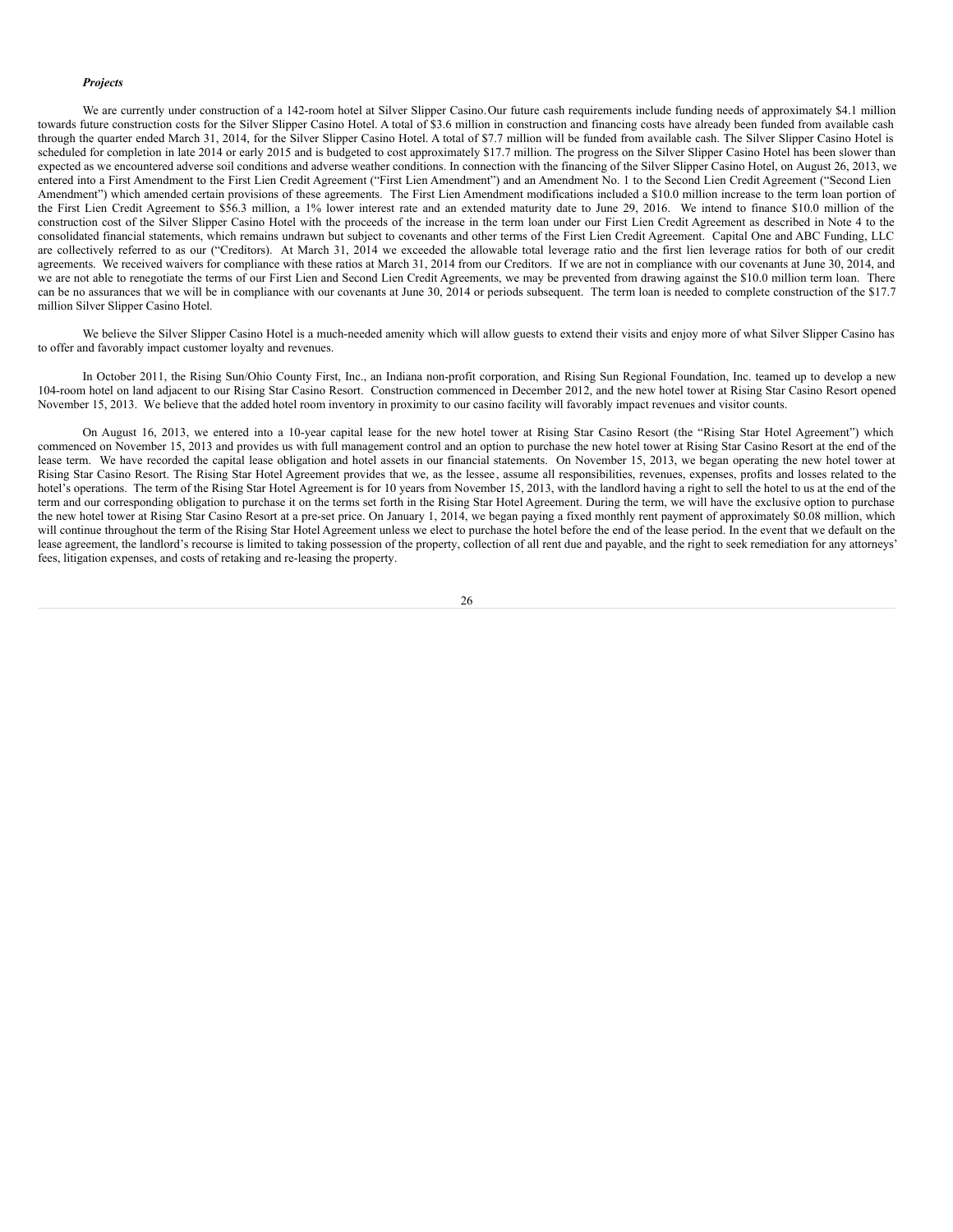Subject to the effects of the economic uncertainties discussed above, we believe that adequate financial resources will be available to execute our current growth plan from a combination of operating cash flows and external debt and equity financing. However, there can be no assurances of our ability to continue expanding.

#### *Other Projects*

We evaluate projects on a number of factors, including forecasted profitability, development period, regulatory and political environment and the ability to secure the funding necessary to complete the development or acquisition, among other considerations. No assurance can be given that any additional projects will be pursued or completed or that any completed projects will be successful.

We believe that there are significant opportunities to grow our operations in existing and new regional casino markets throughout the United States. Our expansion efforts have principally focused on opportunities in the Southern United States. We believe that our expertise as a multi-jurisdictional casino operator and our experience with the development of the FireKeepers Casino position us well to expand our operations with new project openings.

On March 21, 2014, we entered into a definitive agreement with The Majestic Star Casino LLC ("Majestic Star") to acquire all of the outstanding membership interests of the entity operating Fitz Tunica Casino & Hotel ("Majestic Mississippi, LLC"), located in Tunica, Mississippi, for a purchase price of \$62.0 million. The closing of the agreement is subject to the completion of financing, licensing, and other customary conditions. On May 7, 2014 we informed Majestic Star of our financing efforts and our belief that we will not likely be successful in obtaining financing for the purchase of Majestic Mississippi, LLC. As a result, we have requested Majestic Star to consider termination of the agreement.

We, together with Keeneland Association, Inc., are currently pursuing potential gaming opportunities in Kentucky, including the installation of instant racing machines at racetrack properties. The installation of instant racing machines at racetrack properties in Kentucky has been challenged by opponents of the instant racing machines who filed an action alleging that the machines are unlawful gambling. The Kentucky Court of Appeals had vacated the lower court's decision that had upheld regulations adopted by the Kentucky Horse Racing Commission authorizing the use of instant racing machines by race tracks in Kentucky, and the Kentucky Horse Racing Commission and others, including Keeneland Association, Inc., appealed the vacation of the lower court's decision to the Kentucky Supreme Court. On February 20, 2014, the Kentucky Supreme Court held, among other matters, that the Kentucky Horse Racing Commission acted in its regulatory authority when it licensed the operation of pari-mutuel wagering on instant racing, also known as historical horse racing, but remanded the matter to the Circuit Court to determine if instant racing constitutes a pari-mutuel form of wagering authorized by Kentucky law.

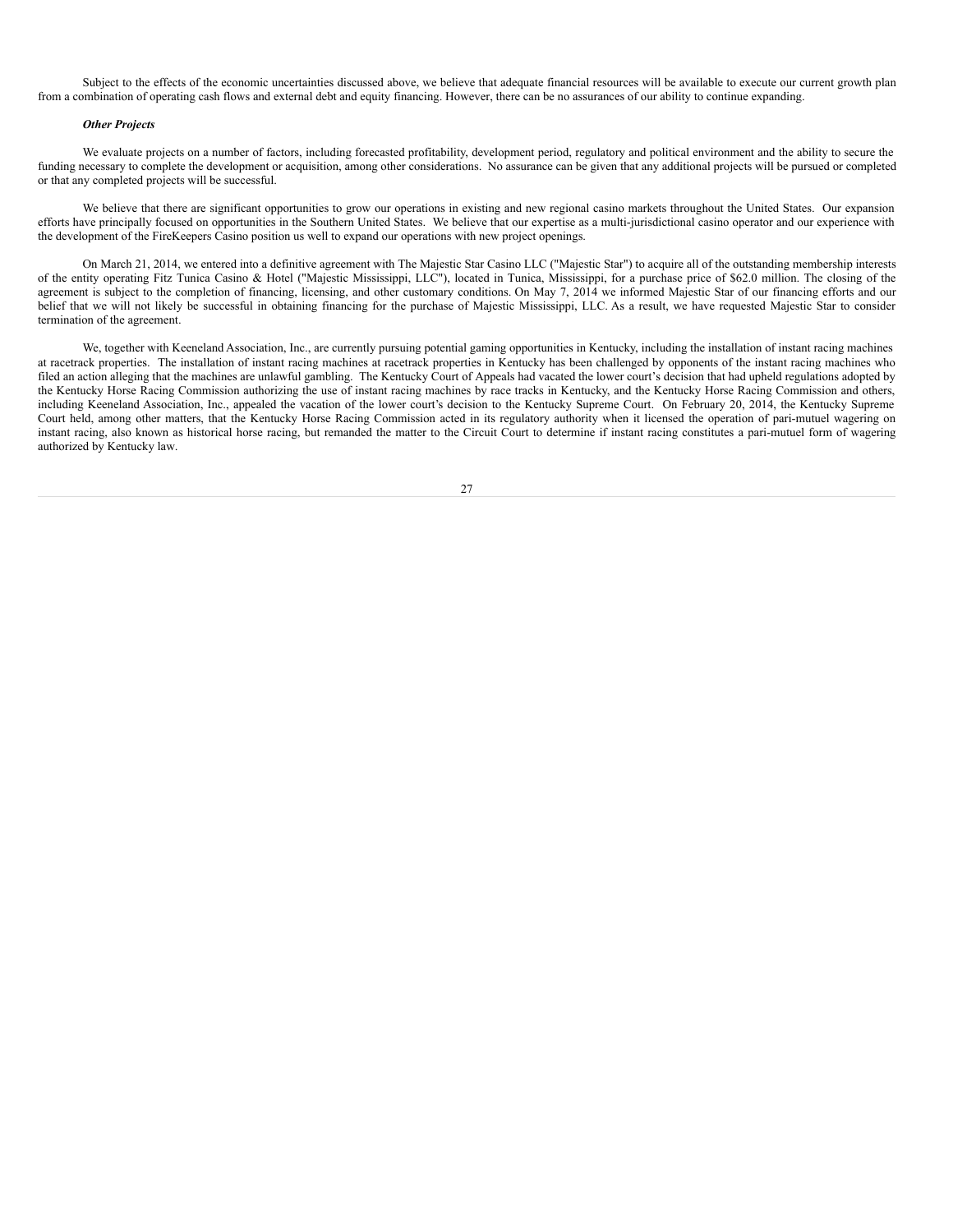On February 26, 2014, we entered into an exclusivity agreement with Keeneland Association, Inc. to own, manage, and operate instant racing and, if authorized, traditional casino gaming at race tracks in Kentucky, subject to completion of definitive documents for each opportunity. In addition, we and Keeneland Association, Inc. have a letter of intent that provides for an exclusive option to purchase the Thunder Ridge Raceway in Prestonsburg, Kentucky. The purchase will be subject to the completion of definitive documentation and to the approval of the Kentucky Horse Racing Commission, including the approval to transfer the racing license to a to-be-constructed quarter horse racetrack near Corbin, Kentucky to be owned 75% by us and 25% by Keeneland Association, Inc.

#### *Banking Relationships*

On June 29, 2012, we entered into the First Lien Credit Agreement with Capital One, which provided for a term loan in an amount up to \$50.0 million and a revolving loan in an amount up to \$5.0 million. On October 1, 2012, we entered into the Second Lien Credit Agreement with ABC Funding, LLC as administrative agent which provided for a term loan in an amount up to \$20.0 million. On October 1, 2012, we closed on the acquisition of all of the equity membership interests in Silver Slipper Casino Venture LLC dba Silver Slipper Casino located in Bay St. Louis, Mississippi. The purchase price of approximately \$69.3 million, exclusive of cash and working capital in the amount \$6.4 million and \$2.9 million, respectively, was funded by our First Lien Credit Agreement with Capital One Bank, N.A. and our Second Lien Credit Agreement with ABC Funding, LLC. The First Lien Credit Agreement and Second Lien Credit Agreement are secured by substantially all of our assets and therefore, our wholly-owned subsidiaries guarantee our obligations under the agreements. The Second Lien Credit Agreement is subject to the lien of the First Lien Credit agreement.

We have elected to pay interest on the First Lien Credit Agreement based on the greater of the elected LIBOR rate, or 1.0%, plus a margin rate as set forth in the agreement. As of March 31, 2014, the interest rate was 4.75% on the balance outstanding on the First Lien Credit Agreement, for both our term loan and revolving loan, based on the 1.0% minimum, plus a 3.75% margin. We pay interest on the Second Lien Credit Agreement at the fixed rate of 13.25% per annum. Under the default provisions of both the First and Second Lien Credit Agreements, we may be subject to increased interest rates of an additional 2.0% per annum.

The First Lien Credit Agreement and Second Lien Credit Agreement contain customary negative covenants, including, but not limited to, restrictions on our ability to: incur indebtedness; grant liens; pay dividends and make other restricted payments; make investments; make fundamental changes; dispose of assets; and change the nature of our business. The First Lien Credit Agreement and Second Lien Credit Agreement require that we maintain specified financial covenants, including a total leverage ratio, a first lien leverage ratio, and a fixed charge coverage ratio, all of which measure Adjusted EBITDA (as defined in the agreements) against outstanding debt and fixed charges (as defined in the agreements). A capital expenditure ratio must also be maintained as set forth in the agreements. The First Lien Credit Agreement and Second Lien Credit Agreement define Adjusted EBITDA as net income (loss) plus (i) interest expense, net, (ii) provision for taxes (iii) depreciation and amortization and further adjusted to eliminate the impact of certain items that are not indicative of ongoing operating performance such as: (iv) acquisition costs, (v) non-cash stock compensation, (vi) loss on derivatives and debt, (vii) gain on sale of joint venture, (viii) impairment loss, and (ix) certain severance costs.

On August 26, 2013, we entered into the First Lien Amendment and the Second Lien Amendment which amended certain provisions of these agreements. The First Lien Amendment modifications included a \$10.0 million increase to the term loan portion of the First Lien Credit Agreement to \$56.3 million, a 1% lower interest rate and an extended maturity date to June 29, 2016. Also, certain financial ratio covenants were revised under the First Lien Credit Agreement and Second Lien Credit Agreement to accommodate the additional extension of credit under the First Lien Credit Agreement and our capital lease agreement related to the new hotel tower at Rising Star Casino Resort, as discussed in Note 7 to the consolidated financial statements. The \$10.0 million increase to the term loan under our First Lien Credit Agreement remains undrawn, but subject to covenants and other terms of the First Lien Credit Agreement.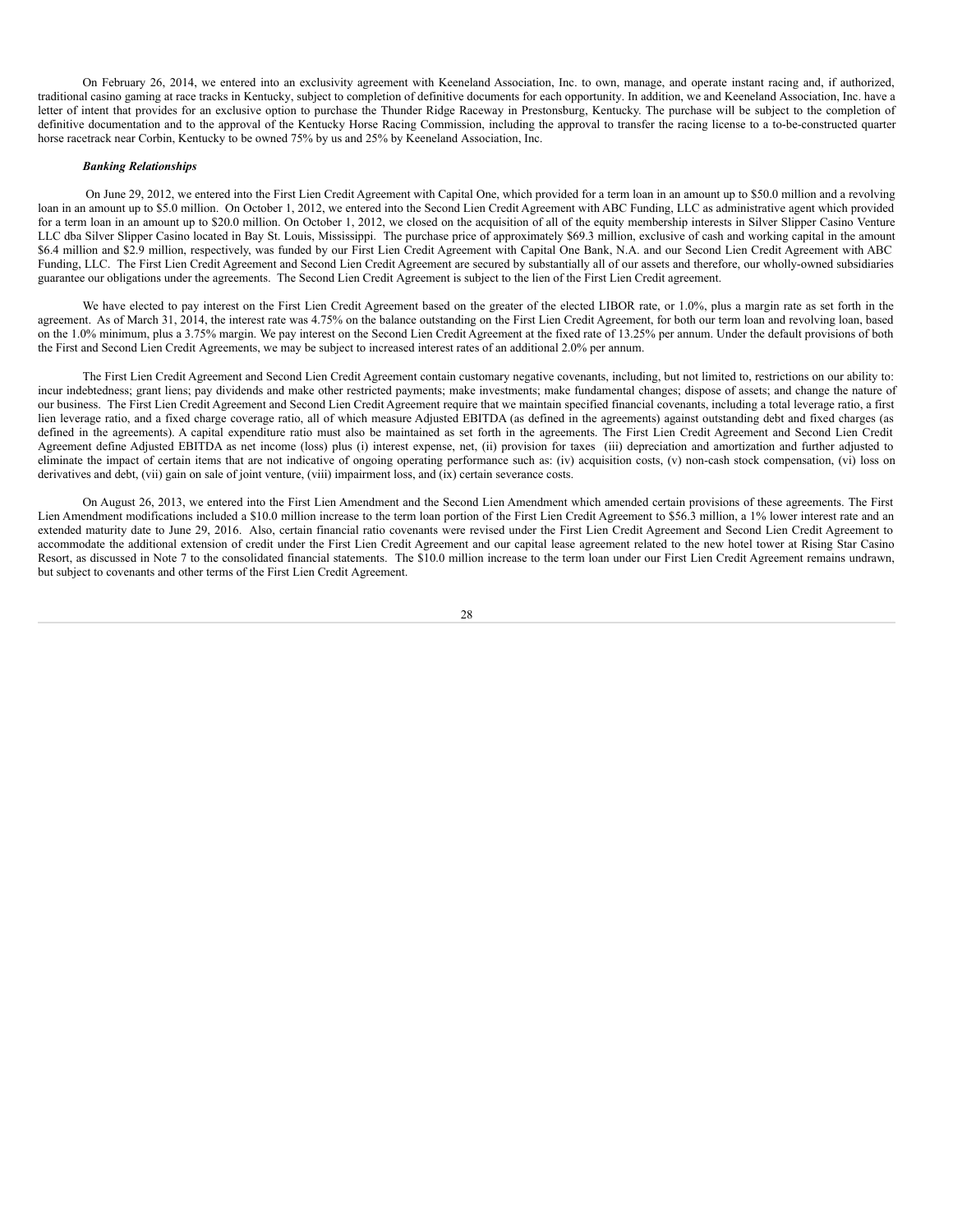The First Lien Amendment revised the ratio requirements under the First Lien Credit Agreement. Also, the Second Lien Amendment revised the total leverage ratio requirements under the Second Lien Credit Agreement to exclude the capital lease related to the new tower at the Rising Star Casino Resort. The First Lien Credit Agreement and the Second Lien Credit Agreement maximum total leverage ratio and maximum first lien leverage ratio vary according to the applicable time period and the fixed charge coverage ratio remains constant, as indicated in the tables below:

| <b>First Lien Credit Agreement</b>                           |                                         |                                              |                                       |  |
|--------------------------------------------------------------|-----------------------------------------|----------------------------------------------|---------------------------------------|--|
|                                                              | <b>Maximum</b><br><b>Total Leverage</b> | <b>Maximum</b><br><b>First Lien Leverage</b> | <b>Minimum</b><br><b>Fixed Charge</b> |  |
| <b>Applicable Period</b>                                     | Ratio                                   | Ratio                                        | <b>Coverage Ratio</b>                 |  |
| Initial funding date through and including December 31, 2014 | 4.00x                                   | 2.75x                                        | 1.10x                                 |  |
| January 1, 2015 through and including December 31, 2015      | 3.75x                                   | 2.50x                                        | 1.10x                                 |  |
| January 1, 2016 and thereafter                               | 3.50x                                   | 2.25x                                        | 1.10x                                 |  |
|                                                              |                                         |                                              |                                       |  |

| <b>Second Lien Credit Agreement</b>                           |                       |                            |                     |  |
|---------------------------------------------------------------|-----------------------|----------------------------|---------------------|--|
|                                                               | <b>Maximum</b>        | <b>Maximum</b>             | <b>Minimum</b>      |  |
|                                                               | <b>Total Leverage</b> | <b>First Lien Leverage</b> | <b>Fixed Charge</b> |  |
| <b>Applicable Period</b>                                      | Ratio                 | <b>Ratio</b>               | Coverage Ratio      |  |
| Initial funding date through and including September 30, 2013 | 4.00x                 | 3.00x                      | 1.00x               |  |
| October 1, 2013 through and including September 30, 2014      | 3.75x                 | 2.75x                      | 1.00x               |  |
| October 1, 2014 and thereafter                                | 3.50x                 | 2.50x                      | 1.00x               |  |

We measure compliance with our covenants on a quarterly basis. At March 31, 2014 we exceeded the allowable total leverage ratio and the first lien leverage ratios for both of our credit agreements. We received waivers for compliance with these ratios at March 31, 2014 from our Creditors. If we are not in compliance with our covenants at June 30, 2014, and we are not able to renegotiate the terms of our First Lien and Second Lien Credit Agreements, we may be prevented from drawing against the \$10.0 million term loan. There can be no assurances that we will be in compliance with our covenants at June 30, 2014 or periods subsequent. The term loan is needed to complete construction of the \$17.7 million Silver Slipper Casino Hotel. We have commenced construction of the Silver Slipper Casino Hotel, which is scheduled for completion in late 2014 or early 2015. The remaining \$7.7 million of the construction cost has been, and is expected to be, funded from available cash. As of March 31, 2014, we funded cash of \$3.6 million in construction and financing costs for the Silver Slipper Casino Hotel and we anticipate funding an additional \$4.1 million in cash before the end of 2014.

The First Lien Credit Agreement and Second Lien Credit Agreement also include customary events of default, including, among other things: non-payment; breach of covenant; breach of representation or warranty; cross-default under certain other indebtedness or guarantees; commencement of insolvency proceedings; inability to pay debts; entry of certain material judgments against us or our subsidiaries; occurrence of certain ERISA events; re-purchase of our own stock and certain changes of control. A breach of a covenant or other events of default could cause the loans to be immediately due and payable, terminate commitments for additional loan funds, or the lenders could exercise any other remedy available under the First Lien Credit Agreement or Second Lien Credit Agreement or by law. If a breach of covenants or other events of default occur in future quarters, we will seek modifications to covenants or a temporary waiver or waivers from the First Lien Credit Agreement and Second Lien Credit Agreement lenders. No assurance can be given that we will be successful in obtaining such modifications.

As a practice, we consistently prepaid our quarterly payments on the term loan under our First Lien Credit Agreement before the due dates in 2013, and during the year ended December 31, 2013, we prepaid, at our discretion, the sum of \$8.8 million in quarterly principal payments, which were due through July 1, 2015. The next scheduled principal payment on the term loan is due October 1, 2015. The \$2.0 million principal drawn on our revolving loan is due June 29, 2016.

We are required to make additional prepayments under the First Lien Credit Agreement, under certain conditions defined in the agreement, in addition to the scheduled principal installments for any fiscal year ending December 31, 2012 and thereafter. Prepayment penalties will be assessed in the event that prepayments are made on the Second Lien Credit Agreement prior to the discharge of the First Lien Credit Agreements.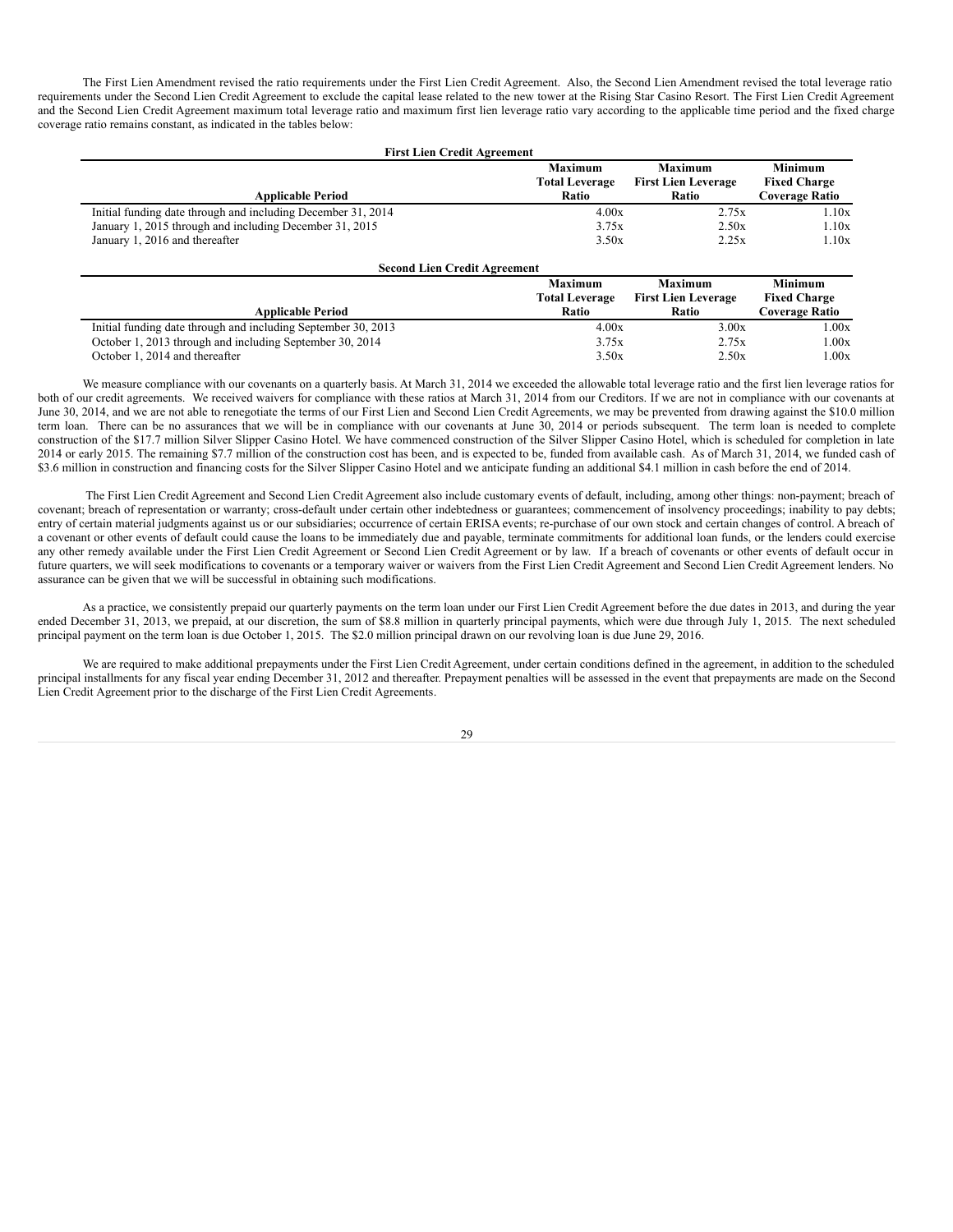On March 24, 2014 we made a \$2.0 million draw on our \$5.0 million revolving loan under the First Lien Credit Agreement, subject to the terms and restrictions of the First Lien Credit Agreement, and deposited \$1.75 million into escrow related to the Interest Purchase Agreement for the potential purchase of the Fitz Tunica Casino & Hotel, as discussed in Note 8 to our consolidated financial statements.

## **Off-balance Sheet Arrangements**

We have no off-balance sheet arrangements that have, or are reasonably likely to have, a current or future effect on our financial condition, changes in financial condition, revenues or expenses, results of operations, liquidity, capital expenditures or capital resources that is material to investors.

## **Seasonality**

We believe that our casino operations and management contracts and our estimates of completion for projects in development are affected by seasonal factors, including holidays, adverse weather and travel conditions. Accordingly, our results of operations may fluctuate from year to year and the results for any year may not be indicative of results for future years.

## **Regulation and Taxes**

We, and our casino projects, are subject to extensive regulation by state and tribal gaming authorities. We will also be subject to regulation, which may or may not be similar to current state regulations, by the appropriate authorities in any jurisdiction where we may conduct gaming activities in the future. Changes in applicable laws or regulations could have an adverse effect on us.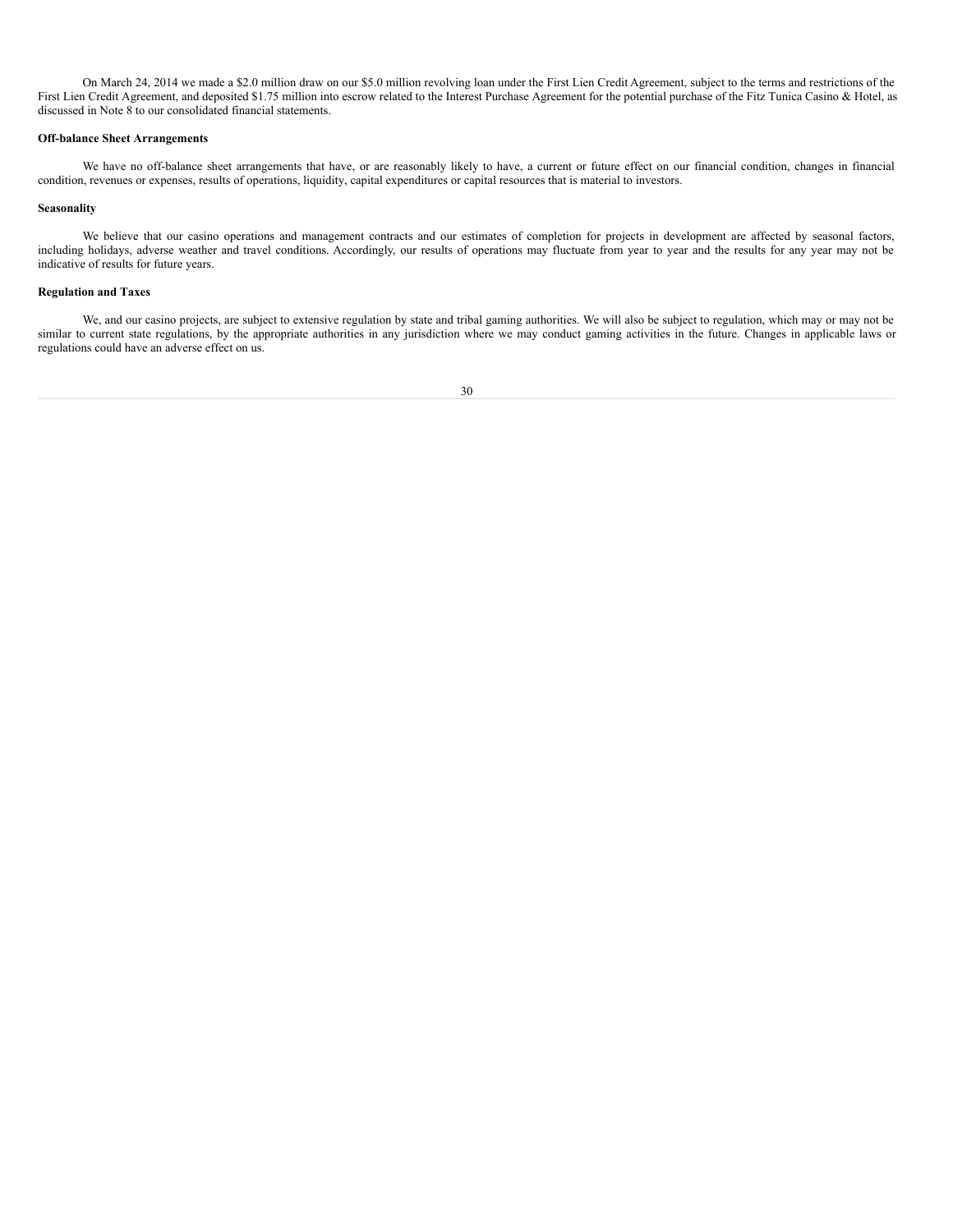The gaming industry represents a significant source of tax revenues to state governments. From time to time, various federal or state legislators and officials have proposed changes in tax law, or in the administration of such law, affecting the gaming industry. It is not possible to determine the likelihood of possible changes in tax law or in the administration of such law. Such changes, if adopted, could have a material adverse effect on our future financial position, results of operations and cash flows.

#### **Critical Accounting Estimates and Policies**

We describe our critical accounting estimates and policies in Note 2, Summary of Significant Accounting Policies, of the Notes to Consolidated Financial Statements included in our Form 10-K for the year ended December 31, 2013. We also discuss our critical accounting estimates and policies in Item 7, Management's Discussion and Analysis of Financial Condition and Results of Operations, in our Form 10-K for the year ended December 31, 2013. There has been no significant change in our critical accounting estimates or policies since the end of 2013.

## **Safe Harbor Provision**

This Quarterly Report on Form 10-Q contains forward-looking statements within the meaning of Section 21E of the Securities Exchange Act of 1934, as amended, relating to our financial condition, profitability, liquidity, resources, business outlook, market forces, corporate strategies, contractual commitments, legal matters, capital requirements and other matters. The Private Securities Litigation Reform Act of 1995 provides a safe harbor for forward-looking statements. We note that many factors could cause our actual results and experience to change significantly from the anticipated results or expectations expressed in our forward-looking statements. When words and expressions such as: "believes," "expects," "anticipates," "estimates," "plans," "intends," "objectives," "goals," "aims," "projects," "forecasts," "possible," "seeks," "may," "could," "should," "might," "likely," "enable," or similar words or expressions are used in this Form 10-Q, as well as statements containing phrases such as "in our view," "there can be no assurance," "although no assurance can be given," or "there is no way to anticipate with certainty," forward-looking statements are being made.

Various risks and uncertainties may affect the operation, performance, development and results of our business and could cause future outcomes to change significantly from those set forth in our forward-looking statements, including the following risks:

- our growth strategies;
- our potential acquisitions and investments;
- successful integration of acquisitions;<br>• risks related to development and const
- risks related to development and construction activities;
- anticipated trends in the gaming industries;
- patron demographics;
- general market and economic conditions, including but not limited to, the effects of local and national economic, housing and energy conditions on the economy in general and on the gaming and lodging industries in particular;
- access to capital and credit, including our ability to finance future business requirements;
- our dependence on key personnel;
- the availability of adequate levels of insurance;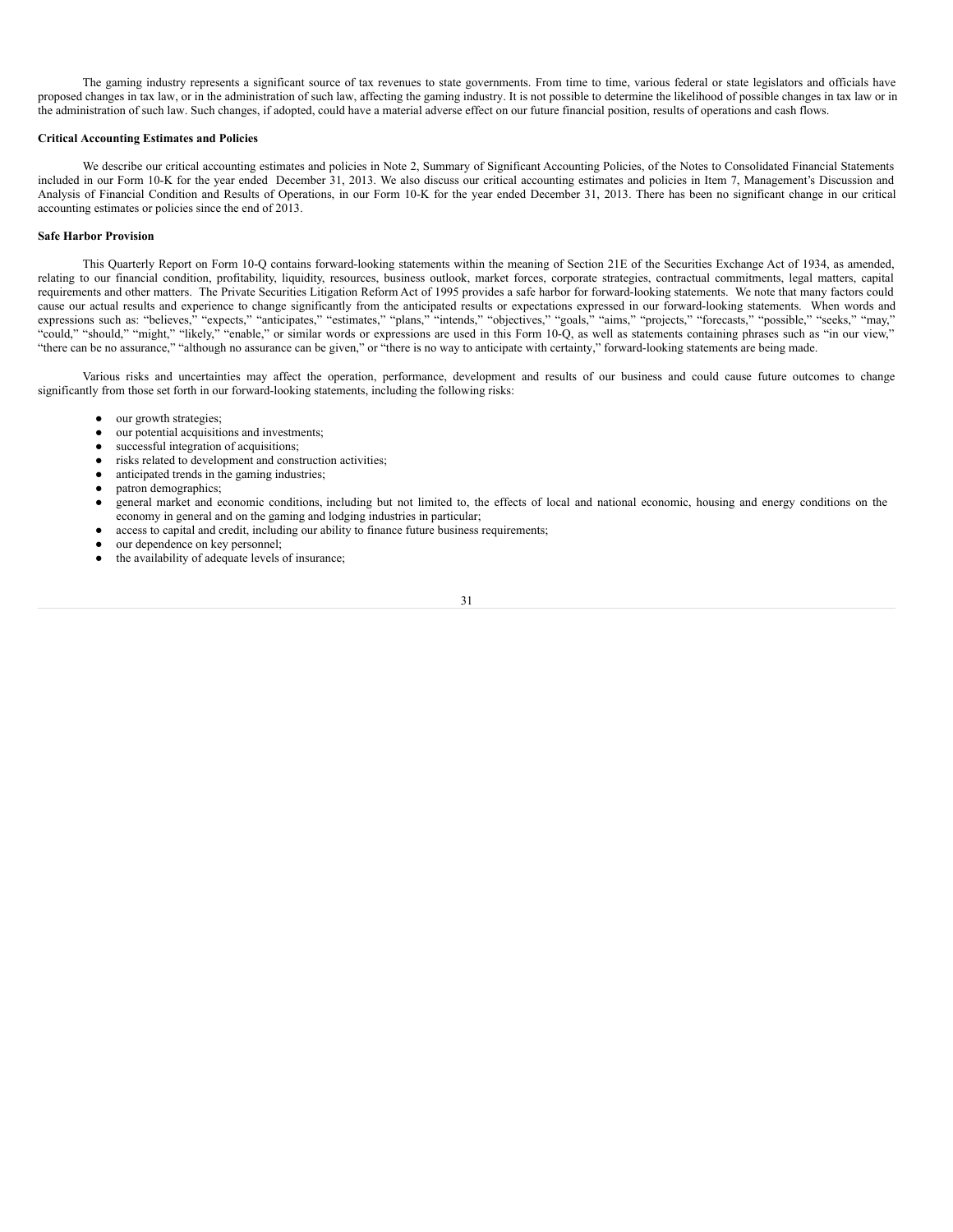- changes in federal, state, and local laws and regulations, including environmental and gaming licenses or legislation and regulations;
- ability to obtain and maintain gaming and other governmental licenses;<br>• regulatory approvals;
- regulatory approvals;<br>• impact of weather:
- impact of weather;
- competitive environment, including increased competition in our target market areas;<br>• increases in the effective rate of taxation at any of our properties or at the corporate le
- increases in the effective rate of taxation at any of our properties or at the corporate level; and
- risks, uncertainties and other factors described from time to time in this and our other SEC filings and reports.

We undertake no obligation to publicly update or revise any forward-looking statements as a result of future developments, events or conditions. New risks emerge from time to time and it is not possible for us to predict all such risk factors, nor can we assess the impact of all such risk factors on our business or the extent to which any factor, or combination of factors, may cause actual results to differ significantly from those forecasted in any forward-looking statements.

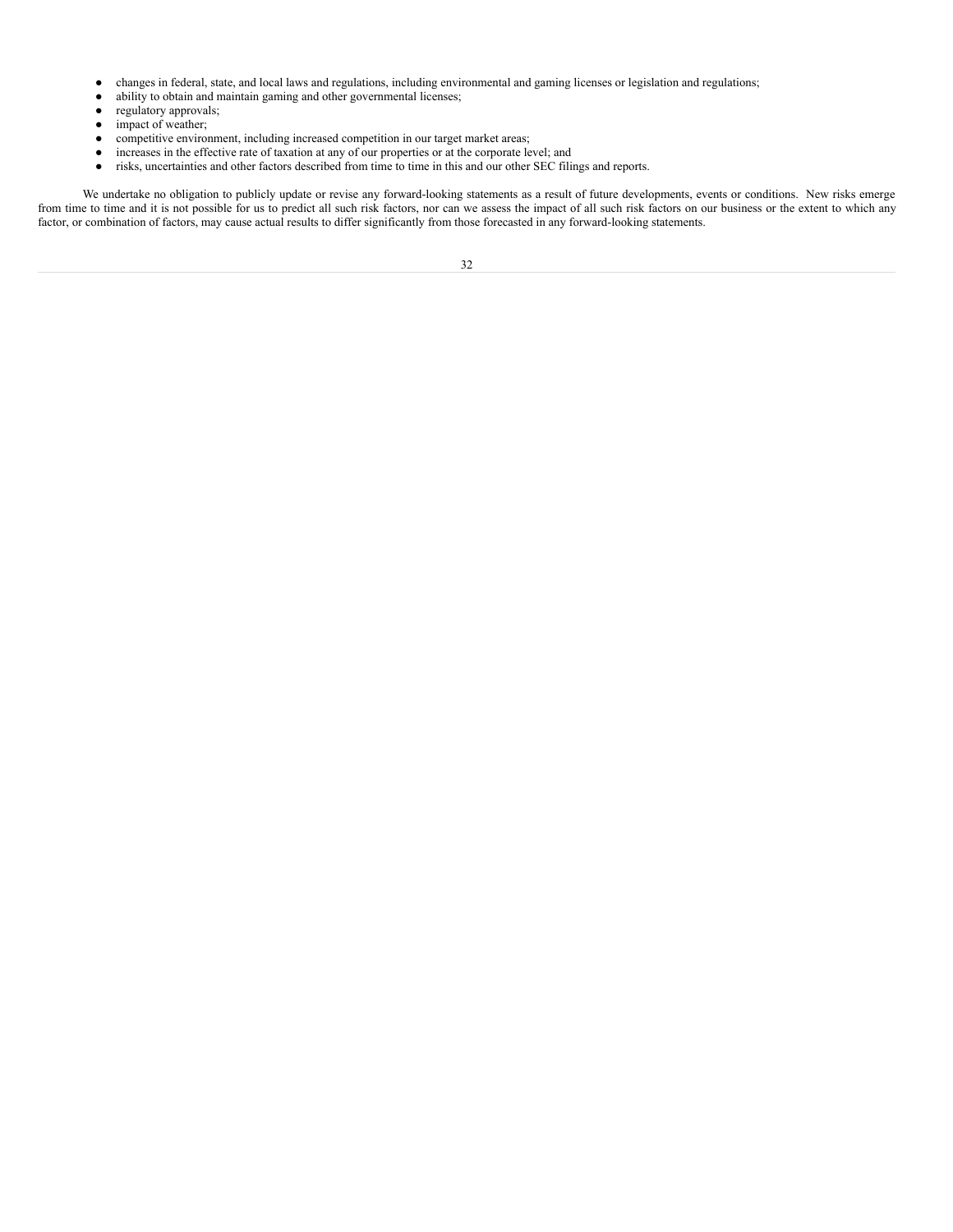## **Item 3. Quantitative and Qualitative Disclosures about Market Risk**

Not applicable.

## **Item 4. Controls and Procedures**

**Evaluation of Disclosure Controls and Procedures** — As of March 31, 2014, we completed an evaluation, under the supervision and with the participation of our management, including our Chief Executive Officer and Chief Financial Officer, of the effectiveness of the design and operation of our disclosure controls and procedures (as defined in the Securities Exchange Act of 1934 Rule 13a-15(e) and 15d-15(e)). Based upon that evaluation, the Chief Executive Officer and Chief Financial Officer concluded that our disclosure controls and procedures are effective at a reasonable assurance level in timely alerting them to material information relating to us, which is required to be included in our periodic Securities and Exchange Commission filings.

**Changes in Internal Control Over Financial Reporting**—There have been no changes in our internal controls over financial reporting that occurred during the last fiscal quarter that materially affected, or are reasonably likely to materially affect, our internal controls over financial reporting.

| I<br>I<br>$\sim$ | I<br>I<br>$\sim$ |
|------------------|------------------|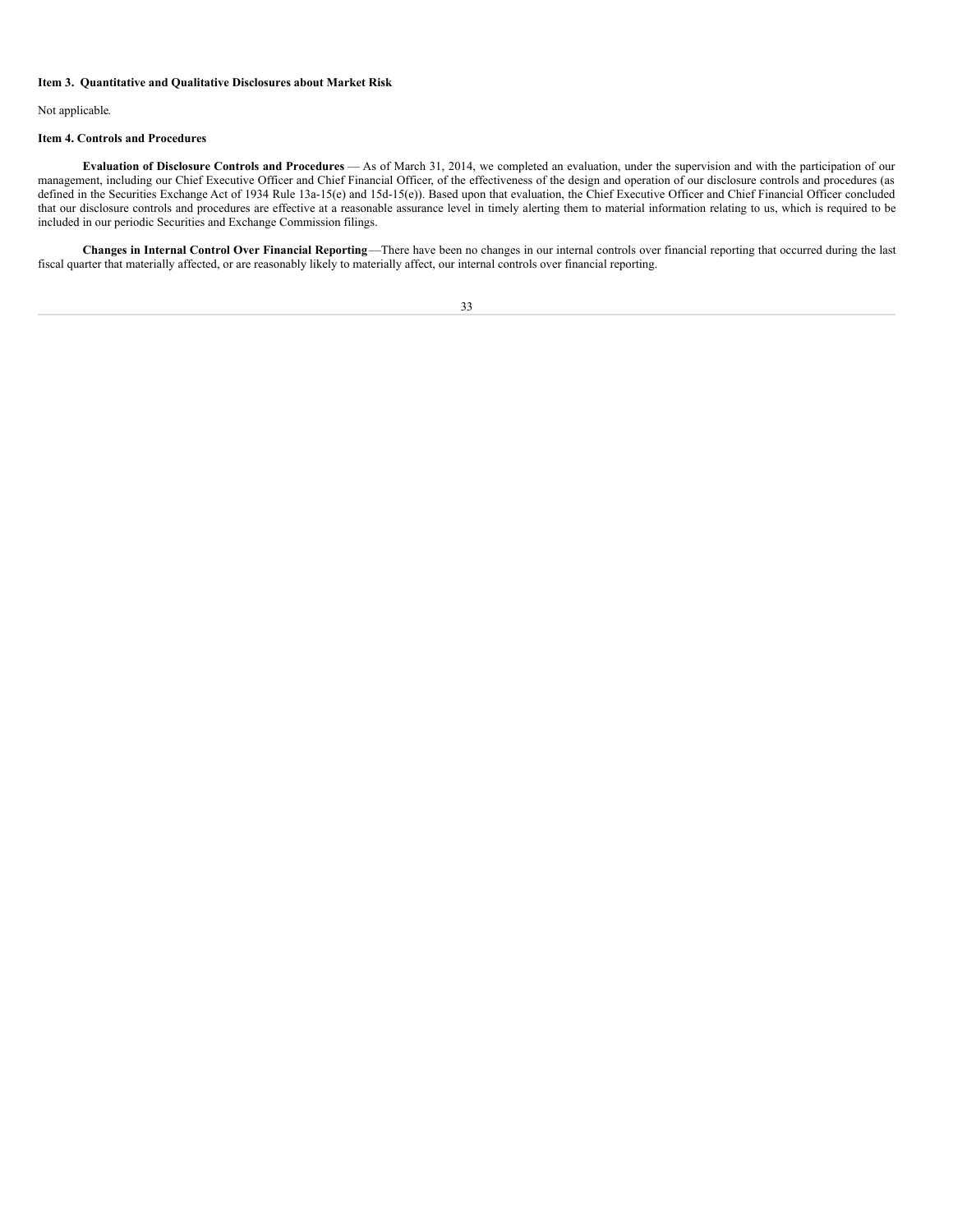## **PART II - OTHER INFORMATION**

## **Item 6. Exhibits**

- 2.1 Interest Purchase Agreement by and among The Majestic Star Casino, LLC, Majestic Mississippi, LLC and Full House Resorts, Inc. dated as of March 21, 2014 (Incorporated by reference to Exhibit 2.1.1 to Full House's Current Report on Form 8-k as filed with the SEC on March 24, 2014) 31.1 Certification of principal executive officer pursuant to 18 U.S.C. section 1350, as adopted pursuant to Section 302 of the Sarbanes-Oxley Act of
- 2002
- 31.2 Certification of principal financial officer pursuant to 18 U.S.C. section 1350, as adopted pursuant to Section 302 of the Sarbanes-Oxley Act of 2002 32.1 Certification of principal executive officer pursuant to 18 U.S.C. section 1350, as adopted pursuant to Section 906 of the Sarbanes-Oxley Act of 2002
- 32.2 Certification of principal financial officer pursuant to 18 U.S.C. section 1350, as adopted pursuant to Section 906 of the Sarbanes-Oxley Act of 2002

101.INS XBRL Instance\*

101.SCH XBRL Taxonomy Extension Schema\*<br>101.CAL XBRL Taxonomy Extension Calculation

101.CAL XBRL Taxonomy Extension Calculation\*<br>101.DEF XBRL Taxonomy Extension Definition\*

- 101.DEF XBRL Taxonomy Extension Definition\*<br>101.LAB XBRL Taxonomy Extension Labels\*
- 101.LAB XBRL Taxonomy Extension Labels\*<br>101.PRE XBRL Taxonomy Extension Presenta
- XBRL Taxonomy Extension Presentation\*

<sup>\*</sup> XBRL information is furnished and not filed or a part of a registration statement or prospectus for purposes of sections 11 or 12 of the Securities Act of 1933, as amended, is deemed not filed for purposes of section 18 of the Securities Exchange Act of 1934, as amended, and otherwise is not subject to liability under these sections.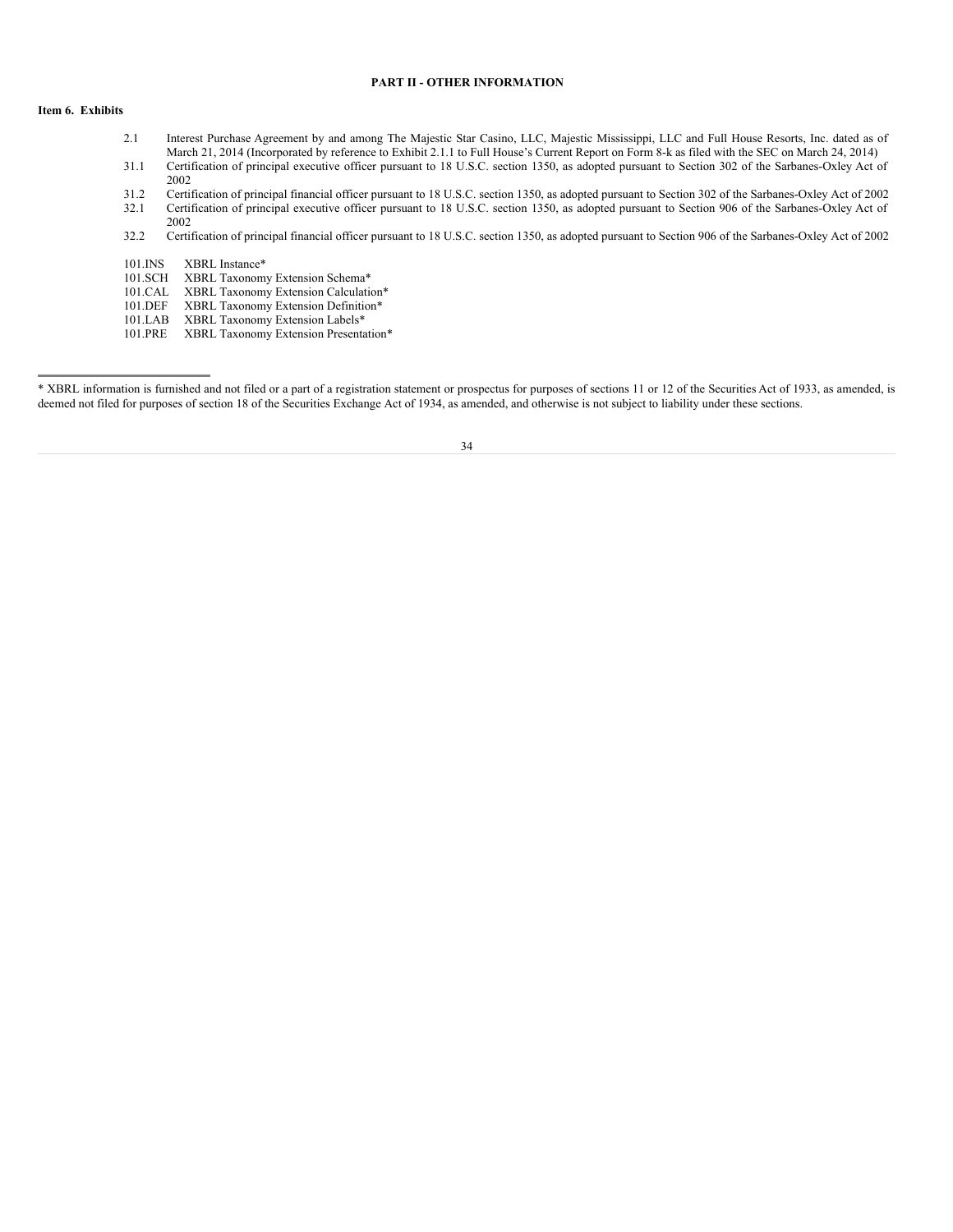## **SIGNATURES**

Pursuant to the requirements of the Securities Exchange Act of 1934, as amended, the Company has duly caused this report to be signed on its behalf by the undersigned, thereunto duly authorized.

## **FULL HOUSE RESORTS, INC.**

Date: May 13, 2014

By: /s/ DEBORAH J. PIERCE

Deborah J. Pierce Chief Financial Officer (on behalf of the Registrant and as principal financial officer)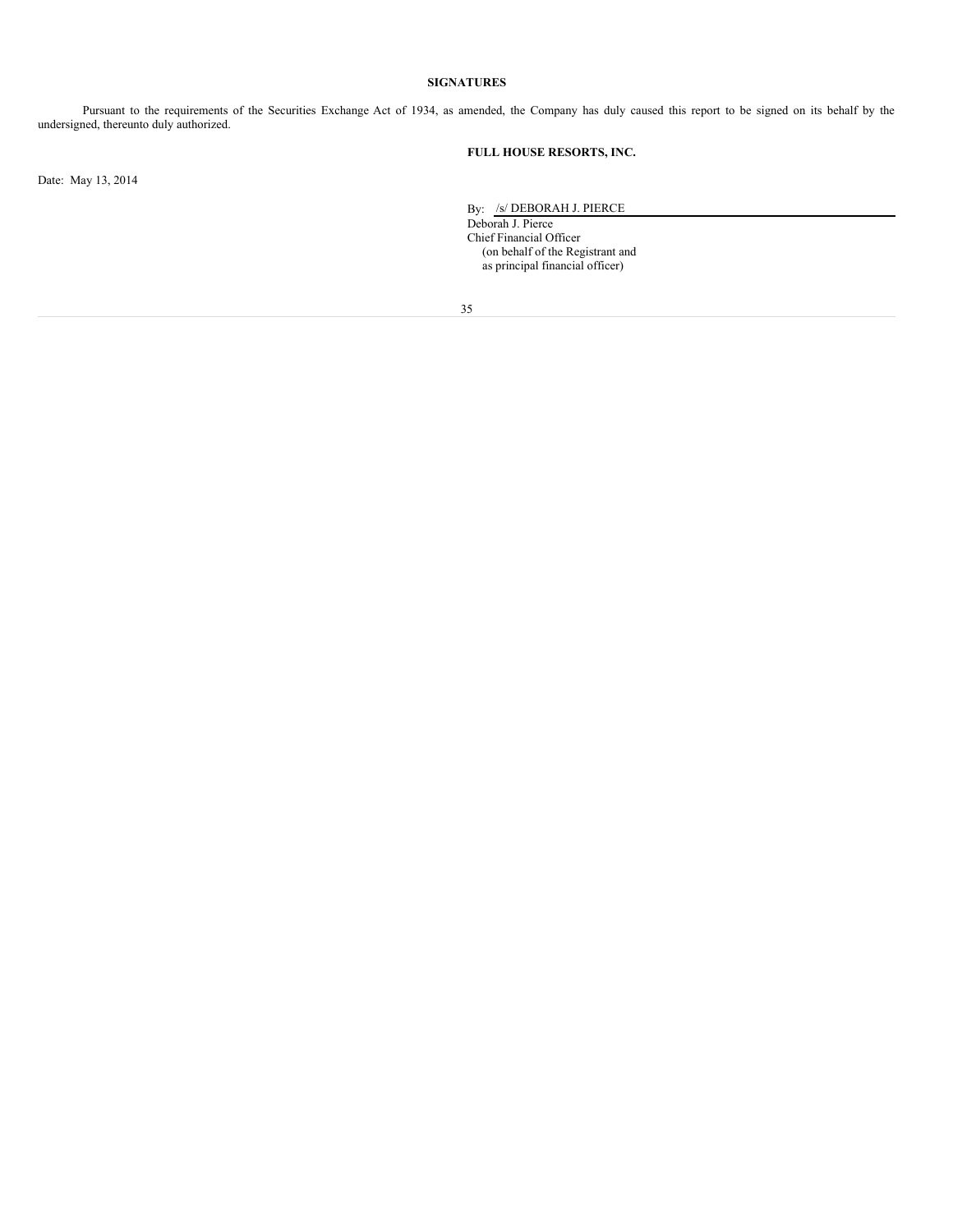#### **CERTIFICATION**

I, Andre M. Hilliou, certify that:

- 1. I have reviewed this Quarterly Report on Form 10-Q of Full House Resorts, Inc.;
- 2. Based on my knowledge, this report does not contain any untrue statement of a material fact or omit to state a material fact necessary to make the statements made, in light of the circumstances under which such statements were made, not misleading with respect to the period covered by this report;
- 3. Based on my knowledge, the financial statements, and other financial information included in this report, fairly present in all material respects the financial condition, results of operations and cash flows of the small business issuer as of, and for, the periods presented in this report;
- 4. The small business issuer's other certifying officer(s) and I are responsible for establishing and maintaining disclosure controls and procedures (as defined in Exchange Act Rules 13a-15(e) and 15d-15(e)) and internal control over financial reporting (as defined in Exchange Act Rules 13a-15(f)) for the small business issuer and have:
	- a) Designed such disclosure controls and procedures, or caused such disclosure controls and procedures to be designed under our supervision, to ensure that material information relating to the small business issuer, including its consolidated subsidiaries, is made known to us by others within those entities, particularly during the period in which this report is being prepared;
	- b) Designed such internal control over financial reporting, or caused such internal control over financial reporting to be designed under our supervision, to provide reasonable assurance regarding the reliability of financial reporting and the preparation of financial statements for external purposes in accordance with generally accepted accounting principles;
	- c) Evaluated the effectiveness of the small business issuer's disclosure controls and procedures and presented in this report our conclusions about the effectiveness of the disclosure controls and procedures, as of the end of the period covered by this report based on such evaluation; and
	- d) Disclosed in this report any change in the small business issuer's internal control over financial reporting that occurred during the small business issuer's most recent quarter (the small business issuer's fourth quarter in the case of an annual report) that has materially affected, or is reasonably likely to materially affect the small business issuer's internal control over financial reporting; and
- 5. The small business issuer's other certifying officer(s) and I have disclosed, based on our most recent evaluation of internal control over financial reporting, to the small business issuer's auditors and the audit committee of the small business issuer's board of directors (or persons performing the equivalent function):
	- a) All significant deficiencies and material weaknesses in the design or operation of internal controls over financial reporting which are reasonably likely to adversely affect the small business issuer's ability to record, process, summarize and report financial information; and
	- b) Any fraud, whether or not material, that involves management of other employees who have a significant role in the small business issuer's internal controls over financial reporting.

Dated: May 13, 2014 By: /s/ ANDRE M. HILLIOU

Andre M. Hilliou Chief Executive Officer and Chairman of the Board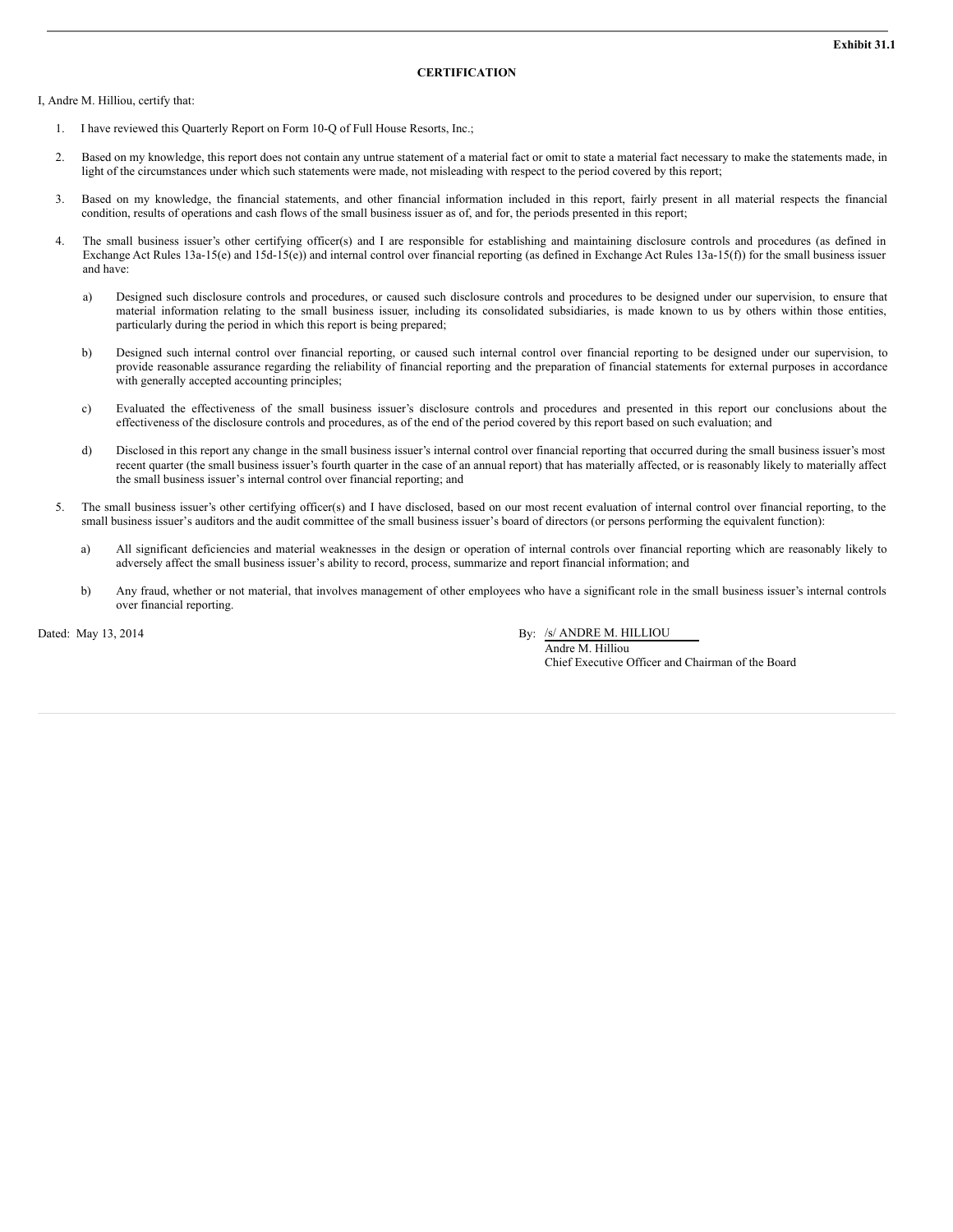#### **CERTIFICATION**

I, Deborah J. Pierce, certify that:

- 1. I have reviewed this Quarterly Report on Form 10-Q of Full House Resorts, Inc.;
- 2. Based on my knowledge, this report does not contain any untrue statement of a material fact or omit to state a material fact necessary to make the statements made, in light of the circumstances under which such statements were made, not misleading with respect to the period covered by this report;
- 3. Based on my knowledge, the financial statements, and other financial information included in this report, fairly present in all material respects the financial condition, results of operations and cash flows of the small business issuer as of, and for, the periods presented in this report;
- 4. The small business issuer's other certifying officer(s) and I are responsible for establishing and maintaining disclosure controls and procedures (as defined in Exchange Act Rules 13a-15(e) and 15d-15(e)) and internal control over financial reporting (as defined in Exchange Act Rules 13a-15(f)) and internal control over financial reporting (as defined in Exchange Act Rules 13a-15(f)) for the small business issuer and have:
	- a) Designed such disclosure controls and procedures, or caused such disclosure controls and procedures to be designed under our supervision, to ensure that material information relating to the small business issuer, including its consolidated subsidiaries, is made known to us by others within those entities, particularly during the period in which this report is being prepared;
	- b) Designed such internal control over financial reporting, or caused such internal control over financial reporting to be designed under our supervision, to provide reasonable assurance regarding the reliability of financial reporting and the preparation of financial statements for external purposes in accordance with generally accepted accounting principles;
	- c) Evaluated the effectiveness of the small business issuer's disclosure controls and procedures and presented in this report our conclusions about the effectiveness of the disclosure controls and procedures, as of the end of the period covered by this report based on such evaluation; and
	- d) Disclosed in this report any change in the small business issuer's internal control over financial reporting that occurred during the small business issuer's most recent quarter (the small business issuer's fourth quarter in the case of an annual report) that has materially affected, or is reasonably likely to materially affect the small business issuer's internal control over financial reporting; and
- 5. The small business issuer's other certifying officer(s) and I have disclosed, based on our most recent evaluation of internal control over financial reporting, to the small business issuer's auditors and the audit committee of the small business issuer's board of directors (or persons performing the equivalent function):
	- a) All significant deficiencies and material weaknesses in the design or operation of internal controls over financial reporting which are reasonably likely to adversely affect the small business issuer's ability to record, process, summarize and report financial information; and
	- b) Any fraud, whether or not material, that involves management of other employees who have a significant role in the small business issuer's internal controls over financial reporting.

Dated: May 13, 2014 By: /s/ DEBORAH J. PIERCE

Deborah J. Pierce Chief Financial Officer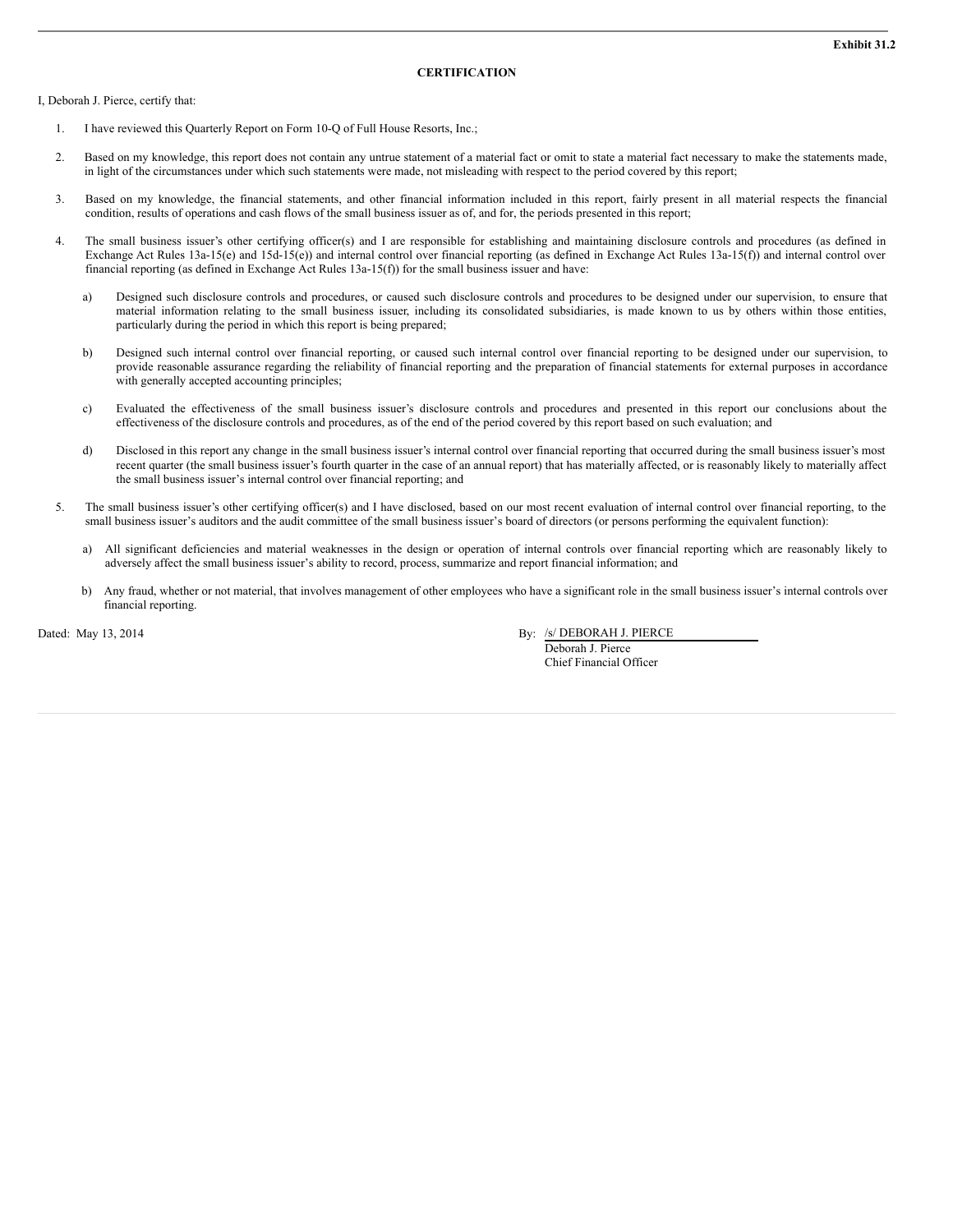## **CERTIFICATION OF PRINCIPAL EXECUTIVE OFFICER PURSUANT TO 18 U.S.C. SECTION 1350**

In connection with the Quarterly Report on Form 10-Q of Full House Resorts, Inc. for the quarter ended March 31, 2014 as filed with the Securities and Exchange Commission (the "Report'), I, Andre M. Hilliou, Chief Executive Officer and Chairman of the Board of Full House Resorts, Inc., hereby certify pursuant to 18 U.S.C. Section 1350, as adopted pursuant to Section 906 of the Sarbanes-Oxley Act of 2002, that:

- (1) The Report fully complies with the requirements of section 13(a) or 15(d) of the Securities Exchange Act of 1934; and
- (2) The information contained in the Report fairly presents, in all material respects, the financial condition and results of operations of Full House Resorts, Inc.

Dated: May 13, 2014 By: /s/ ANDRE M. HILLIOU Andre M. Hilliou Chief Executive Officer and Chairman of the Board